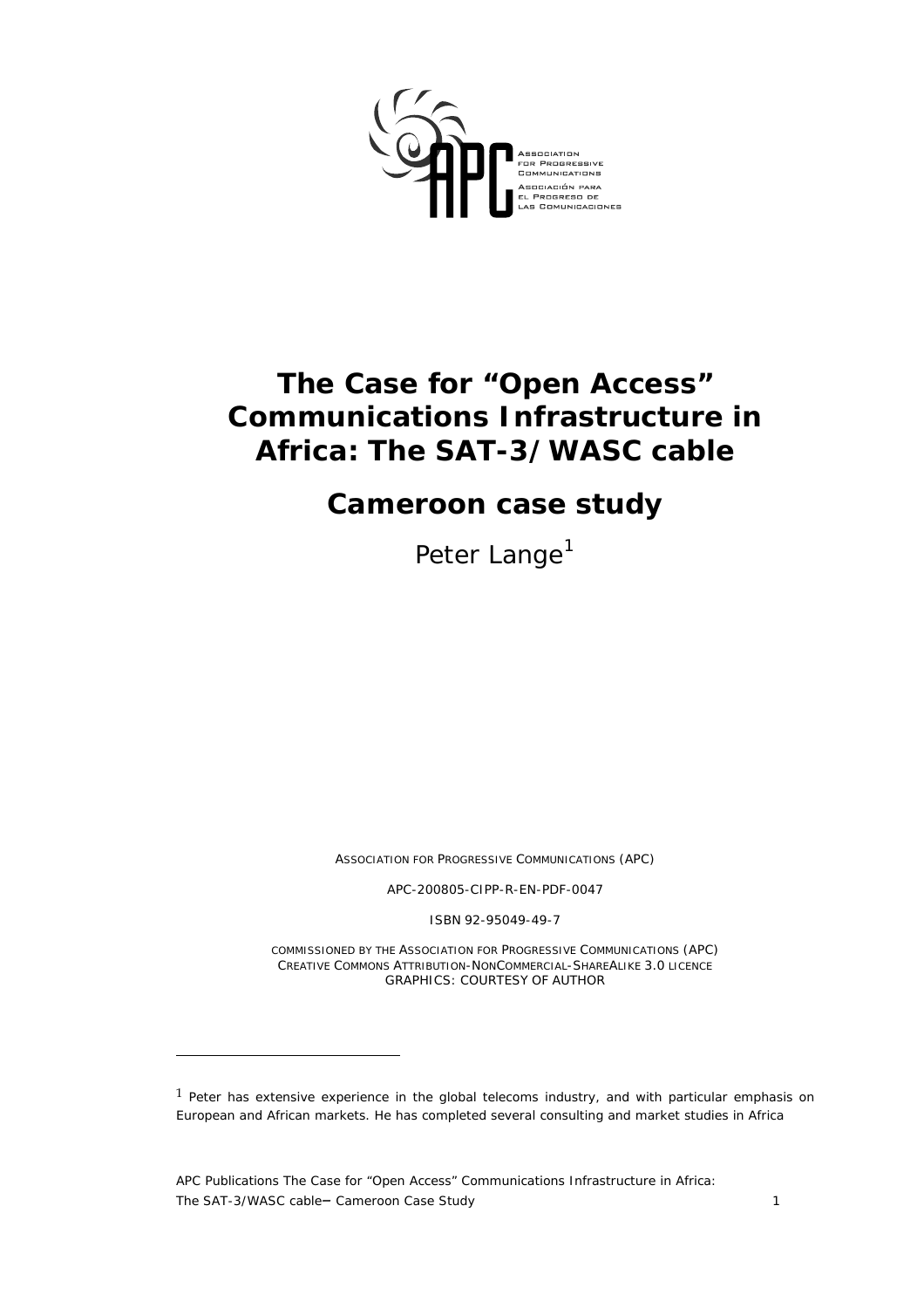## **Table of Contents**

| 1              |                                                          |  |  |  |
|----------------|----------------------------------------------------------|--|--|--|
| $\overline{2}$ |                                                          |  |  |  |
|                | 2.1                                                      |  |  |  |
|                | 2.2                                                      |  |  |  |
|                | 2.3                                                      |  |  |  |
|                | 2.4                                                      |  |  |  |
|                | 2.4.1                                                    |  |  |  |
|                | 2.5                                                      |  |  |  |
|                | 2.6                                                      |  |  |  |
|                | 3 <sup>7</sup>                                           |  |  |  |
|                | 3.1                                                      |  |  |  |
|                | 3.1.1                                                    |  |  |  |
|                | 3.1.2                                                    |  |  |  |
|                | 3.2                                                      |  |  |  |
|                | 3.2.1                                                    |  |  |  |
|                | 3.2.2                                                    |  |  |  |
|                | 3.3                                                      |  |  |  |
| $\overline{4}$ |                                                          |  |  |  |
|                | 4.1                                                      |  |  |  |
|                | 4.1.1                                                    |  |  |  |
|                | 4.2                                                      |  |  |  |
|                | 4.3                                                      |  |  |  |
|                | 4.4                                                      |  |  |  |
|                | 4.4.1                                                    |  |  |  |
|                | Investment and business environment in Cameroon35<br>4.5 |  |  |  |
|                | 4.6                                                      |  |  |  |
|                | 4.7                                                      |  |  |  |
|                | 5                                                        |  |  |  |
|                | 5.1                                                      |  |  |  |
|                | 5.2                                                      |  |  |  |
|                | 5.3                                                      |  |  |  |
|                | Camtel<br>5.3.1                                          |  |  |  |
|                | 5.3.2                                                    |  |  |  |
|                | 5.4                                                      |  |  |  |
|                | 5.4.1                                                    |  |  |  |
|                | 5.4.2                                                    |  |  |  |
|                | 5.4.3                                                    |  |  |  |
| 6              |                                                          |  |  |  |
| 7              |                                                          |  |  |  |
| 8              |                                                          |  |  |  |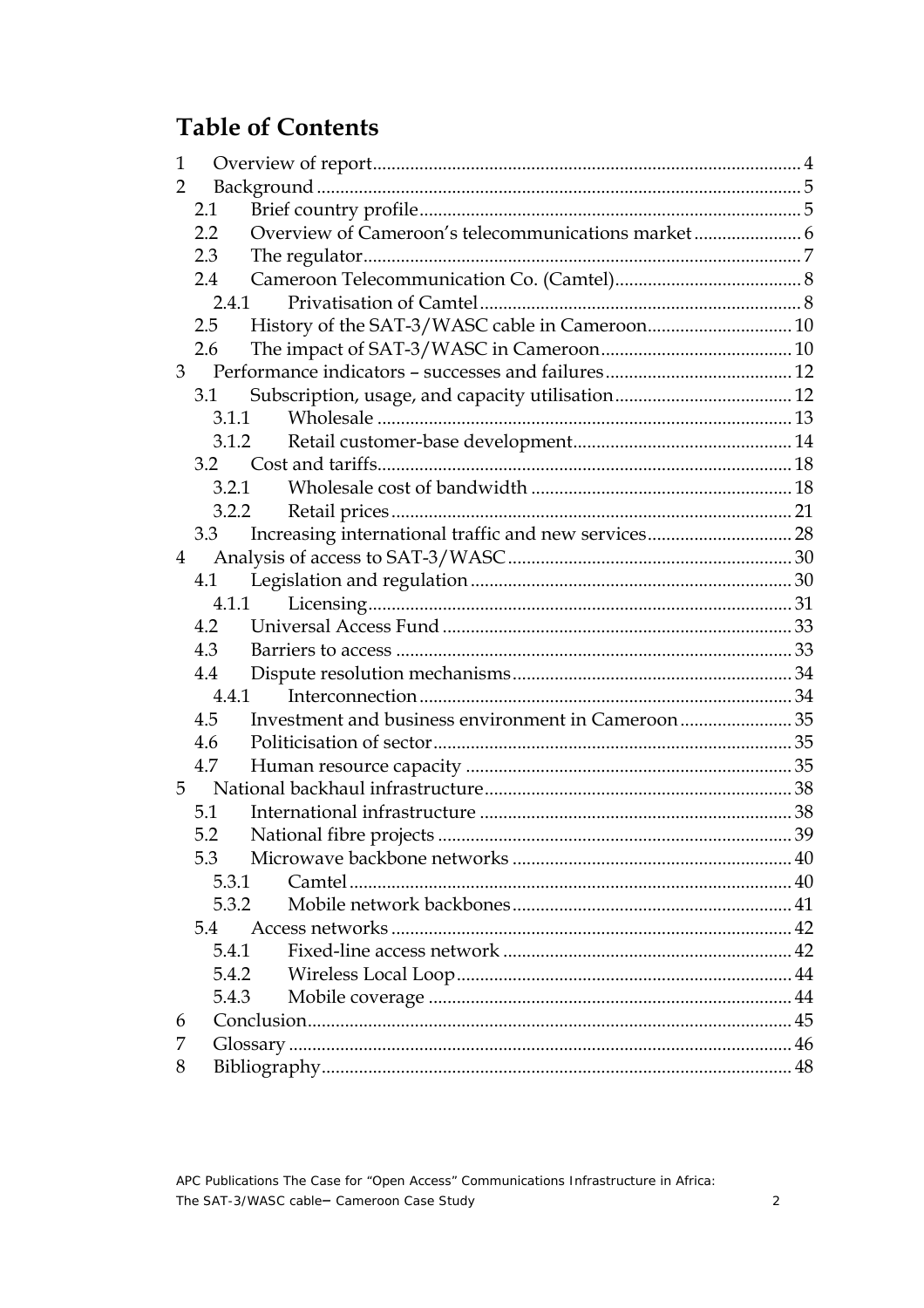## **List of Tables**

| Table 3: 'ISP1' wireless pricing (FCFA/month) for different speeds (full |  |
|--------------------------------------------------------------------------|--|
|                                                                          |  |
| Table 4: Fixed lines in service and teledensity, 1995 - 2006 43          |  |

# **List of Figures**

| Figure 2: Internet subscribers and users in Cameroon, 1997 - 2006 14                                                                  |
|---------------------------------------------------------------------------------------------------------------------------------------|
| Figure 3: A typical small business wireless Internet customer in Cameroon 15                                                          |
| Figure 4: 'ISP1' subscriber base breakdown, 2001 - 2007 16                                                                            |
| Figure 5: 'ISP2' subscriber base breakdown, 2000 - 2006 17                                                                            |
| Figure 6: Number of Wi-Fi hotspots in Cameroon, 1999 - 2006 18                                                                        |
| Figure 7: Price of wholesale bandwidth, SAT-3/WASC vs. VSAT, 2000 - 2006                                                              |
|                                                                                                                                       |
| Figure 8: Number of ISPs and international VSAT data gateways in                                                                      |
| Figure 9: Cost of 64Kb/s shared VSAT bandwidth in Cameroon, 2000 - 2006                                                               |
|                                                                                                                                       |
| Figure 10: Wireless retail pricing of ISPs with SAT-3/WASC access compared                                                            |
|                                                                                                                                       |
| Figure 11: Cyber-cafés as customers of 'ISP2', number and pricing, 2001 -                                                             |
|                                                                                                                                       |
| Figure 12: ADSL retail pricing in Cameroon for different bandwidth                                                                    |
|                                                                                                                                       |
|                                                                                                                                       |
|                                                                                                                                       |
| Figure 15: Stormy weather for Cameroon's many public payphone micro-                                                                  |
|                                                                                                                                       |
|                                                                                                                                       |
| Figure 17: MTN Cameroon staff and productivity development, 2000 - 2006                                                               |
|                                                                                                                                       |
| Figure 18: MTN/Orange annual junior engineer salaries, 2000 - 2007 37                                                                 |
|                                                                                                                                       |
| Figure 19: The Douala-Yaounde highway with fibre buried on the left hand                                                              |
|                                                                                                                                       |
| Figure 20: Existing and planned fibre projects in Cameroon  40<br>Figure 21: Mobile operator microwave transmission network, 2006  42 |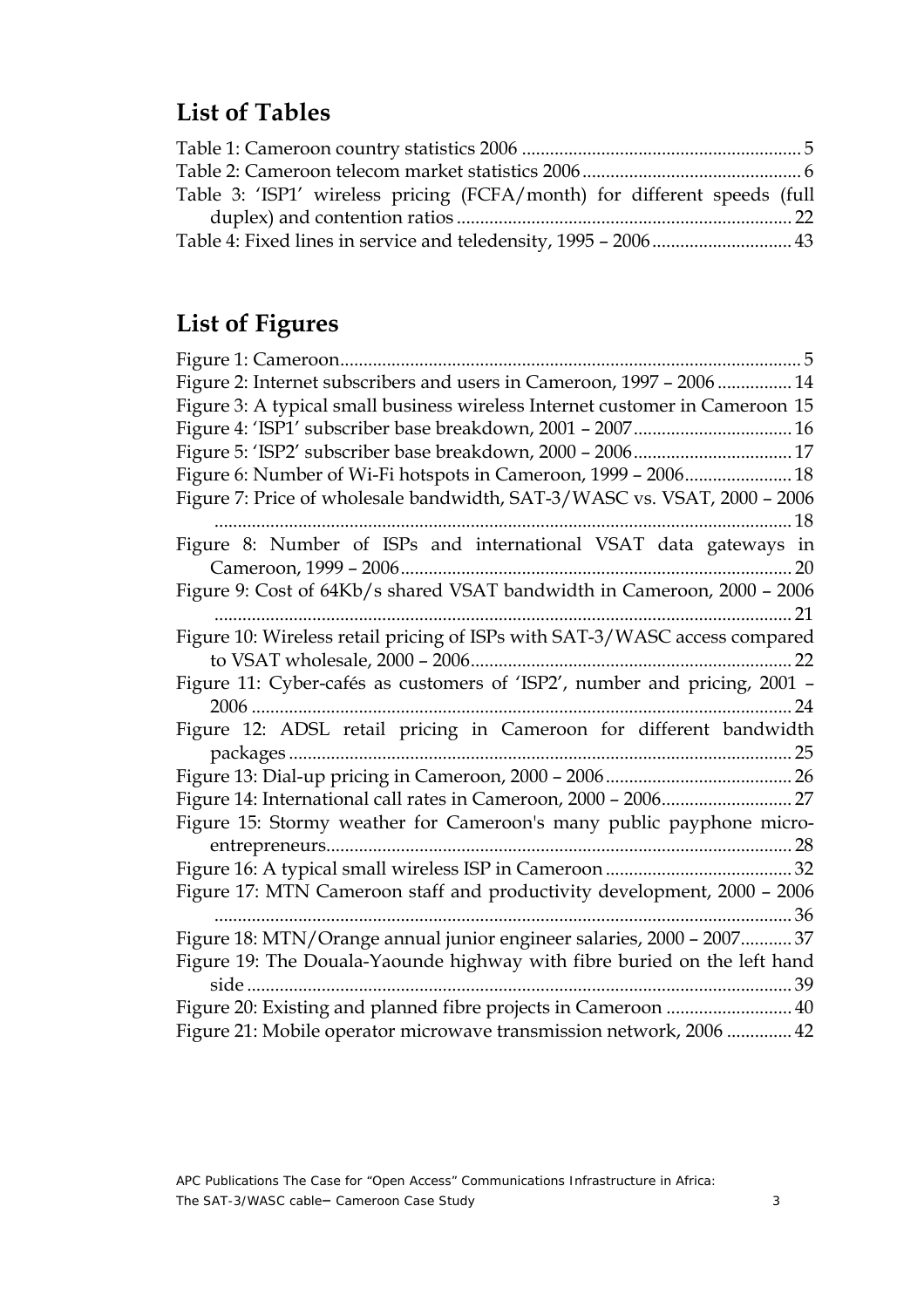## <span id="page-3-0"></span>**1 Overview of report**

This report examines the impact the submarine fibre optic cable known as South Atlantic 3/West Africa Submarine Cable (SAT-3/WASC) has had on the telecommunications market in Cameroon, with a particular focus on international and Internet services. It is one of four similar reports commissioned by the Association for Progressive Communications (APC) in November 2006 – the three other countries researched being Angola, Ghana and Senegal. A primer that synthesizes the results of the four studies is available for download from APC's website ([www.apc.org](http://www.apc.org)).

This report focuses solely on the 'Africa section' of the submarine cable - i.e. South Atlantic 3/West Africa Submarine Cable - which also includes a South African-Far East connection (SAFE). (In its entirety, the rather cumbersome acronym for the cable is SAT-3/WASC/SAFE).

Following a brief overview, it presents data gathered through in-country interviews with various market players and stakeholders, including performance indicators, such as subscriber numbers for different types of services, usage figures, and pricing at the retail and the wholesale level. Detailed comparisons are made to satellite as an alternative means of access to international bandwidth, and the report identifies how the two mediums have influenced each other in terms of pricing and subscription levels.

The report also looks at the environment for access to the SAT-3/WASC cable in terms of regulation and licensing, and considers the general business environment in Cameroon's telecoms sector. In particular, it examines existing and planned national backhaul infrastructure as a prerequisite for distributing the SAT-3/WASC bandwidth throughout the country.

Amongst others, interviews were conducted with the fixed-line incumbent Camtel and its subsidiary Camnet, two other major Internet Service Providers (ISPs), six small ISPs, both mobile operators in Cameroon and the telecommunications regulator, ART. The interviews took place during the period February to April 2007, and were carried out by Peter Lange and Gerard Mbouyap. ISPs are quoted anonymously, as requested.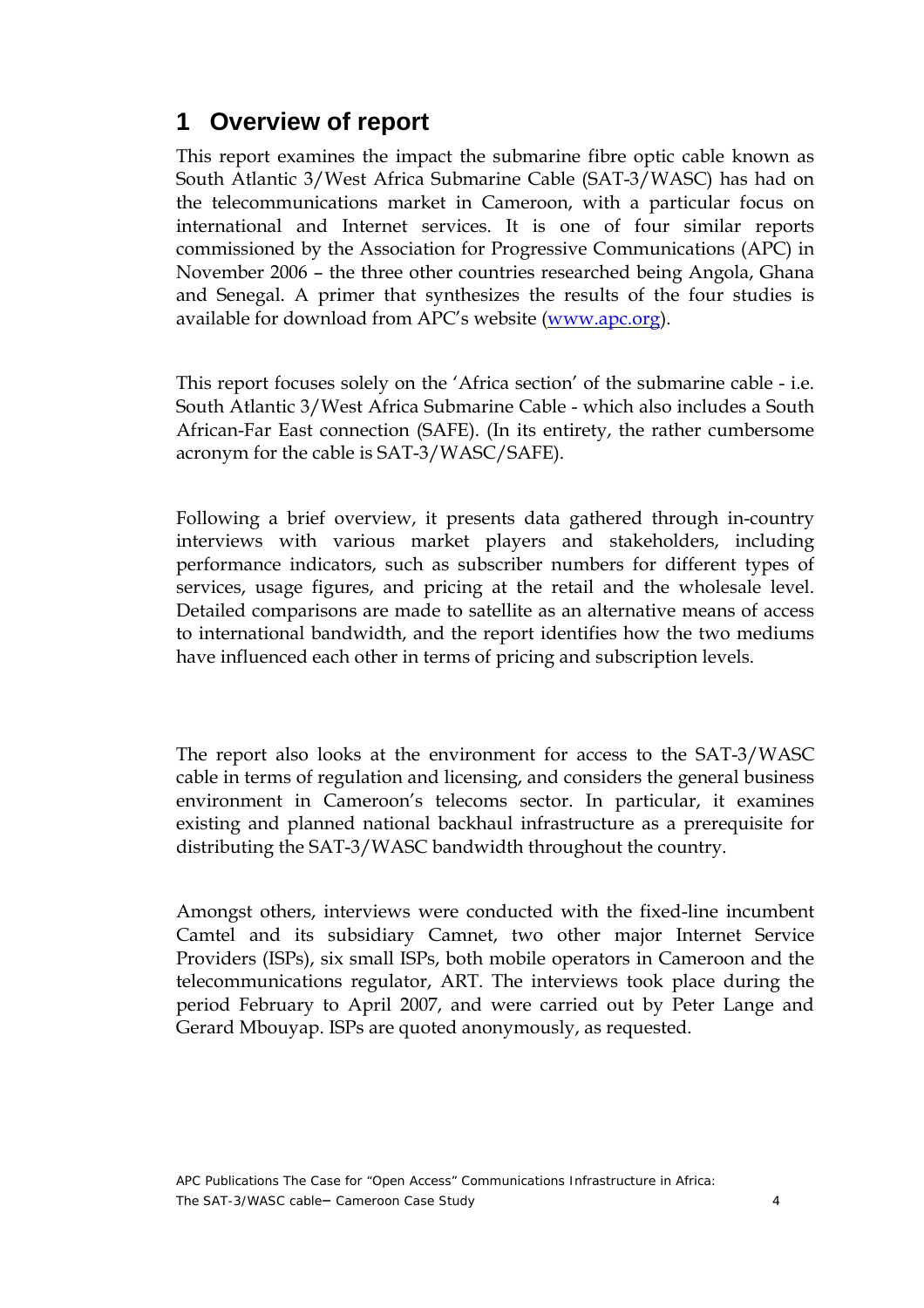## <span id="page-4-0"></span>**2 Background**

## **2.1 Brief country profile**

Cameroon is situated on the west coast of Africa, bordered by Nigeria, Chad, the Central African Republic (CAR), the Democratic Republic of the Congo (DRC), Gabon and Equatorial Guinea. The modern state of Cameroon was created in 1961 by the unification of two former colonies, one British and one French. Yaounde in the interior is the capital city, while Douala on the coast is the largest city and the industrial centre of the country.



Figure 1: Cameroon

Despite facing many of the serious problems confronting other underdeveloped countries, Cameroon has shown steady GDP growth of around 4-5% over the past several years. However, the country's progress is hampered by a level of corruption that is amongst the highest in the world. Cameroon's GDP per capita classifies it as a low-income country by global comparison. The economy is dominated by agriculture, while modest oil reserves make up more than half of all exports. Timber is also a major export.

| Population (e)            | 18.2-million                      |  |
|---------------------------|-----------------------------------|--|
|                           |                                   |  |
| Land area                 | 475,000 sq km                     |  |
| Capital                   | Yaounde                           |  |
| Local currency            | CFA Franc (FCFA), US\$1 = FCFA540 |  |
| GDP at current prices (e) | US\$18.5-billion                  |  |
| GDP per capita            | US\$1,006                         |  |
| GDP real growth rate      | 4.2%                              |  |
| Government                | Multiparty presidential regime    |  |
|                           | .                                 |  |

**Table 1: Cameroon country statistics 2006 Source: DFAT**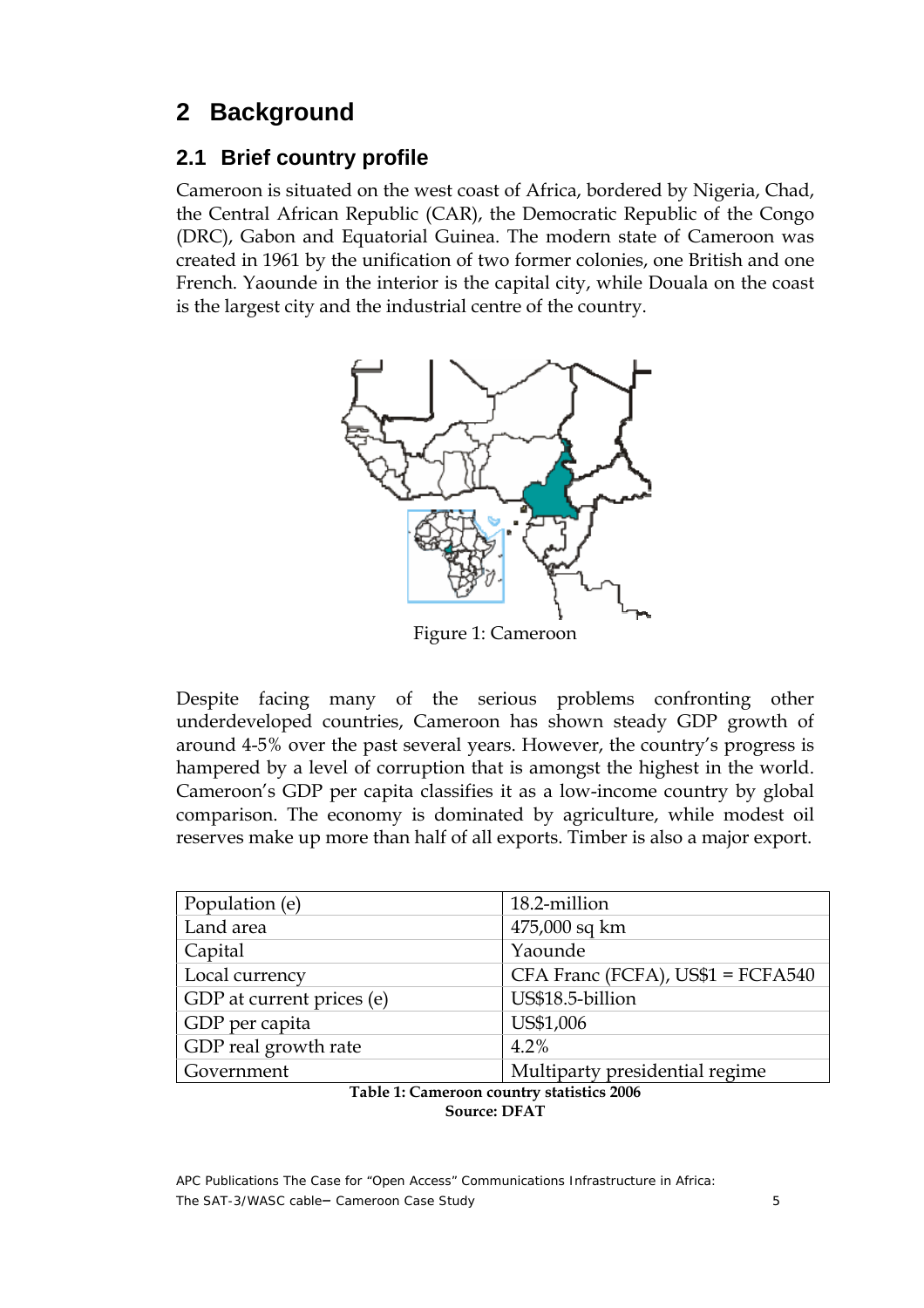## <span id="page-5-0"></span>**2.2 Overview of Cameroon's telecommunications market**

The development of telecommunications in Cameroon has generally been slow, although in some areas the country has taken a lead over other African countries, notably in the provision of the continent's first GSM mobile service in 1993.

| Number of national telecom 1    |                                |
|---------------------------------|--------------------------------|
| operators                       |                                |
| Number of mobile operators      | ႒                              |
| Number of ISPs                  | ca. 25 plus many informal ones |
| Fixed-line penetration          | $0.6\%$                        |
| Mobile penetration              | 14.5%                          |
| Internet user penetration       | 1.4%                           |
| Internet subscriber penetration | $< 0.1\%$                      |

**Table 2: Cameroon telecom market statistics 2006 Source: BuddeComm, www.budde.com.au** 

While the fixed-line network remains underdeveloped and unable to keep pace with demand, the country's two mobile networks, MTN Cameroon and Orange CM, have experienced phenomenal growth in subscribers since the introduction of competition in 2000. Mobile subscribers passed the number of fixed-line users in early 2001, and in early 2007 cellphones constituted more than 95% of all telephone lines in the country.

The telecom market was liberalised in 1999 and a separate regulatory authority was established. Cameroon Telecommunication Company (Camtel) is the country's incumbent fixed-line operator. It is in the process of being privatised following several previous unsuccessful attempts. The company's mobile unit was sold to South Africa's MTN in 1999 as part of an aggressive privatisation programme instituted by the government, but it was reestablished in 2006 as the country's third mobile player under the name Cameroon Mobile Telecommunications (CMT). However, CMT's launch has been delayed by uncertainties regarding its licence status.

The Internet was officially launched in Cameroon in 1998, but the development of this sector has been hindered by the country's poor fixedline infrastructure. It is estimated that less than 2% of Cameroon's population had access to the Internet by early 2007, with virtually no access in many rural areas. Douala and Yaounde, together representing about 40% of the country's population, have more than 90% of all connections (BuddeComm, 2007).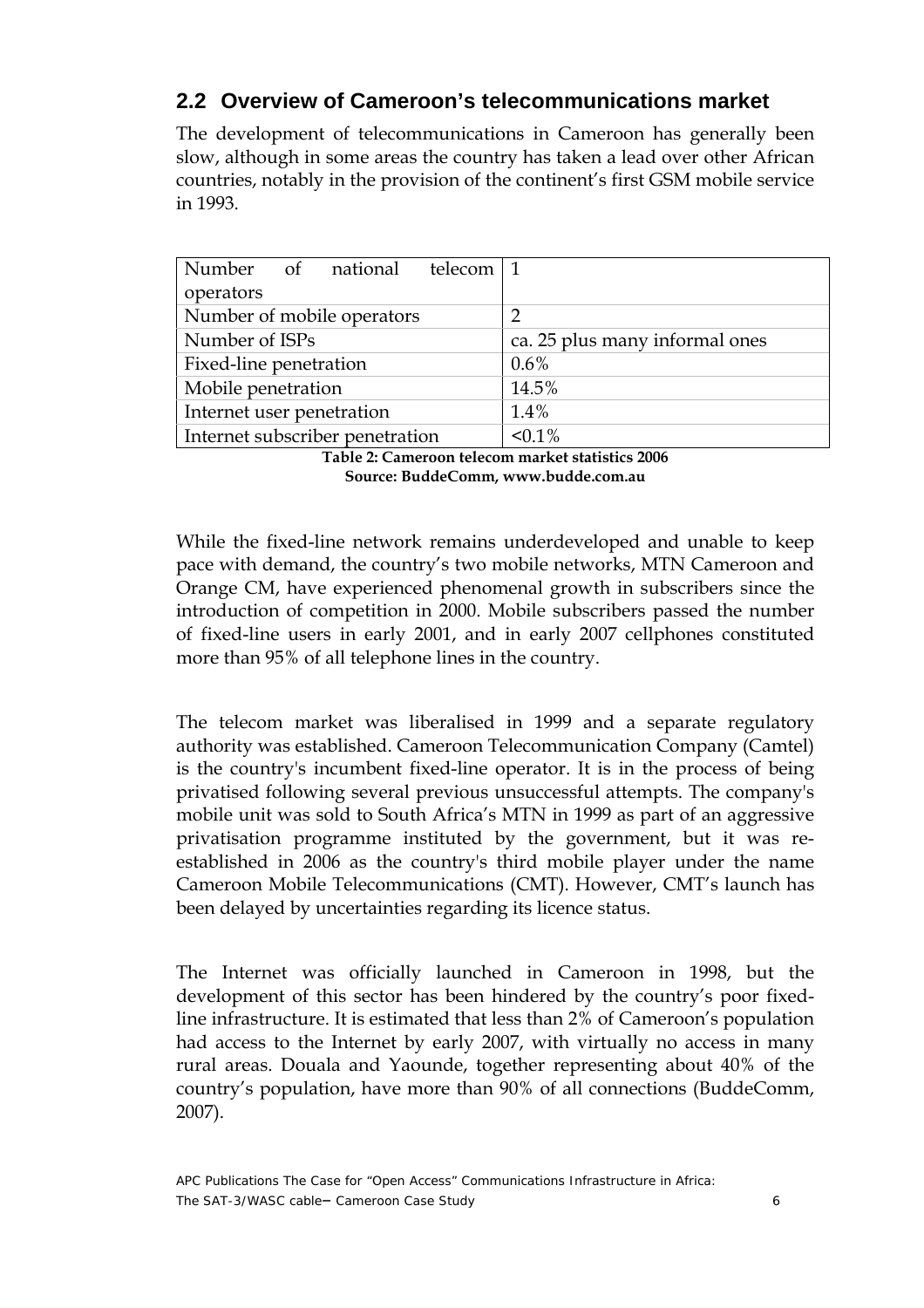<span id="page-6-0"></span>There are many signs of convergence in the Cameroonian telecommunications market between fixed and mobile voice and data services. The fixed-line incumbent is re-entering the mobile sector, while the existing mobile operators are establishing themselves as leading ISPs by introducing mobile data services and acquiring existing ISPs. The mobile operators are also among the bidders in the privatisation of the fixed-line incumbent. The existing ISPs are combining their forces by merging and preparing to offer Voice over Internet Protocol (VoIP) services through wireless broadband networks.

### **2.3 The regulator**

The Ministry of Post and Telecommunications was responsible for regulating the telecom sector until 1998, when legislation was introduced that called for reform and the establishment of a telecommunications regulatory board. The Agence de Regulation des Telecommunications (ART) was then established and became operational in November 1999. Its responsibilities include:

Fostering competition;

Licensing;

Managing the radio spectrum;

Managing the numbering plan;

Market surveys;

Monitoring network operators and service providers;

Dispute resolution;

Overseeing the interconnection of networks, and standardisation;

Regulatory co-operation on the international level.

The regulator is, however, not regarded as entirely independent, since it reports to the ministry and is managed by a board that is appointed by the head of state.

ART frequently receives complaints from end users and consumer associations, as well as ISPs, about the high cost of telecommunications and the poor quality of service.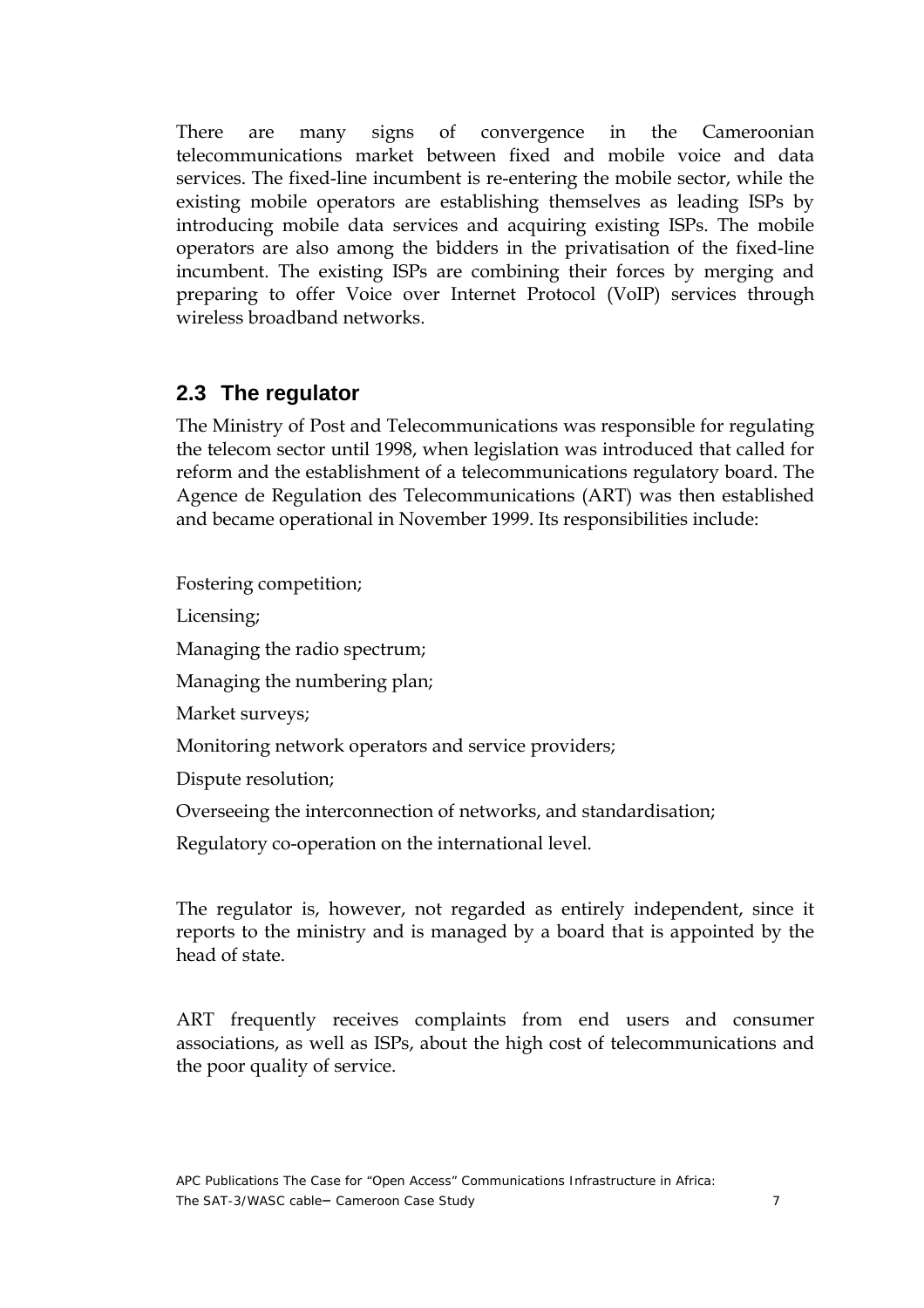### <span id="page-7-0"></span>**2.4 Cameroon Telecommunication Co. (Camtel)**

Camtel is a member of the SAT-3/WASC consortium. Besides being the fixed-line incumbent, it provides data and satellite services, pre-paid calling cards, as well as Internet and broadband services through its subsidiary Camnet. The company also operated a GSM mobile network until 2000, when it was sold to private investors, with MTN of South Africa becoming the majority shareholder.

Camtel was created by Decree No. 98/198 in September 1998, following a merger of the Department of Telecommunications at the Ministry of Post and Telecommunications and the International Telecommunications Company of Cameroon (Intelcam). The new company was issued with a capital of FCFA50-billion (about US\$92-million), which is currently held 100% by the Cameroonian state. Camtel is currently re-entering the mobile market as the third operator with it eyes on the planned (and already twice stalled) privatisation process.

### **2.4.1 Privatisation of Camtel**

The government first attempted the privatisation of Camtel and its mobile unit Camtel Mobile in 1999. However, while the mobile unit was successfully sold to MTN South Africa, the sale of a stake in the fixed-line operator proved much more problematic. A joint venture between South African operator Telecel and Egypt's Orascom was the highest bidder during the initial process with an offer of US\$144-million. However, this was later retracted over worries about Camtel's outstanding debt and the poor state of its fixed network, so the transaction fell through. Another attempt failed in June 2002 when state-owned Tunisian operators, Tunisie Telecom and Sotetel, pulled out of an agreement to take a 51% stake.

Meanwhile, the fixed network continues to deteriorate with lack of investment for both extension and maintenance. Worried that potential investors have not found Camtel a sufficiently attractive investment on its own, the government decided to offer a third national mobile licence to the successful bidder as well.

In May 2003, the World Bank and International Monetary Fund (IMF) granted Cameroon's government a two-year moratorium for the privatisation of Camtel. This allowed the government more time to restructure and streamline the company. The aim was to improve performance before turning Camtel over to private ownership.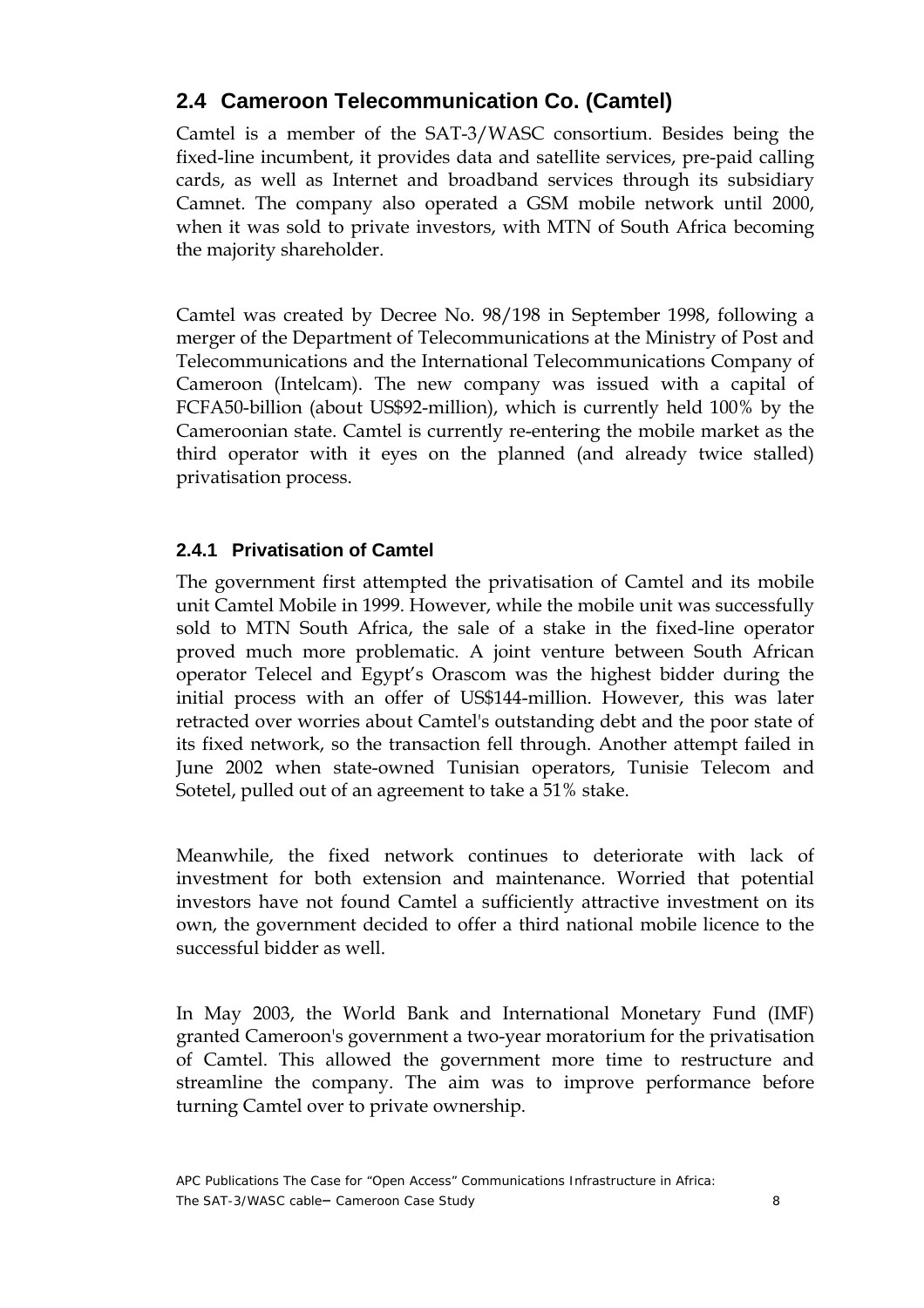Privatisation plans were revitalised in November 2003 with the signing of a provisional concession between Camtel and the government for management of the fixed network and services for a two-year period (renewable for a further two years). In return, Camtel was required to connect 40,000 new lines and increase the number of public payphones throughout the country. The contract gives Camtel up to four years of exclusivity on the provision of fixed-line services in order to achieve its growth targets.

In February 2005, the government re-iterated its intention to privatise Camtel, despite having missed its own deadline for doing so by October 2004. Following approval by the IMF of a three-year US\$26.8-million loan under the Poverty Reduction and Growth programme, the government received 11 bids for the 51% stake from investors based in Europe, the Middle East, Africa and Asia. The presence of Cameroon's mobile operators MTN and Orange in the bidding process indicates a drive towards converged services, as do their recent ambitions to acquire local ISPs.

An investment of MTN or Orange in Camtel, however, would conflict with the company's new mobile ambitions. In order to make the privatisation more attractive to investors, the government issued Camtel with the country's third mobile licence, and CMT was officially established as the new mobile arm in May 2006.

The new company was equipped with an operating capital of FCFA600 million (about US\$1.1-million), with the National Investment Corporation (SNI) owning 10% of the shares. In August 2006, however, it was reported that the launch of CMT's new mobile service had been blocked and that the company was still waiting for its licence. This unexpectedly long delay is rumoured to be due to the fact that the government wants to see Camtel privatised before rolling out a mobile network that competes with Orange and MTN.

There seem to be no plans to separate the SAT-3/WASC asset from Camtel prior to privatisation (as has been attempted during the recent privatisation of Nitel, the incumbent in neighbouring Nigeria), so the cable rights in Cameroon may soon, at least partially, be in new hands. However, no progress in the privatisation process has been reported since September 2006.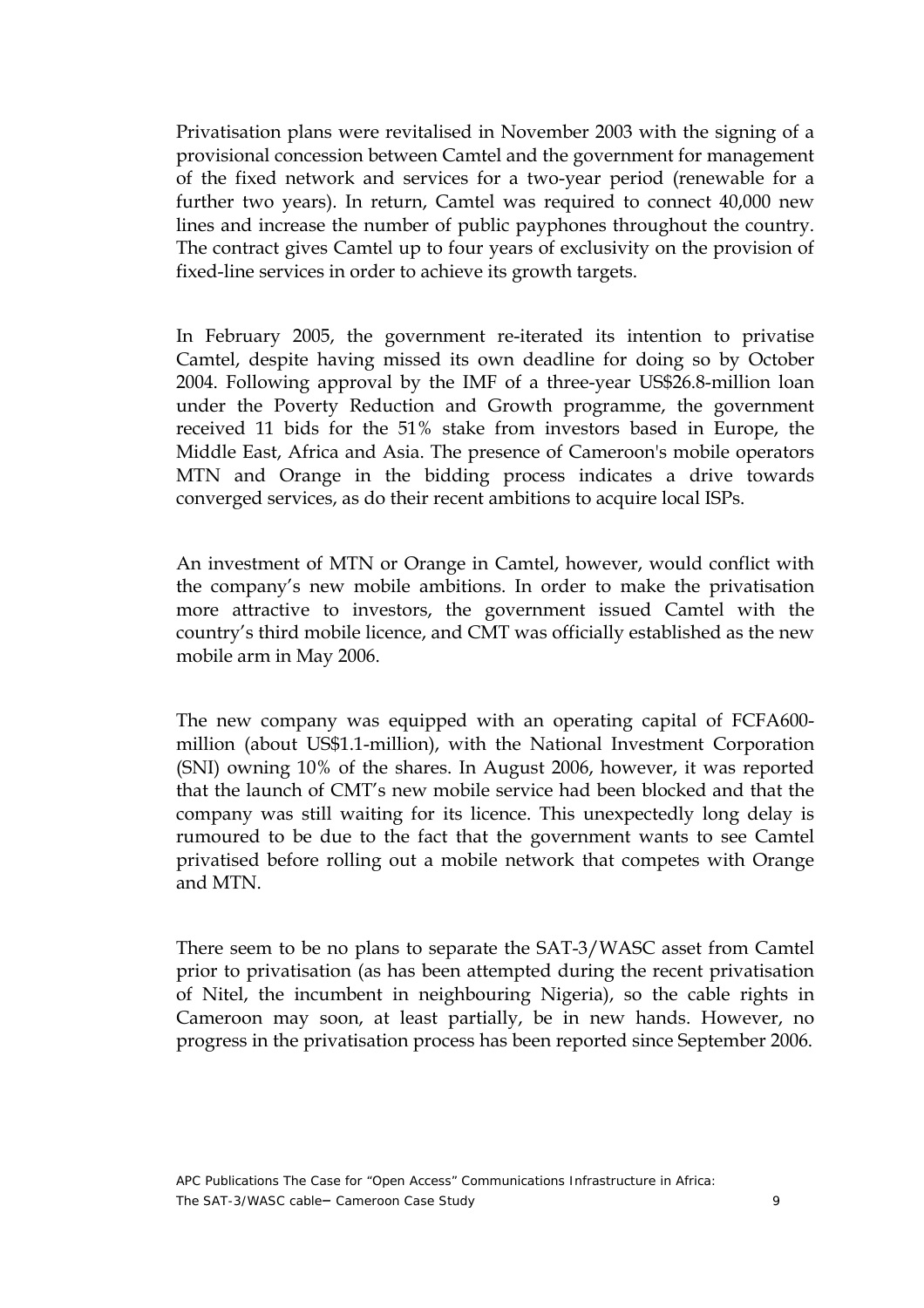## <span id="page-9-0"></span>**2.5 History of the SAT-3/WASC cable in Cameroon**

The SAT-3/WASC cable became operational in Cameroon in 2002, with Camtel as the local partner in the international shareholder consortium. Under the existing monopoly on fixed-line services, the company was given exclusivity on the provision of SAT-3/WASC bandwidth in the country. Our research has lead to no findings that indicate any kind of public debate took place which could have enabled other Cameroonian companies to become involved in the operation of the cable.

Camtel invested US\$20-million into the SAT-3/WASC at project inception in 1999, amounting to about 3% of the total project cost. This investment bought the company a (confidential) number of Minimum Investment Unit kilometers (MIU km), a measure that is also used to determine how much distance-based capacity each consortium member may use.

Camtel's success in marketing SAT-3/WASC has been very limited. For the first three years of operation it was used mainly for international voice services and the company's own limited Internet services. To date, only a small number of retail customers are buying SAT-3/WASC bandwidth; the first wholesale customers gained access to the facility only in 2005.

In December 2006, Camtel bought additional MIU km to stock up its SAT-3/WASC capacity by about 30%, and has stated it was using 60% of its allocated capacity in March 2007.

## **2.6 The impact of SAT-3/WASC in Cameroon**

Despite the monopoly situation it has created on international fibre bandwidth in Cameroon, and the corresponding high prices, the SAT-3/WASC cable has had a number of positive effects on competition in the country's telecoms sector as a whole. It has helped to drive down prices in various segments of the market and has enabled, or at least stimulated, the introduction of a range of new products and services. Nevertheless, prices for most services have remained high by international comparison.

Gaining access to SAT-3/WASC bandwidth has been a long and tedious process for service providers other than Camtel and Camnet. Smaller players have been discouraged completely by the non-transparency of regulations and procedures and the level of politicisation of the sector, to the extent that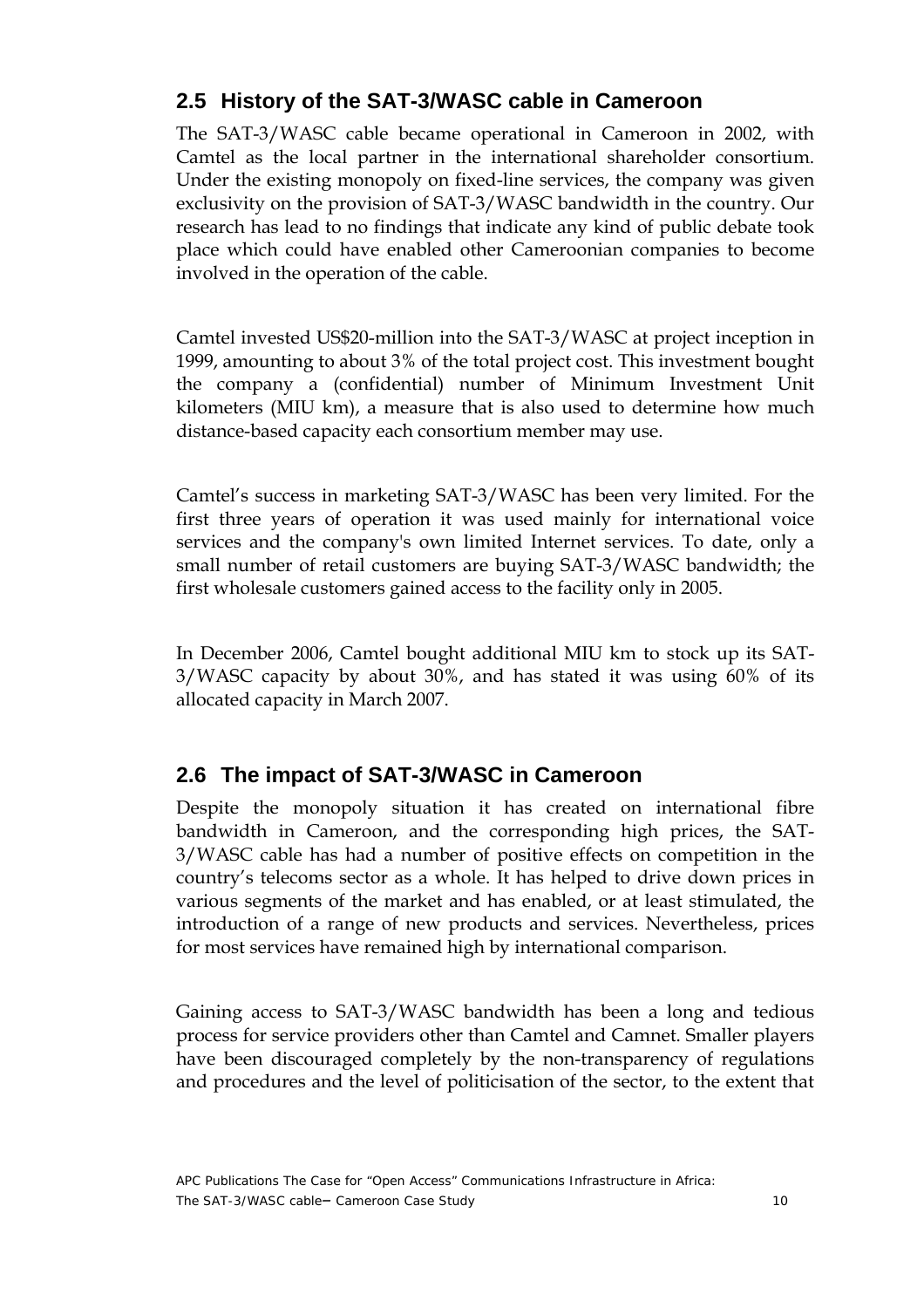they are not even attempting to gain direct access, and prefer to operate in a grey zone of legality.

Full utilisation of the cable has also been hampered by Camtel's inadequate national backhaul infrastructure, and regulatory barriers against alternative infrastructure. However, various network expansion programmes and new infrastructure initiatives are promising to bring some improvement in the near future.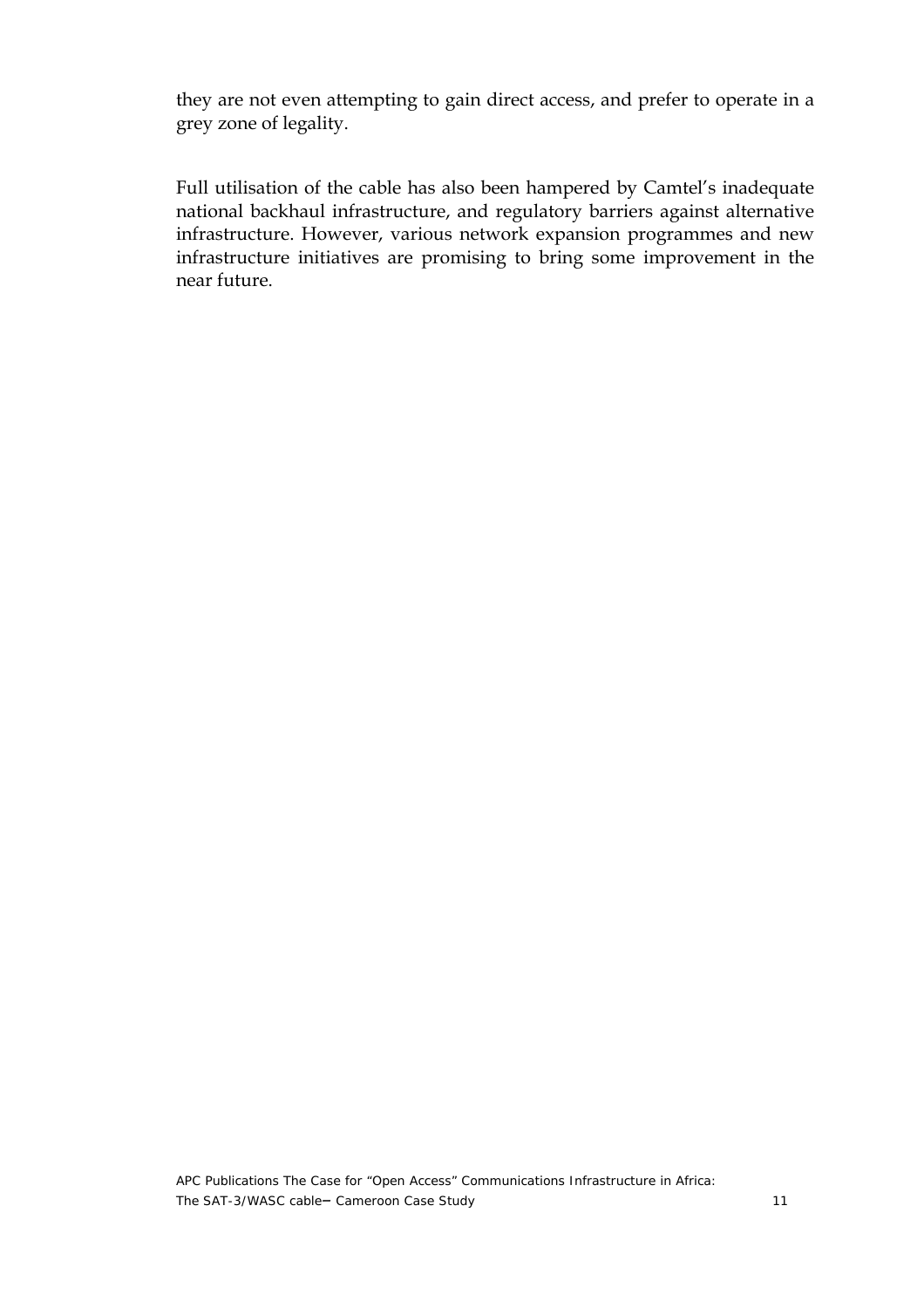## <span id="page-11-0"></span>**3 Performance indicators – successes and failures**

### **3.1 Subscription, usage, and capacity utilisation**

Camtel is connected to one of four fibre pairs which can carry up to 2.5Gb/s, but this capacity is shared with a number of other countries in the SAT-3/WASC shareholder consortium. While capacity is allocated to the consortium members in MIU km, when a consortium member wants to implement a link to another member country, a defined number of MIU km are deducted from its balance. Additional capacity can be obtained on demand by consortium members out of a pool of spare capacity.

Camtel has shifted 90% of all traffic from satellite to SAT-3/WASC, which has lead to significant cost savings and quality of service improvements. Only a few satellite links remain, including to the UK, France and the US. Direct interconnection via SAT-3/WASC now exists with Benin, Cote d'Ivoire, Gabon, Ghana, Nigeria, Senegal and South Africa. Calls to countries with no direct interconnection (e.g. Angola, due to a lack of demand) are routed via Portugal, Paris or Montreal. There is also no direct interconnection to any countries on the SAFE cable (the extension of SAT-3/WASC from South Africa to the Far East), including India, due to a lack of demand.

The capacity of the remaining satellite links is limited, so they don't serve as full redundancy for SAT-3/WASC. The reliability of the cable is virtually 100%, but neighbouring Nigeria, for example, has already been struck at least once by a severance of its SAT-3/WASC link by a passing ship which lead to a service cut of several weeks. While Nigeria has invested in an alternative terrestrial route to the landing station in Benin as a back-up, Camtel is currently not planning such an alternative link to SAT-3/WASC via one of its neighbouring countries in case its own landing station or its branch to the main cable fails. Instead, it is planning to use the proposed West African Festoon System (WAFS), or other future submarine cable projects, for this purpose. In the meantime, the company is doing its best to disguise the exact location of the landing station, in order to protect it from vandalism. Vandalism, mainly with the aim of copper theft, is a massive problem for telecom operators all over Africa.

Camtel itself still is by far the biggest user of SAT-3/WASC capacity in Cameroon, using 50% of the allocated capacity which corresponds to more than 80% of all used capacity (given the utilisation rate of 60% stated by the company).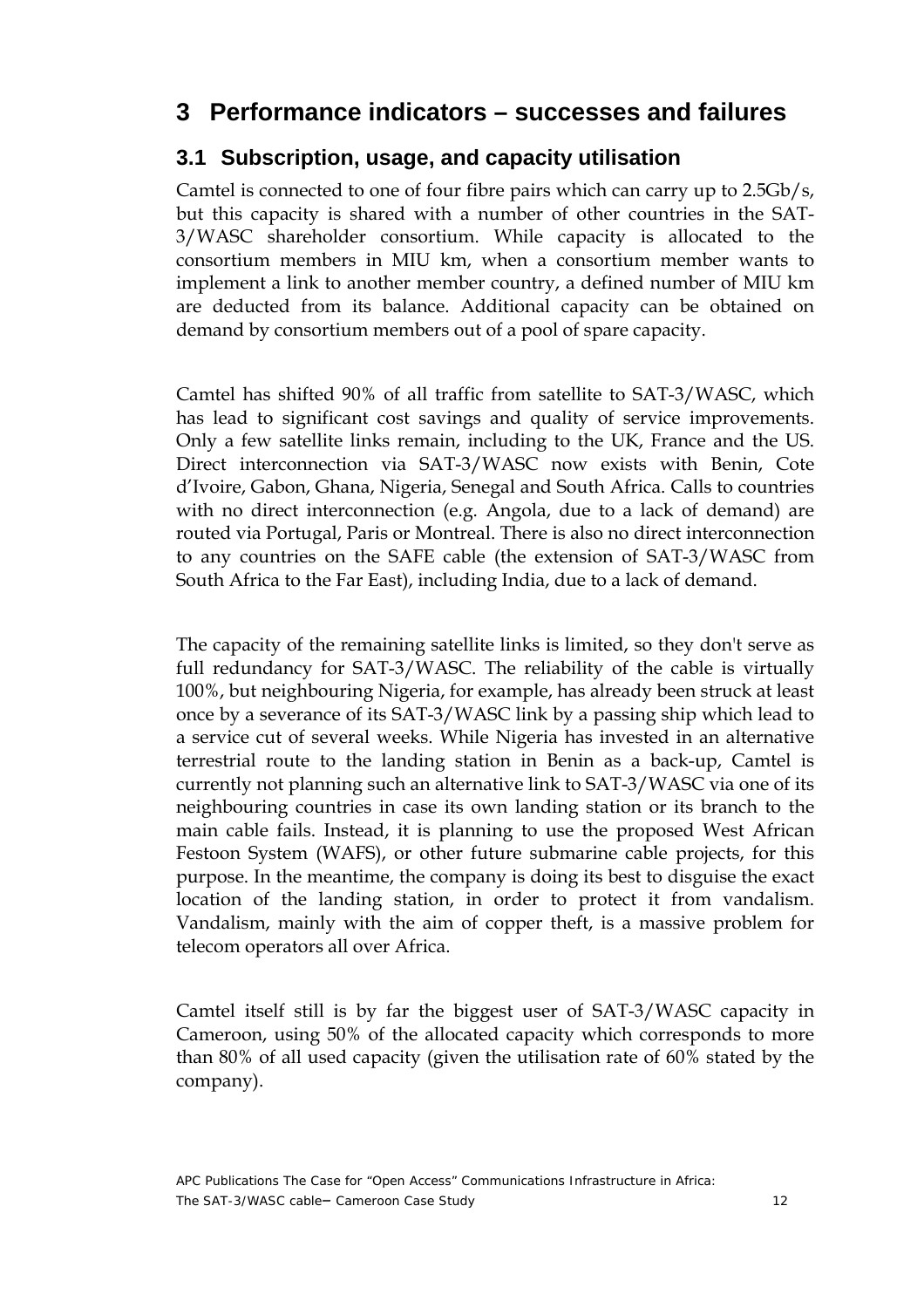<span id="page-12-0"></span>The bulk of the remaining capacity is used by only a handful of large companies that are connected directly to the cable, while other, smaller companies are connected via routers:

- **MTN, the second biggest user of SAT-3/WASC capacity in Cameroon** after Camtel. MTN uses four E1 links (2Mb/s full duplex) on SAT-3/WASC for international voice traffic on its GSM mobile network, which it, however, compresses at a ratio of 16:1 so that an effective capacity of 64 E1 links results. In addition, MTN's subsidiary, MTN Network Solutions (MTN NS), one of the country's leading ISPs, uses 49Mb/s on SAT-3/WASC as Internet bandwidth, of which 45Mb/s are connected to Belgium and 4Mb/s to South Africa;
- Orange, the smaller one of the country's two GSM mobile operators, with around 42% market share in late 2006. Orange uses only one E1 link on SAT-3/WASC but, like MTN, compresses it 16:1 to yield an effective capacity of 16 E1 links;
- Sonel, the national power utility, uses two E1 links to the UK;
- Pecten, a Cameroon-based oil company. Estimated usage 1Mb/s;
- Schlumberger, the diversified technology company. Estimated usage  $1Mb/s;$
- SITA (Societe Internationale de Telecommunications Aeronautiques), for its global flight booking system.

Camtel currently has between 100 and 150 customers with leased lines less than 2Mb/s, typically companies, small ISPs and cyber-cafés.

Camtel's available international Internet bandwidth was upgraded from 34Mb/s (2003, 2004) to 155Mb/s in 2005, of which it is currently using 105Mb/s. Another 155Mb/s is planned to go live shortly, feeding directly to Yaounde, about 250km inland, and the country's second-largest city, following the launch of the Douala-Yaounde fibre.

### **3.1.1 Wholesale**

Apart from the two mobile operators, only two companies are currently buying wholesale SAT-3/WASC bandwidth from Camtel, which they use to provide Internet services to customers.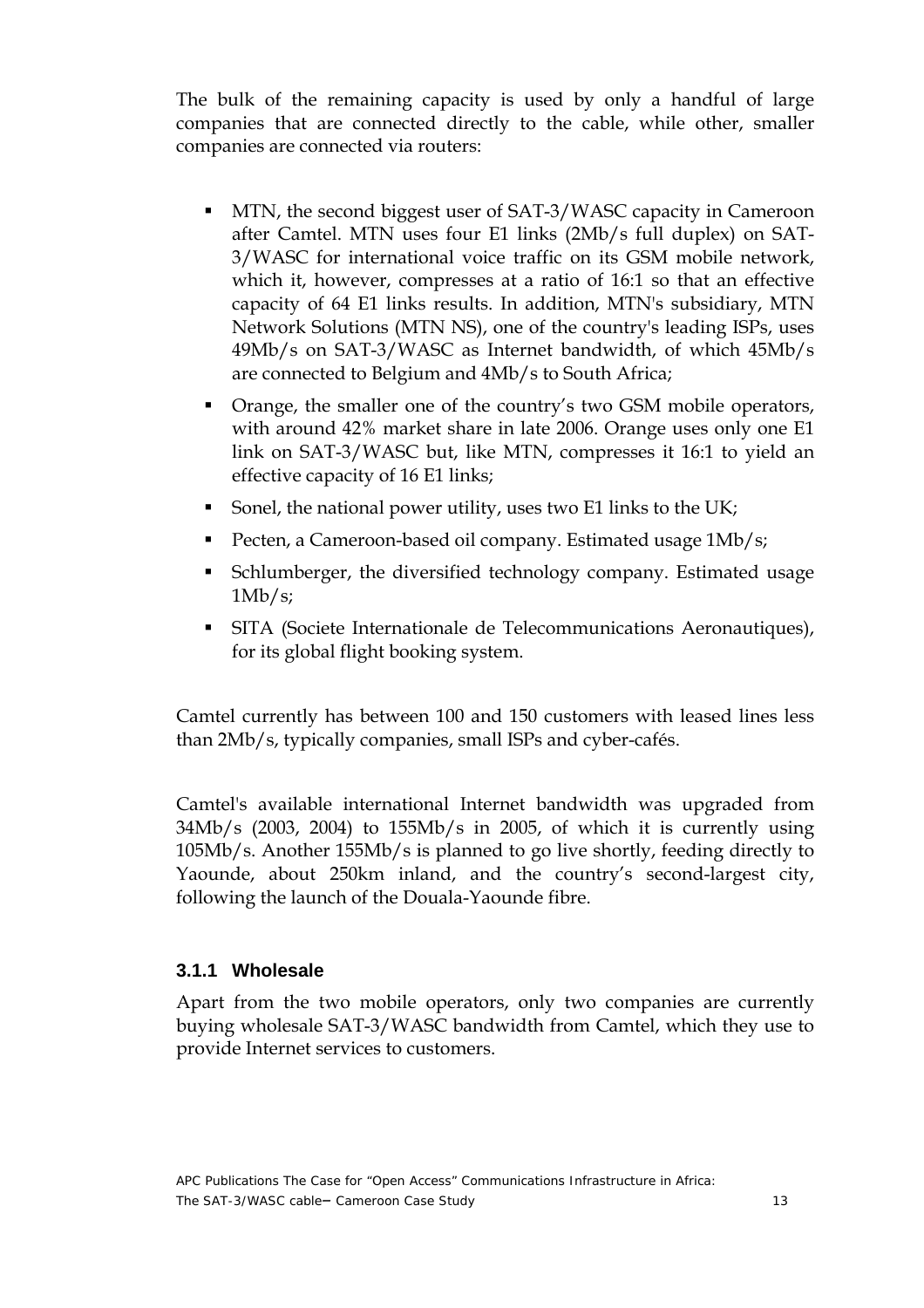<span id="page-13-0"></span>Matrix Telecoms is the result of a recent merger between two of Cameroon's leading ISPs - Douala1 and ICCNet – and an emerging converged telecommunication services provider. The new company was formed as a counterweight against an impending dominance of the ISP sector by MTN Network Solutions (MTN NS), following the latter's takeover of another ISP, Globalnet, in mid-2006. 34Mb/s of SAT-3/WASC bandwidth through a fibre link between Matrix and Camtel went live in September 2006. Prior to this, since 2005, each of the two ISPs had 4Mb/s of SAT-3/WASC bandwidth connected by microwave links and Digital Subscriber Line (DSL). However, the reliability of the new fibre link is superior, especially compared to DSL.

Another one of Cameroon's leading ISPs, Creolink, established a 34Mb/s connection to SAT-3/WASC at the beginning of 2007. Creolink was initially the third member in the group of companies that was to form Matrix Telecoms, but pulled out later in the process. Cameroon's second mobile operator, Orange, has been rumored to be interested in acquiring Creolink, following MTN NS's takeover of Globalnet.

#### **3.1.2 Retail customer-base development**

Despite the monopoly situation it has created on international fibre bandwidth in Cameroon, and the corresponding high prices, the SAT-3/WASC cable appears to have had a positive impact on the uptake of Internet services in the country, as evidenced by the number of Internet users. Following the official introduction of the Internet in Cameroon in 1998, the user base quickly rose to 40,000 (ITU, 2006) within two years, believed to consist mainly of the corporate and academic sectors. After this, growth slowed considerably, but accelerated significantly from 2002 when SAT-3/WASC was launched.



**Figure 2: Internet subscribers and users in Cameroon, 1997 – 2006** 

*APC Publications* The Case for "Open Access" Communications Infrastructure in Africa: The SAT-3/WASC cable– Cameroon Case Study 14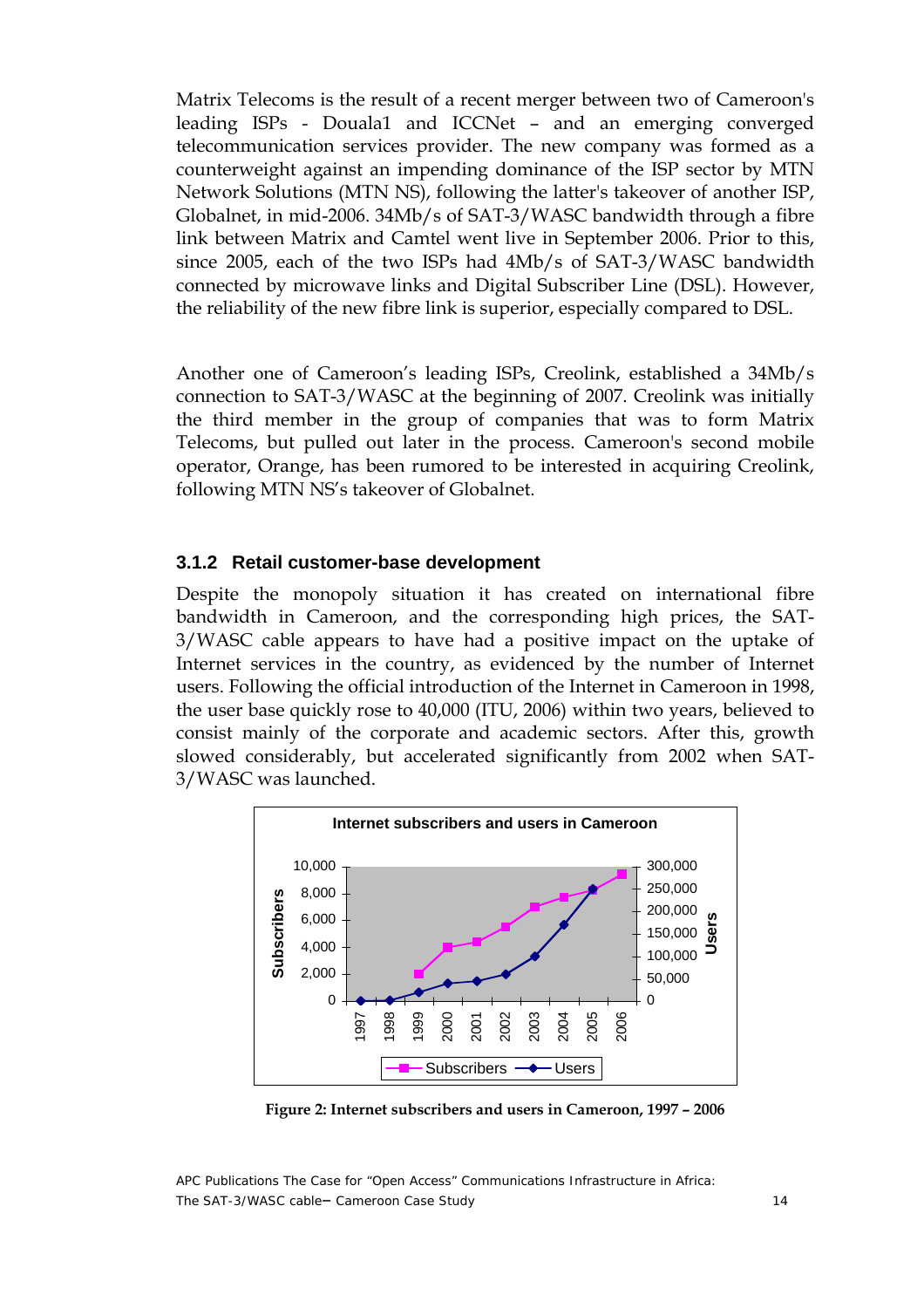<span id="page-14-0"></span>**Source: ITU for Internet user figures and Internet subscribers 1999 – 2003, rest of subscriber figures estimated based on company information** 

The number of Internet subscribers, however, has not risen at the same pace as the number of Internet users following the arrival of SAT-3/WASC in Cameroon. This suggests that prices for individual Internet subscriptions remained beyond the reach of most Cameroonians, who instead used their workplaces or one of the many cyber-cafés in the country to access the Internet.



**Figure 3: A typical small business wireless Internet customer in Cameroon** 

MTN NS estimates the total market for Internet subscriptions in Cameroon to be 400,000 households, which have the basic prerequisites like literacy and electricity. About half of these are currently actually addressable, having an income that enables them to afford the service, as well as a PC.

#### **3.1.2.1 Replacement of dial-up with broadband**

While the introduction of SAT-3/WASC in 2002 has not lead to an accelerated uptake of individual Internet subscriptions in Cameroon, its availability to ISPs as a source of wholesale bandwidth from 2005 onwards has enabled them to offer broadband services on a larger scale. Even though the vast majority of customers are still subscribing to services with more dialup-like speeds of 64Kb/s or 128Kb/s, packages up to 2Mb/s are already being offered, and will eventually become more affordable, to a wider customer base as prices continue to decrease.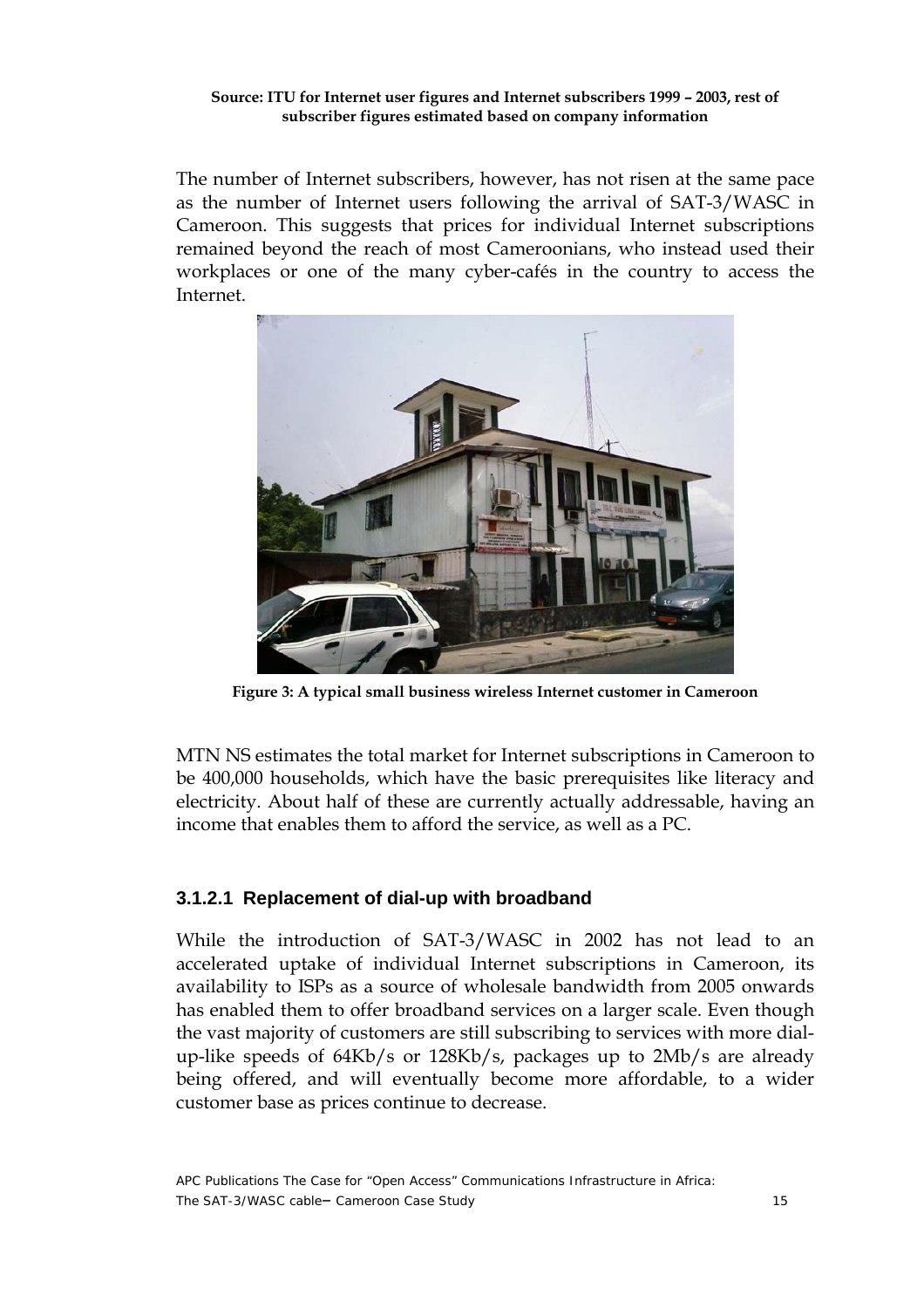<span id="page-15-0"></span>The following graph shows how the dial-up subscriber base of 'ISP1' started decreasing and migrating to wireless offerings when the company connected to SAT-3/WASC at the end of 2005.



**Figure 4: 'ISP1' subscriber base breakdown, 2001 – 2007 Source: Company interview** 

ISP1's SAT-3/WASC bandwidth was only 4Mb/s initially until it was upgraded to 8Mb/s in mid-2006. At that time the company stopped signing up new dial-up customers, but continues to serve existing ones while encouraging them to migrate to wireless services. The number of wireless subscribers then more than tripled in the first quarter of 2007 alone, following an upgrade to 45Mb/s of SAT-3/WASC bandwidth. The company has a target of reaching 5,000 customers by the end of 2007 and 10,000 by the end of 2008. It is currently using about 50% of its available bandwidth and planning the next upgrade at 70%. This rapid development indicates huge pent-up demand for broadband services that absorbs high-quality fibre bandwidth immediately as soon as it becomes available.

A similar picture is emerging for 'ISP2'. In addition to its own wireless broadband offerings, this company acts as a reseller of Camtel's Asymmetric Digital Subscriber Line (ADSL) service, which it launched in early 2006.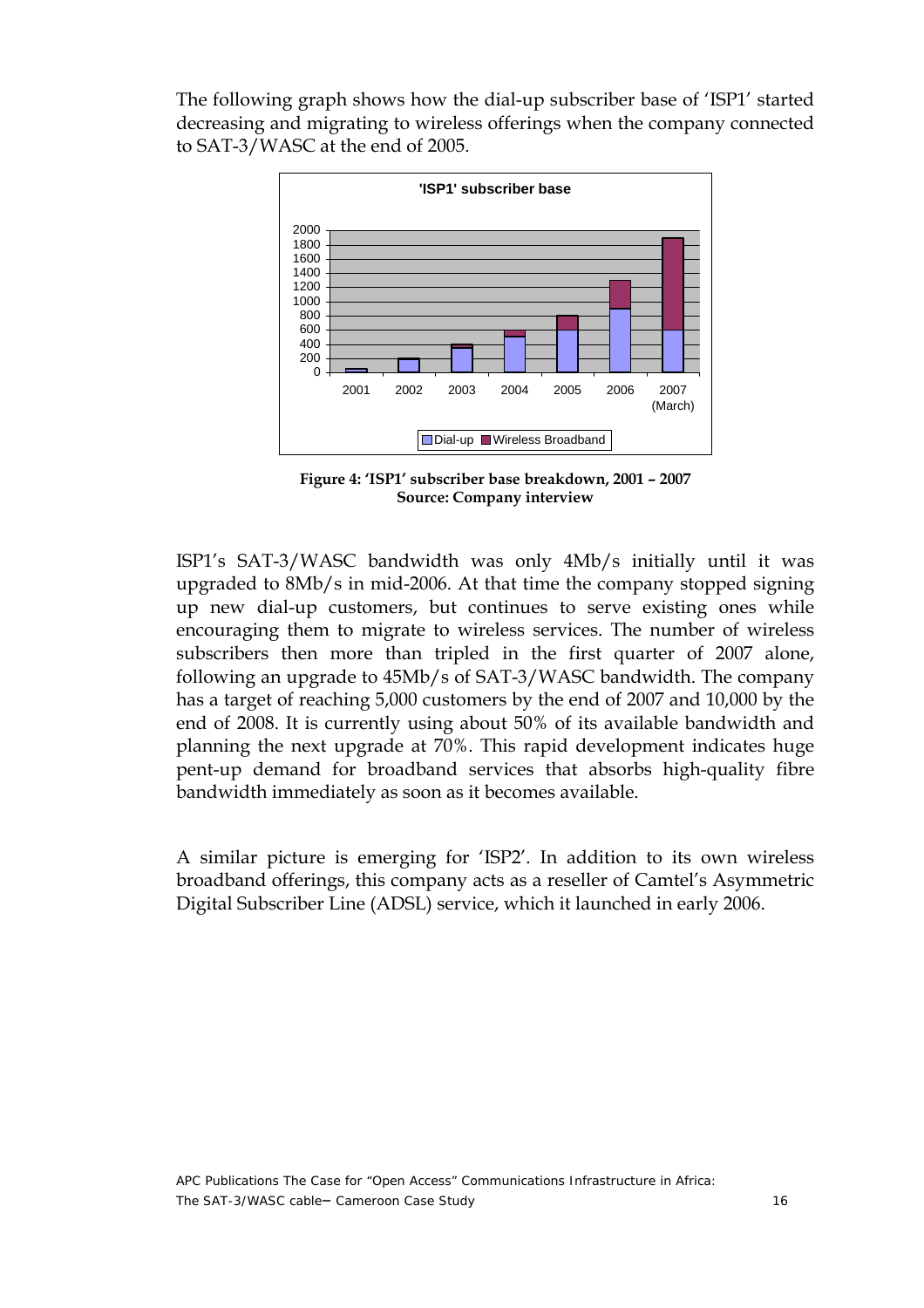<span id="page-16-0"></span>

**Figure 5: 'ISP2' subscriber base breakdown, 2000 – 2006 Source: Company interview** 

The roll-out of wireless broadband services by alternative ISPs has also triggered an acceleration of Camtel's own broadband initiatives. After a slow start with only a few hundred subscribers in its first year since launch in late 2005, the incumbent's ADSL service reached 1,500 subscribers in the first quarter of 2007. Its dial-up subscriber base decreased from 4,000 in 2000, to less than 3,000 in 2005. 4,000 ADSL ports had been installed by March 2007, with an additional 6,000 imminent. It set a target of 40,000 by 2008, including many areas outside of Douala and Yaounde.

Additional competition to dial-up has come from the many small cable TV operators in the suburbs who distribute analogue TV to homes from a central satellite receiver. Many of them have started offering Internet access as well, which is, however, low bandwidth and only good enough for e-mail and basic web browsing (i.e. a dial-up replacement).

The number of Wi-Fi hotspots in Cameroon is another indicator for the increasing demand for and availability of broadband services.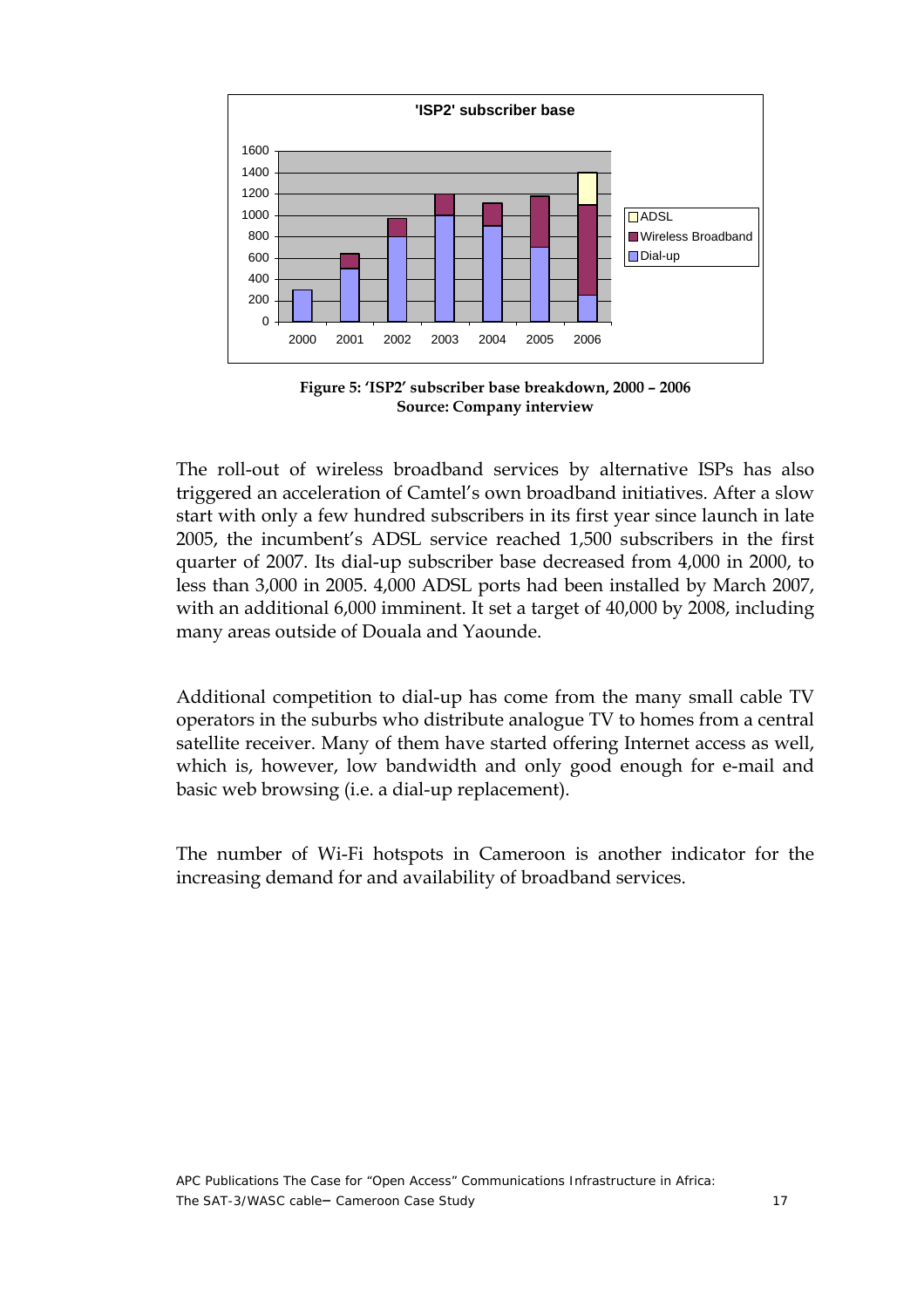<span id="page-17-0"></span>

**Figure 6: Number of Wi-Fi hotspots in Cameroon, 1999 – 2006 Estimate based on company interviews** 

Wi-Fi hotspots started appearing in Cameroon in 2002, the year the country gained access to the SAT-3/WASC cable. A significant acceleration can be noted from 2005, the year SAT-3/WASC bandwidth became available to ISPs other than Camnet on the wholesale level.

### **3.2 Cost and tariffs**

#### **3.2.1 Wholesale cost of bandwidth**

Despite its monopoly on international fibre bandwidth in Cameroon and the high prices by international comparison, the SAT-3/WASC cable has had a positive effect on the bandwidth market as a whole by stimulating competition among satellite service providers, as can be seen in the graph below.



**Figure 7: Price of wholesale bandwidth, SAT-3/WASC vs. VSAT, 2000 – 2006 Source: Interviews with major ISPs with access to SAT-3/WASC bandwidth** 

*APC Publications* The Case for "Open Access" Communications Infrastructure in Africa: The SAT-3/WASC cable– Cameroon Case Study 18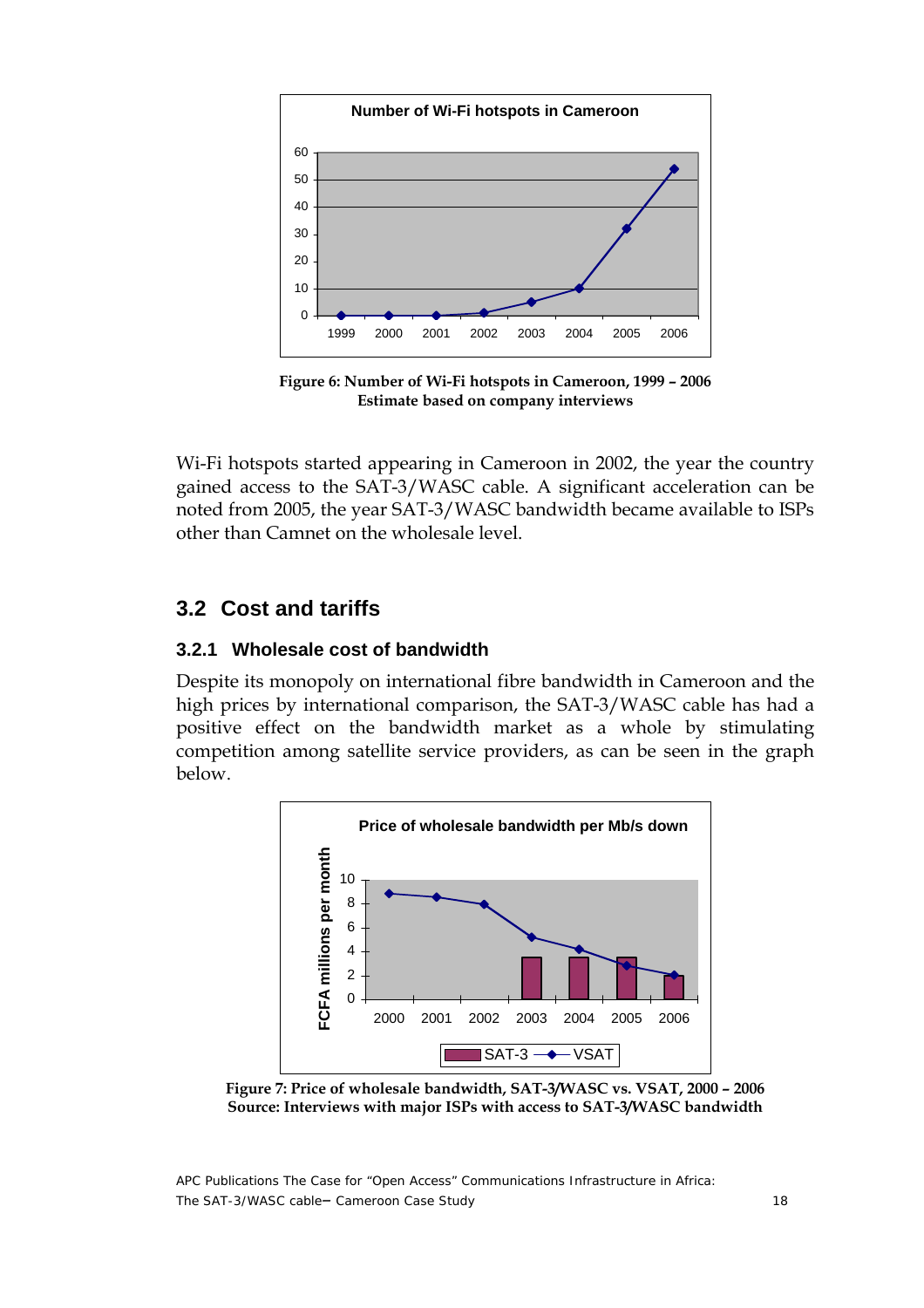#### **Note 1: Not fully comparable due to different service characteristics, see text. Note 2: Part of the reason for the declining VSAT cost is that the US\$ lost around 25% of its value against the FCFA between 2002 and 2004.**

Prior to the arrival of SAT-3/WASC in 2002, satellite was the only way of getting international bandwidth into the country. Despite competition between various international providers in the Very Small Aperture Terminal (VSAT) sector, prices remained high; around FCFA8-million to FCFA9-million (approximately US\$11,500) per month for a 1Mb/s downlink and 512Kb/s uplink. Most ISPs in Cameroon at that point in time were too small to be able to afford a 1Mb/s VSAT link and purchased smaller packages of shared bandwidth from resellers.

Even though Camtel only connected the first wholesale customers to SAT-3/WASC in 2005, it has been offering the service at FCFA7-million (around US\$12,500) for an E1 link (2Mb/s full duplex) from 2003. The VSAT providers reacted by reducing their prices by approximately 35% to around FCFA5-million in 2003. Camtel's FCFA7-million for SAT-3/WASC compares favourably to this, considering that it provides twice the downlink bandwidth and four times the uplink bandwidth, and is a better quality product with higher reliability and lower latency than satellite.

Nevertheless, the VSAT providers were able to maintain a price margin above Camtel's SAT-3/WASC pricing until 2005, the time when the incumbent finally signed up the first actual customers for SAT-3/WASC wholesale bandwidth. This three-year delay in the utilisation of the cable for wholesale bandwidth provision was due to a number of factors:

- Most ISPs in Cameroon were still small and could not afford a full E1, the smallest unit of SAT-3/WASC bandwidth sold by Camtel;
- Many ISPs in the country are very small and operate in a grey zone without a licence. They therefore hesitate to approach Camtel and prefer operating with their independent VSAT links;
- Camtel's national backhaul infrastructure was insufficient to effectively distribute fibre bandwidth beyond Douala where the SAT-3/WASC landing station is located.

As soon as Camtel connected the first wholesale customers to SAT-3/WASC in 2005, the price for dedicated VSAT bandwidth undercut Camtel's 'equivalent' (see note above) SAT-3/WASC pricing for the first time,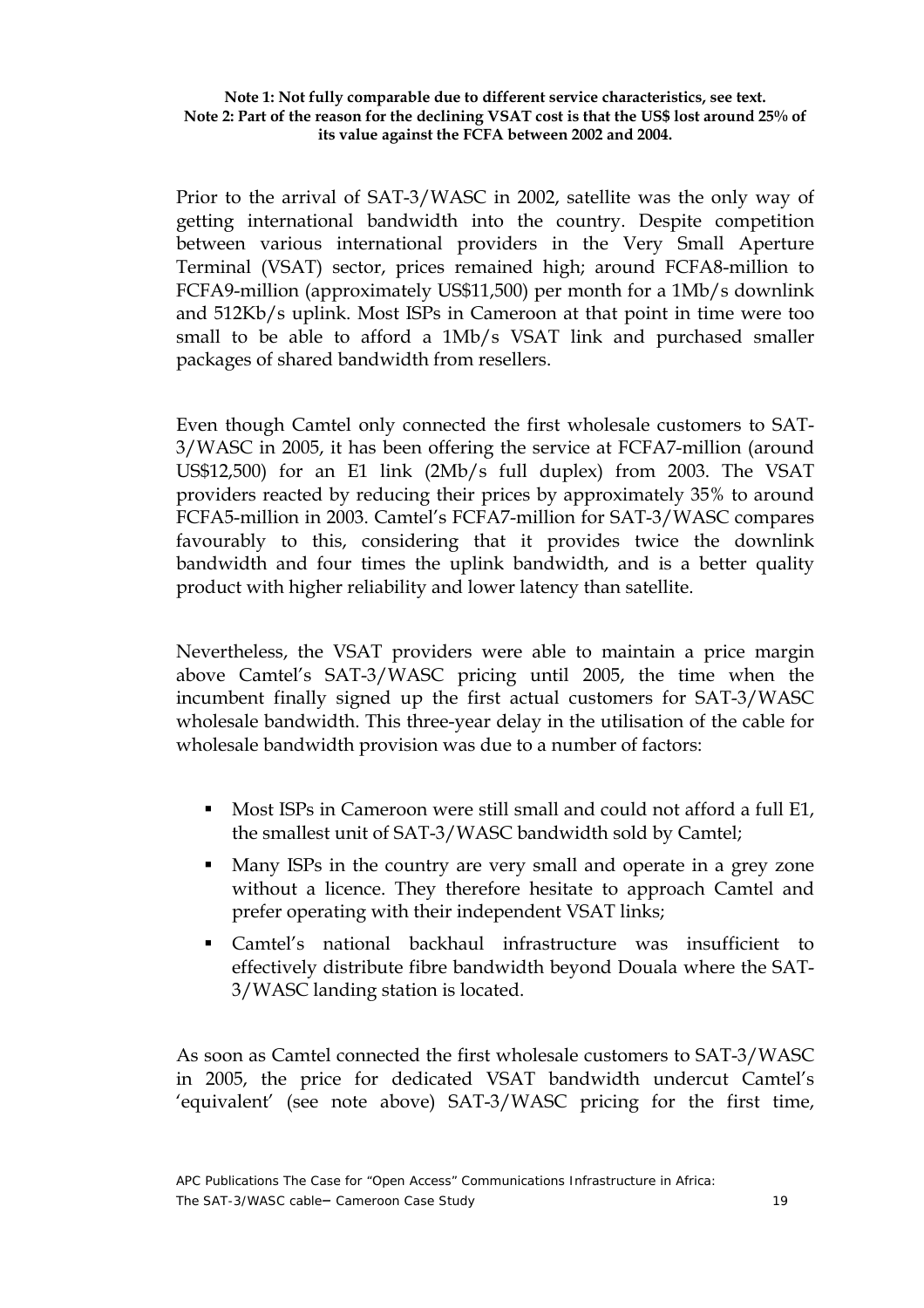<span id="page-19-0"></span>prompting a more than 40% price cut by the incumbent in 2006 to FCFA4 million per month for an E1. Furthermore, as some ISPs gained more bargaining power through organic growth, as well as mergers and acquisitions, discounts of up to 40% on this list price have been achieved. As 'little' as FCFA2.4-million (US\$4,400) per month is currently paid for a SAT-3/WASC E1 (2Mb/s full duplex). The VSAT providers, in return, are now offering 1Mb/s downlink for as little as FCFA1.1-million per month.

While this downward trend is very positive and likely to continue, it has to be noted that prices for international fibre bandwidth in Cameroon, as elsewhere in Africa, are still extremely high by international comparison.

#### **3.2.1.1 VSAT connectivity for small ISPs and cyber-cafés**

Following the launch of SAT-3/WASC in 2002, VSAT remained the preferred method for most ISPs and cyber-cafés to connect to the international Internet backbone directly. The number of international VSAT data gateways in operation continued to grow, and came to an abrupt halt only after the introduction of ADSL and SAT-3/WASC wholesale bandwidth in 2005.





The growing spread between the number of ISPs and the number of international VSAT data gateways also gives an indication of the growing number of 'informal' ISPs (estimated at around 25) and cyber-cafés, estimated at around 700 in early 2007. In addition, many cyber-cafés are obtaining their bandwidth through wireless connections to larger ISPs.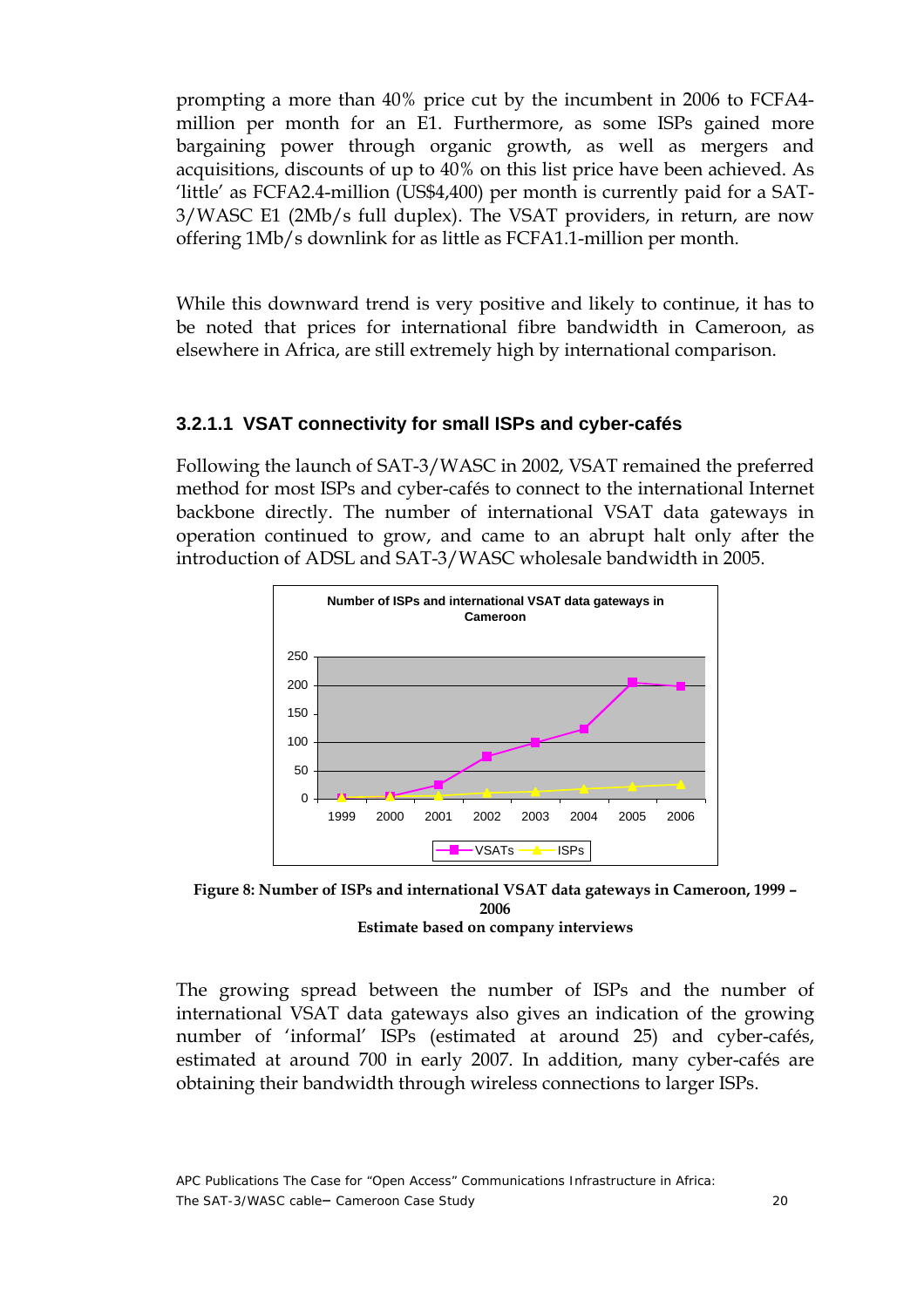<span id="page-20-0"></span>There are many informal wireless ISPs in Cameroon that are very small, serving only a local area, often with one base station only. Like many of the country's cyber-cafés, they typically use VSAT bandwidth from resellers, packaged into bundles of as little as 64Kb/s shared among 10 users, which leads to extremely poor throughput for the end-customers at peak times.

The cost of this kind of bandwidth experienced a very sharp drop - of around 75% within two years - after the arrival of SAT-3/WASC in 2002. This has been partly aided by a weak US\$, which lost around 25% of its value against the FCFA during this period.





**Note 1: Cost is shown excluding international money transfer fees. Note 2: Part of the reason for the declining cost is that the US\$ lost around 25% of its value against the FCFA between 2002 and 2004.** 

A not insignificant additional cost factor in using VSAT lies in the fact that most providers are based outside of Cameroon, so payments to them incur an international money transfer fee which currently amounts to around FCFA30,000 (about US\$55) per month. Furthermore, the service is typically paid for three months in advance.

#### **3.2.2 Retail prices**

Despite the monopoly situation it has created on international fibre bandwidth in Cameroon, the SAT-3/WASC cable has helped to drive down retail pricing in the two areas most directly affected by international access: Internet services and international calls.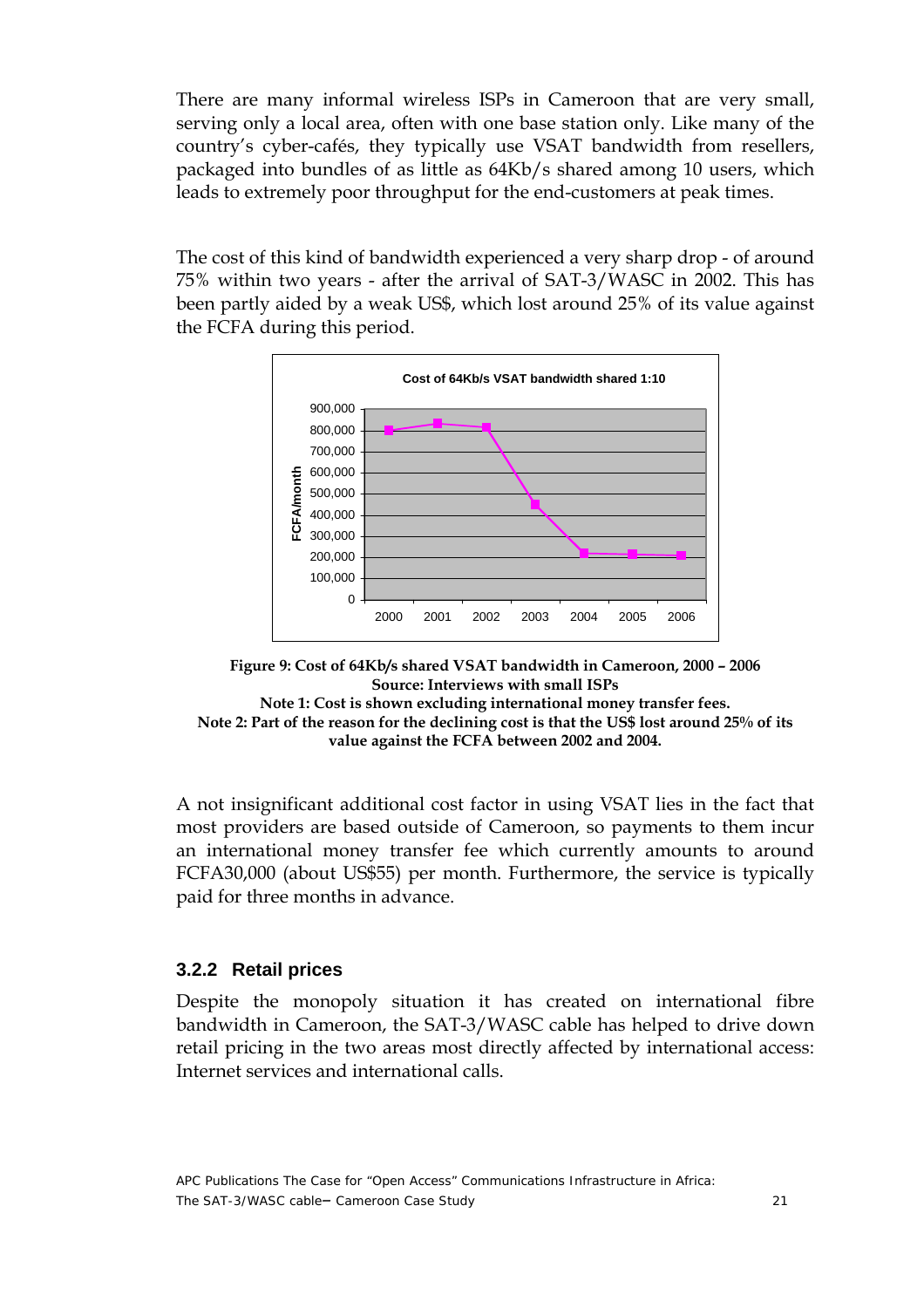#### <span id="page-21-0"></span>**3.2.2.1 Wireless Internet services**

Wireless Internet services only became available in 2001, so available pricing information starts in 2002, the year SAT-3/WASC arrived in Cameroon. To date, most customers are still subscribing to lower-cost services with dial-uplike speeds of 64Kb/s or 128Kb/s, since current pricing of real broadband packages is out of reach for the majority of customers.

|                                       |                         |        |                 | $64Kb/s128Kb/s256Kb/s384Kb/s512Kb/s1Mb/s$ | 2Mb/s                                 |
|---------------------------------------|-------------------------|--------|-----------------|-------------------------------------------|---------------------------------------|
| Uncommitted <sub>25</sub> ,000 45,000 |                         | 90,000 | 135,000 180,000 |                                           |                                       |
| 1:4                                   | 115,000 200,000 380,000 |        |                 | 720,000                                   | 1,300,0002,500,000                    |
| 1:1                                   | 300,000 550,000 990,000 |        |                 |                                           | $[1,760,000]$ 3,300,000 $[6,160,000]$ |



Small grey-zone ISPs charge as little as FCFA12,500 (about US\$23) per month for uncommitted 64Kb/s wireless access, about half the cost of the equivalent speed from 'ISP1'. Further discounts are possible for multiple accounts.

The following graph shows a steady decline of the average retail price for wireless 64Kb/s Internet connections with dedicated bandwidth as well as shared bandwidth; and, in an interesting comparison again, the price of shared VSAT bandwidth which most small ISPs are currently using.



**Figure 10: Wireless retail pricing of ISPs with SAT-3/WASC access compared to VSAT wholesale, 2000 – 2006 Source: Company interviews** 

*APC Publications* The Case for "Open Access" Communications Infrastructure in Africa: The SAT-3/WASC cable– Cameroon Case Study 22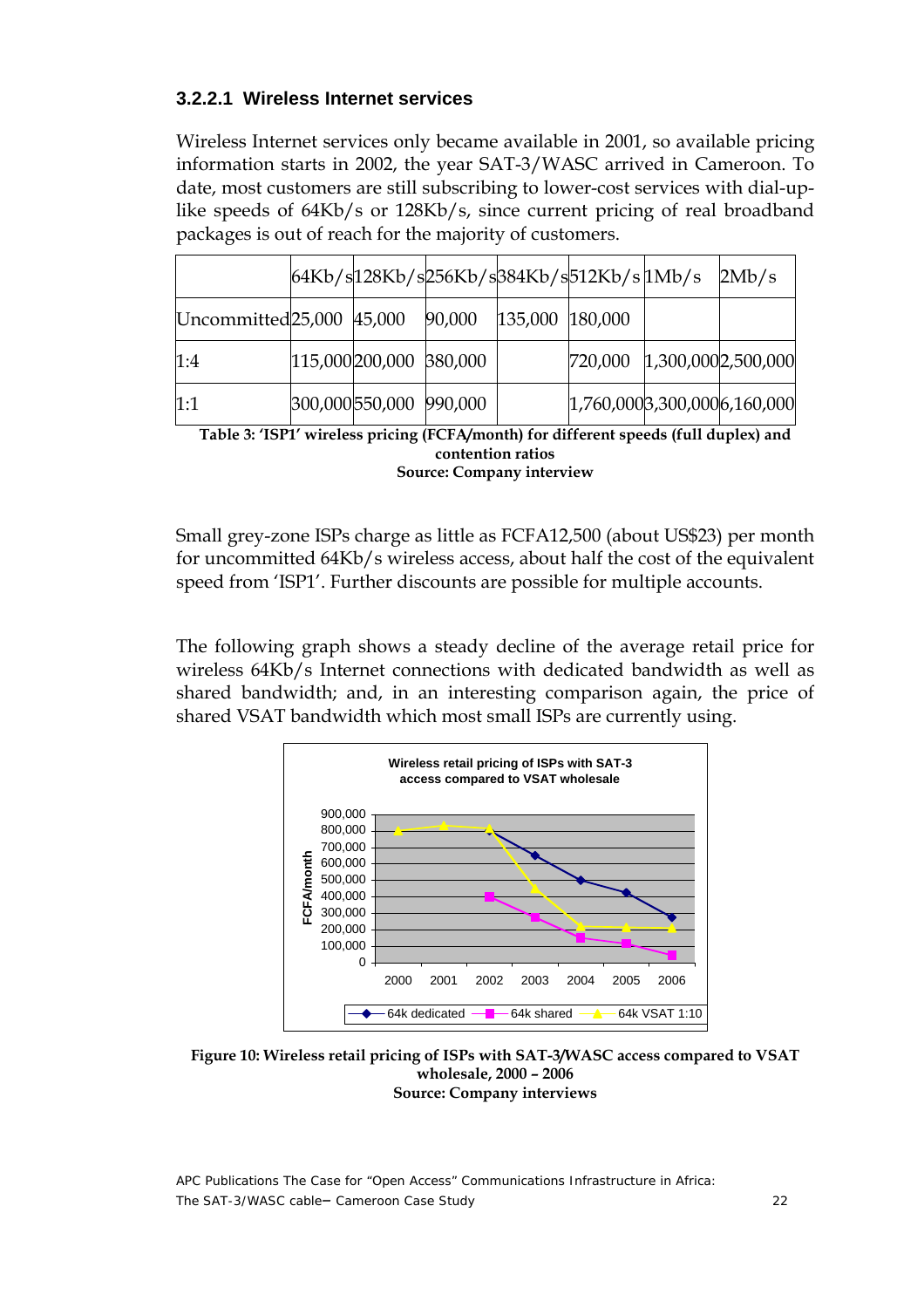#### **Note 1: Cost of shared VSAT bandwidth is shown excluding international money transfer fees. Note 2: 64Kb/s of dedicated VSAT bandwidth still cost FCFA900,000 per month in 2006.**

The retail price for both dedicated and shared wireless Internet access from major ISPs with SAT-3/WASC bandwidth has declined steadily since the introduction of such services in 2001. As mentioned, part of the reason for a particularly steep decline between 2002 and 2004 is the fact that the US\$ lost around 25% of its value against the FCFA during this period. The decline was slightly slower during the following year, but accelerated again in 2006 after the first major ISPs had finally gained access to SAT-3/WASC wholesale bandwidth from Camtel.

One-time installation charges have declined in line with this, from FCFA1.5 million (about US\$2,700) in 2002 to FCFA600,000 in 2004, and FCFA400,000 (about US\$740) in 2006.

Shared bandwidth wireless Internet access was introduced at a retail price far below the wholesale price for comparable VSAT bandwidth in 2002 (FCFA400,000 vs. FCFA800,000 per month). This triggered a particularly steep price decline for the VSAT product – which in turn caused the price for the shared wireless product to decline much faster in percentage terms than the price for dedicated wireless bandwidth. However, the retail price for 64Kb/s shared wireless bandwidth has always remained below the comparable VSAT wholesale price, which makes it surprising that more small ISPs haven't changed from using VSAT bandwidth to using SAT-3/WASC bandwidth via wireless connections from larger ISPs under wholesale arrangements. All of the larger ISPs in Cameroon with SAT-3/WASC access currently have only a handful of small ISPs as wholesale customers. This situation is indicative of an environment in Cameroon where many small ISPs operate in a grey zone, without a licence.

The price for shared VSAT wholesale bandwidth appears to have reached a bottom at about FCFA200,000 (about US\$370) per month, where it has stayed since 2004. At the same time, the comparable wireless retail product continued its price decline to reach FCFA45,000 (about US\$83) per month in 2006 – a mere 20% of the VSAT price. The price gap can be explained by the fact that wireless connectivity from the large ISPs is only available in certain areas at this stage, while VSAT can be set up virtually anywhere. This is expected to change once the ISPs expand their wireless networks and achieve more contiguous area coverage. This is especially the case since the retail price for 64Kb/s dedicated (not shared) wireless bandwidth has already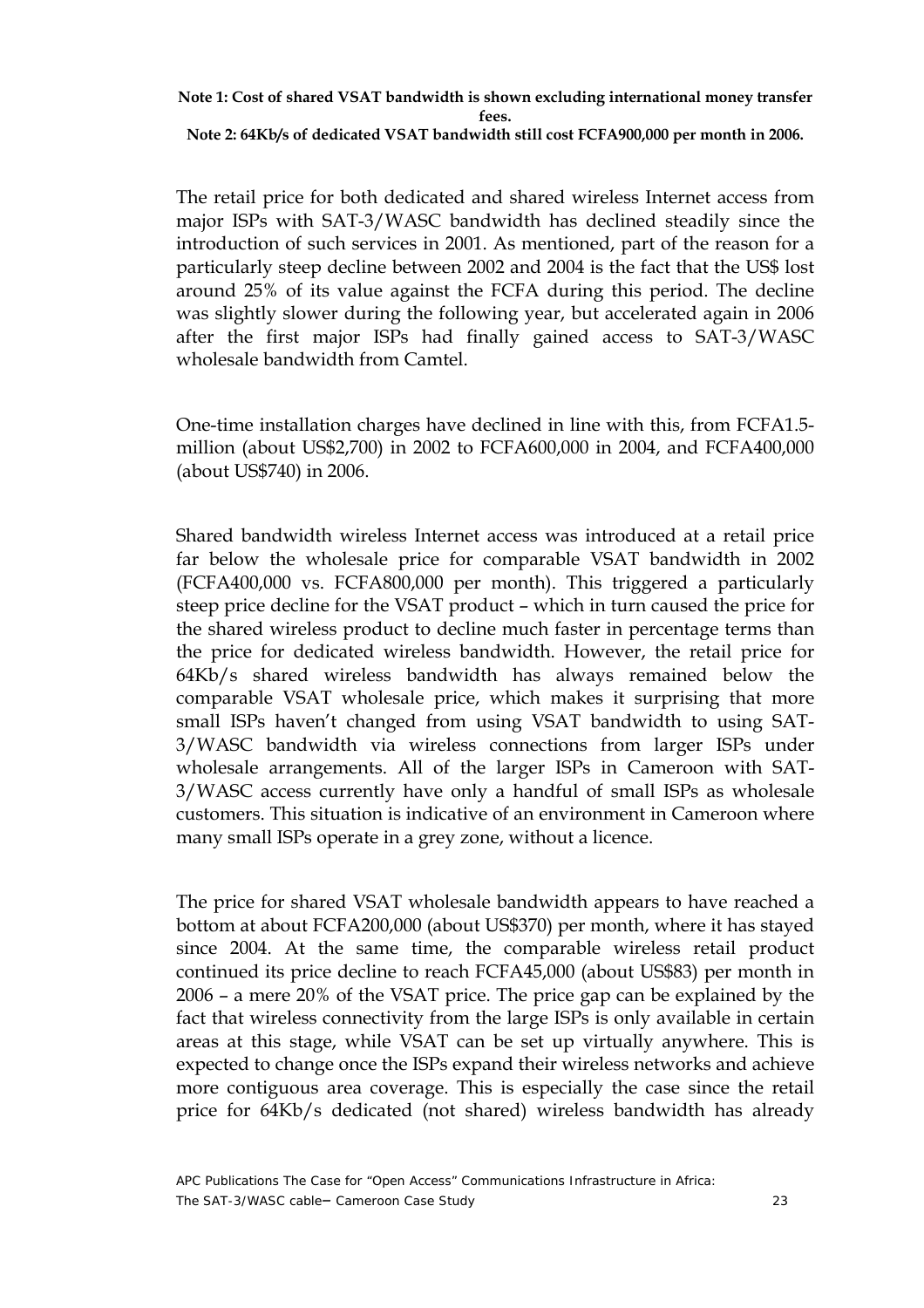<span id="page-23-0"></span>reached a level only 30% above the shared bandwidth price for the VSAT product (around FCFA275,000 per month), while offering up to ten times the bandwidth and being superior in terms of quality and reliability. 64Kb/s of dedicated VSAT bandwidth still cost FCFA900,000 (about US\$1660) per month in 2006.

With the current trends continuing, dedicated wireless bandwidth would become cheaper on the retail level than shared VSAT wholesale bandwidth during 2007. This may finally lead some of the small ISPs to come out of the grey zone and dump their VSAT connections in favour of SAT-3/WASC bandwidth through a local wholesale ISP.

Cyber-cafés, which operate in somewhat less of a grey zone than small ISPs in Cameroon, have already been more willing to take up the option of wireless connectivity through one of the major ISPs instead of VSAT, as the example below shows.



**Figure 11: Cyber-cafés as customers of 'ISP2', number and pricing, 2001 – 2006 Source: Interview with 'ISP2' Note: Number of cyber-cafés was not available for 2005** 

'ISP2' gained access to SAT-3/WASC wholesale bandwidth from Camtel in 2005. The connections typically used by cyber-cafés provide up to 128Kb/s, of which 64Kb/s is guaranteed. A comparison with the previous graph shows that cyber-cafés have always been able to get significant discounts off the retail rates, but that this price gap has narrowed in recent years. The drop in the price payable by cyber-cafés also stopped in 2005 after ISP2 gained access to SAT-3/WASC wholesale bandwidth, which indicates that demand for the higher-quality SAT-3/WASC bandwidth (compared to VSAT bandwidth previously) justified no further price reductions.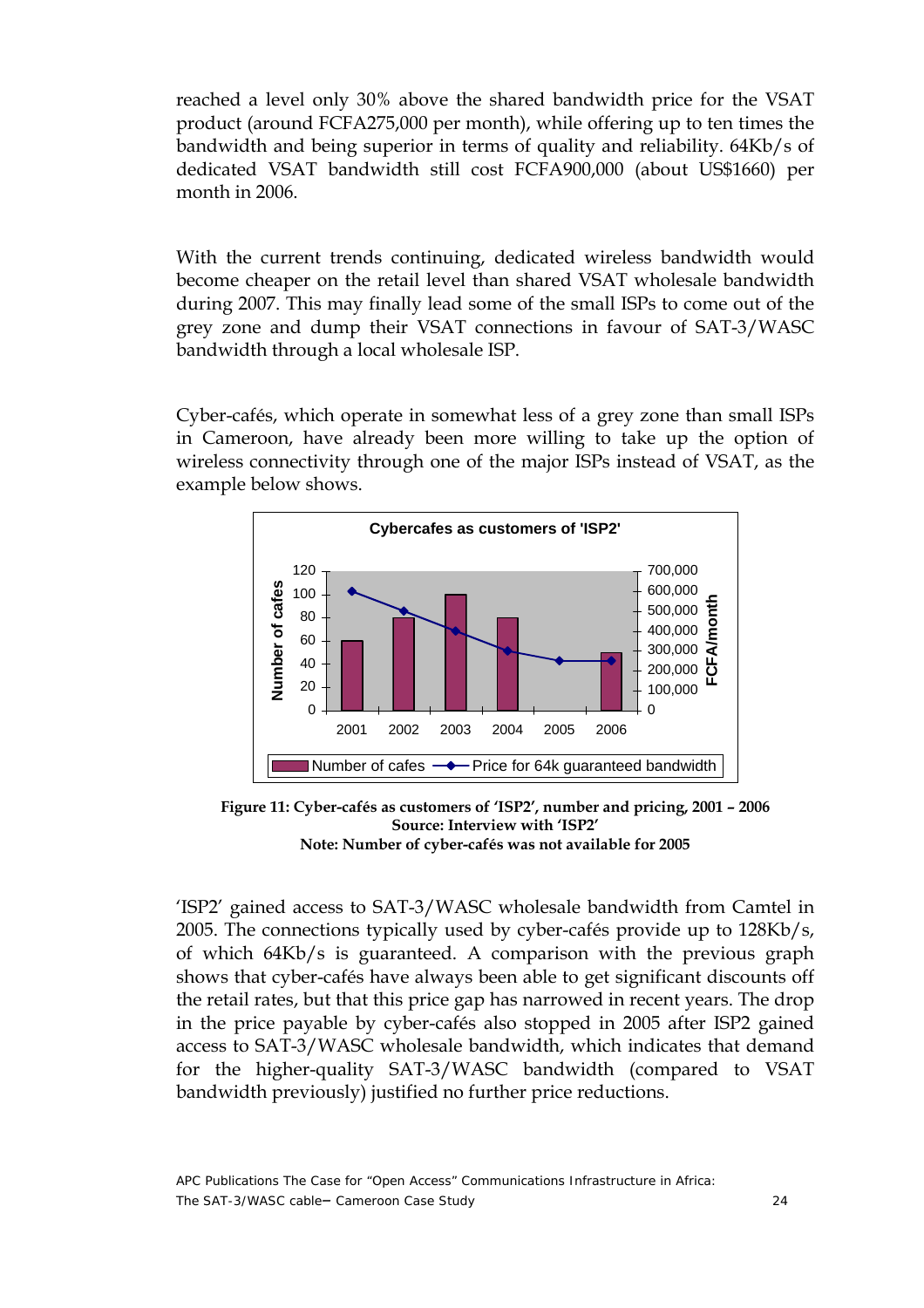<span id="page-24-0"></span>The trend of declining customer numbers in the cyber-café segment is not unique to 'ISP2', but is mirrored in data collected from other ISPs as well. The reason for this development is twofold. Firstly, an increasing number of customers have wireless access at home, at work or at school, and consequently use cyber-cafés less frequently. Secondly, cut-throat competition between cyber-cafés has lead to average prices for Internet access of FCFA500 per hour – and as little as FCFA200 in some cases – driving many of them out of business.

#### **3.2.2.2 ADSL**

Camnet launched ADSL at the end of 2005. At least one other ISP acts as a reseller of the service. ART has reviewed the resale agreement and approved it on the grounds that it was not exclusive, meaning that any other ISP can sign the same agreement with Camnet.



**Figure 12: ADSL retail pricing in Cameroon for different bandwidth packages Source: Interviews with service providers** 

The low-end 128/64Kb/s package for ADSL is the most commonly used one. The top three packages are virtually exclusively used by the corporate sector. A one-time installation fee is typically around FCFA100,000 (about US\$185), and the modem is rented (i.e. it remains the property of the service provider).

While ADSL pricing in Cameroon is very expensive by international comparison, it compares favourably with all other access options described above (wireless and VSAT), both on the retail level and as a wholesale bandwidth option for small wireless ISPs and cyber-cafés. However, the quality of service is regarded as poor. Like with wireless access to ISPs with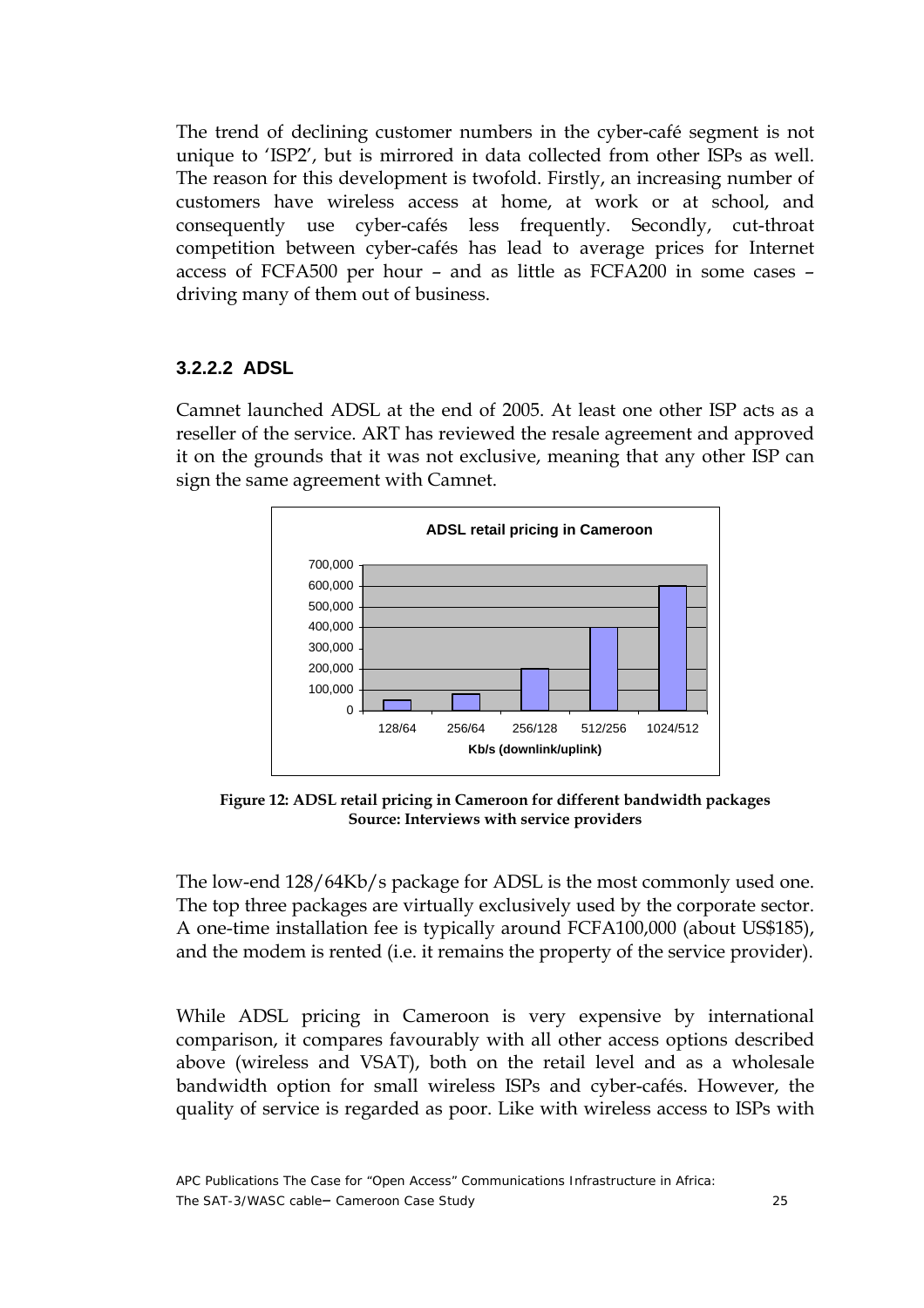<span id="page-25-0"></span>SAT-3/WASC bandwidth, the problem with ADSL access in general is also the limited availability and geographical reach of the service at this stage. Camtel has, however, embarked on a major expansion programme for its ADSL network.

#### **3.2.2.3 Dial-up**

The cost of dial-up Internet access in Cameroon has decreased twice: Once in 2002, the year the country got connected to SAT-3/WASC, and in 2006 after SAT-3/WASC bandwidth became available on the wholesale level.



**Figure 13: Dial-up pricing in Cameroon, 2000 – 2006 Note: Usage cost is exclusive of Camtel telephone charges** 

However, the relevance of dial-up as a connectivity option is now fading as wireless options and ADSL increasingly becoming available. Many residential households also terminated their dial-up subscriptions when Internet access became available at the workplace.

#### **3.2.2.4 International calls**

The mobile networks in Cameroon are allowed to operate their own international gateways as part of their licence terms, which has helped to drive down prices for international calls and to align international tariffs on the mobile networks with those on Camtel's fixed network. The pricing of mobile international calls in Cameroon is actually very competitive, even by international comparison.

The impact SAT-3/WASC has had on international call tariffs in Cameroon has been twofold. For one, the cable's arrival in 2002 has actually brought the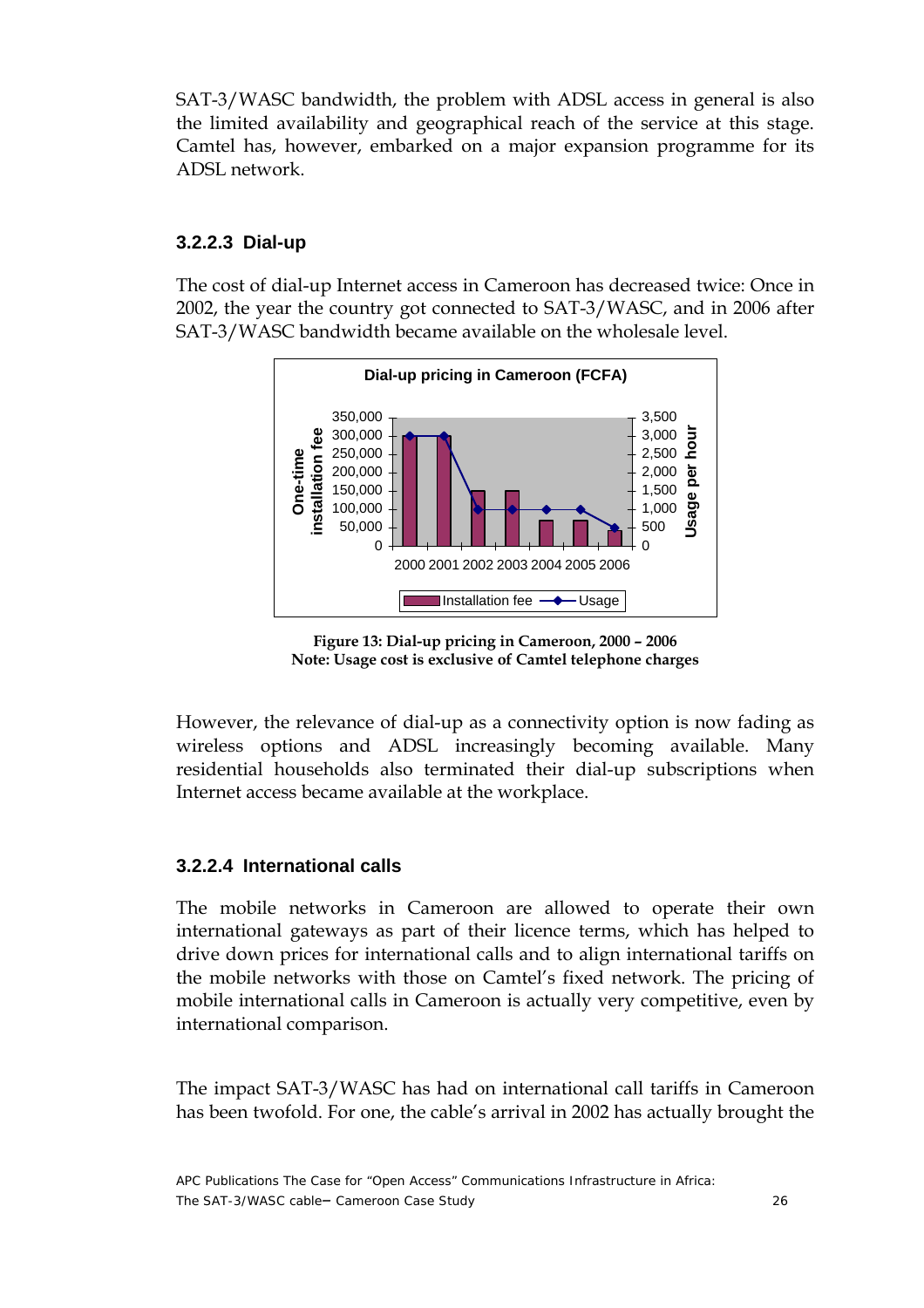<span id="page-26-0"></span>trend of decreasing international tariffs to a temporary halt. Tariffs had halved between 2000 and 2002, but remained virtually flat in the following three years to 2004/2005. This can possibly be explained by the higher quality of international connections becoming available, using Camtel's SAT-3/WASC capacity, compared to satellite. The incumbent, facing a dwindling or stagnant customer base at best, has been desperate to counter falling revenues by raising tariffs or at least keeping them constant. Renewed downward pressure on international tariffs only came in 2005 when the mobile operators themselves gained access to SAT-3/WASC bandwidth.



**Figure 14: International call rates in Cameroon, 2000 – 2006 Source: MTN and various VoIP service providers in Cameroon. Note 1: MTN Zone 1 = France and USA, Zone 2 = Rest of world. Note 2: In 2006 MTN introduced a special rate of FCFA200 per minute to other MTN networks in Africa.** 

Secondly, the arrival of SAT-3/WASC in 2002 has enabled the larger scale introduction of VoIP services, hand-in-hand with the introduction of wireless broadband services. Prior to this, the use of VoIP in Cameroon was very limited due to the typically insufficient quality of the dial-up and satellite links used for connectivity, by ISPs as well as cyber-cafés. International VoIP calls to most destinations were offered for around FCFA250 (about US\$0.46) per minute from 2002, about a quarter of the then current rates for conventional calls on the fixed and mobile networks to the most popular destinations. VoIP rates have declined steadily to as low as FCFA100 per minute by 2006 (including Camtel's own calling card service), at which time conventional calls, both fixed and mobile, cost between FCFA300 and FCFA400 to the most popular destinations.

The downward trend in international tariffs has also helped to push down national and local tariffs, despite efforts by the incumbent and the regulator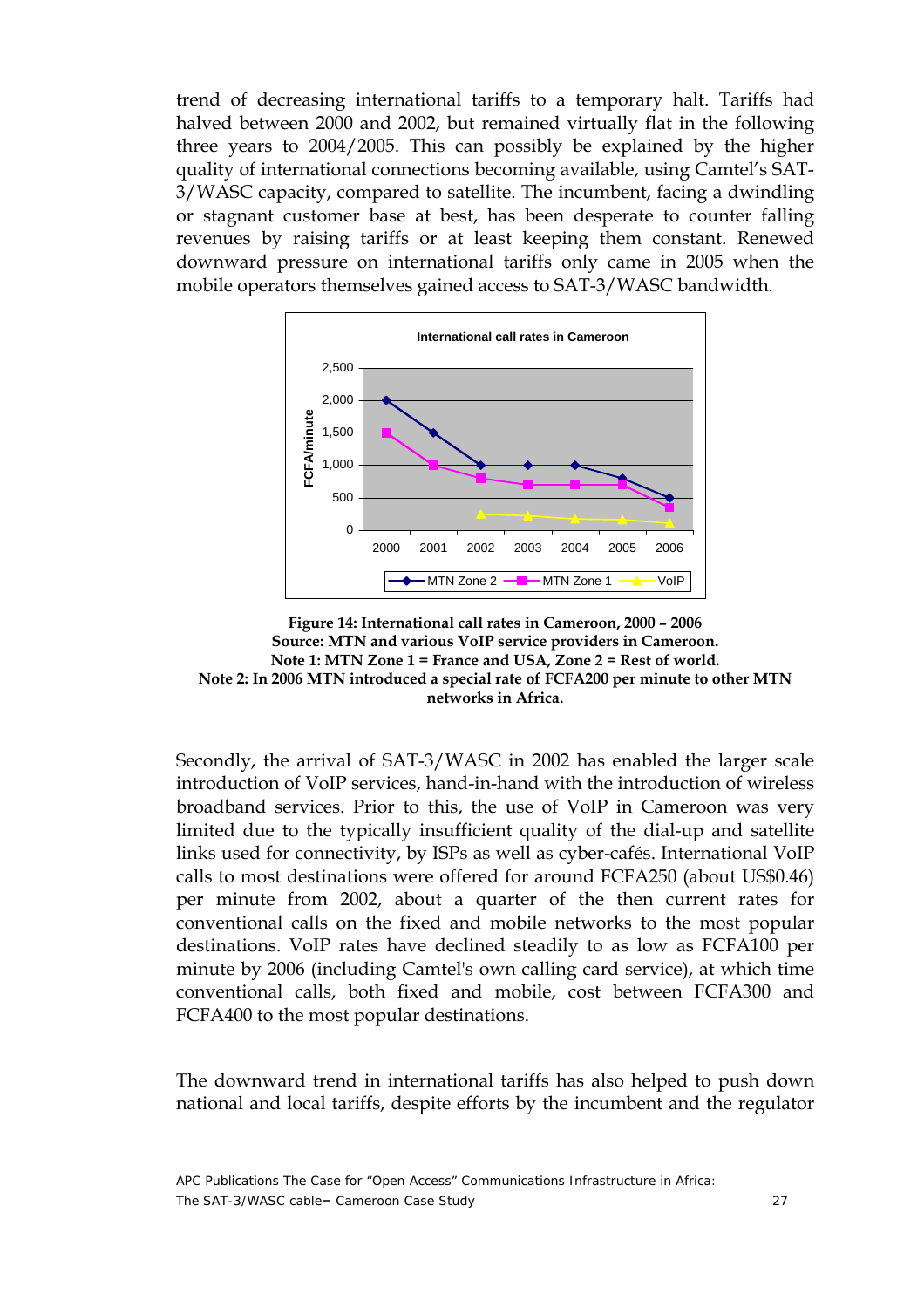<span id="page-27-0"></span>to curb this development. It became difficult to justify charging high prices for domestic calls while tariffs for international calls continued to decrease. Mobile calls to any network are now available for FCFA200 to FCFA150 per minute (about twice as much as the equivalent prices of calls from the fixed network) and as little as FCFA100 at off-peak times, or under special plans. On the downside of this development, the many public payphone microentrepreneurs crowding Cameroon's streets are finding it increasingly difficult to make any kind of profit margin and to find customers, given the level of competition between them. The going rate on the street is now FCFA100 per minute, and the profit on this comes entirely from a volume discount of about 30%; but it takes the average small entrepreneur a long time to sell such volumes.



**Figure 15: Stormy weather for Cameroon's many public payphone micro-entrepreneurs** 

#### **3.3 Increasing international traffic and new services**

Telephone traffic statistics are hard to come by for Cameroon. International Telecommunication Union (ITU) statistics show a linear increase of outgoing international traffic, documented with figures for 2001, 2003 and 2004 only. In addition, there is a significant grey market for international calls as well as Internet traffic that has developed through the many VSAT gateways operated by small ISPs and cyber-cafés, many of them unlicensed. Many other findings in this report allow the conclusion that the arrival of SAT-3/WASC – in particular its availability on the wholesale level from 2005 onwards – has lead to an accelerated growth in traffic demand.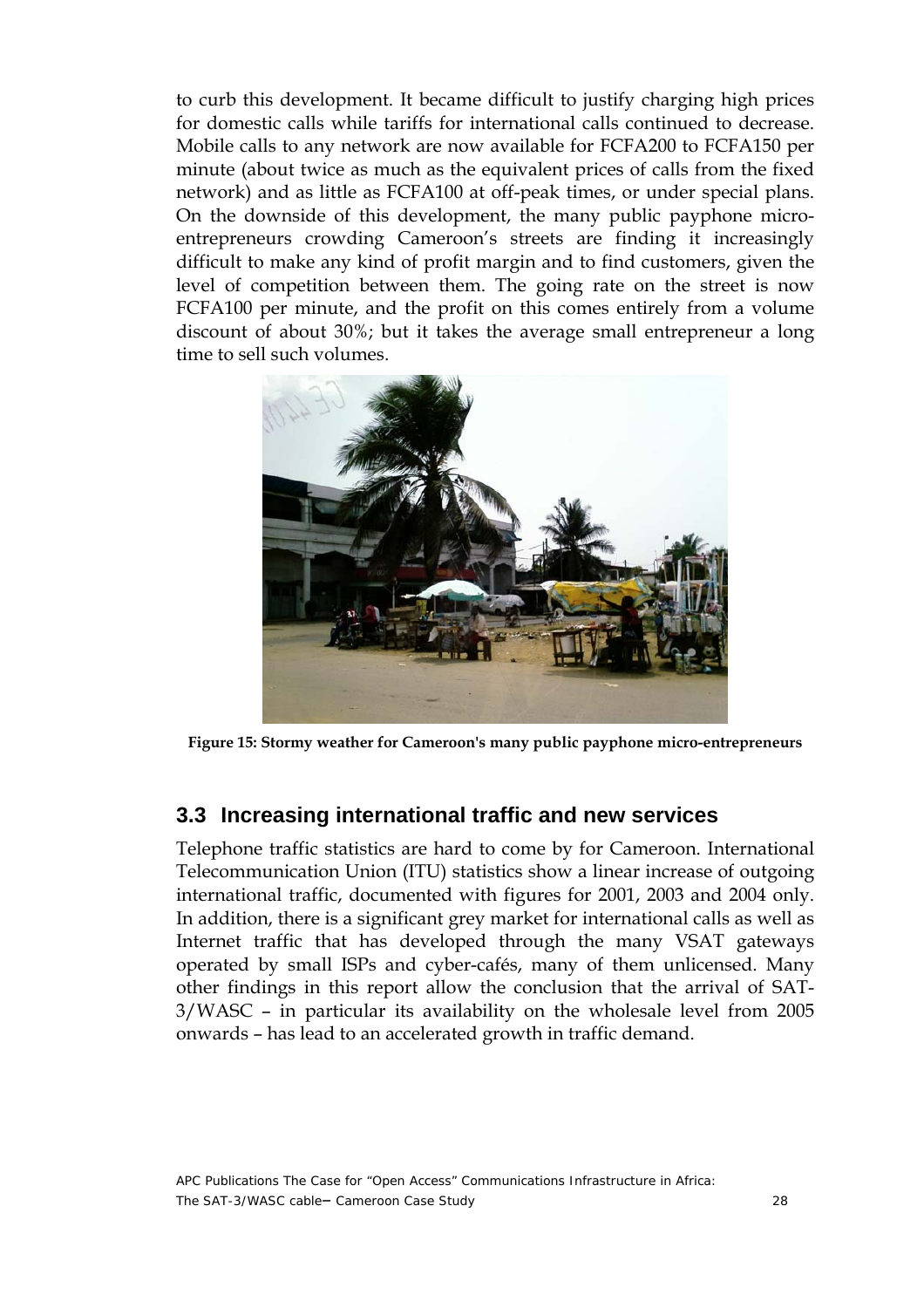All ISPs interviewed for this study have confirmed that they are seeing increased levels of VoIP usage on their networks, including Skype (which none of them are currently banning), since SAT-3/WASC has enabled lower latency VoIP service compared to satellite. Skype alone cannot necessarily be used as an indicator for an enabling effect on VoIP by SAT-3/WASC, because Skype's worldwide popularity started rising dramatically in 2004 for other reasons too. It has also had various service quality problems of its own at different times since then. Generally though, VoIP services (including Camtel's own calling card service) started appearing in Cameroon in earnest with the arrival of SAT-3/WASC in 2002 and have had a significant effect on call tariffs since then.

In general, SAT-3/WASC has enabled or aided the introduction of a wide range of new products and services in Cameroon. Wireless services with true broadband speeds (up to 2Mb/s – even though the pricing for these currently still puts them out of reach for a broad customer base) were introduced only after SAT-3/WASC bandwidth became available wholesale to ISPs other than Camnet in 2005. This was followed hastily by the incumbent's launch of ADSL services at the end of that year. Similarly, the proliferation of Wi-Fi hotspots in Cameroon appears to be linked to the availability of SAT-3/WASC bandwidth.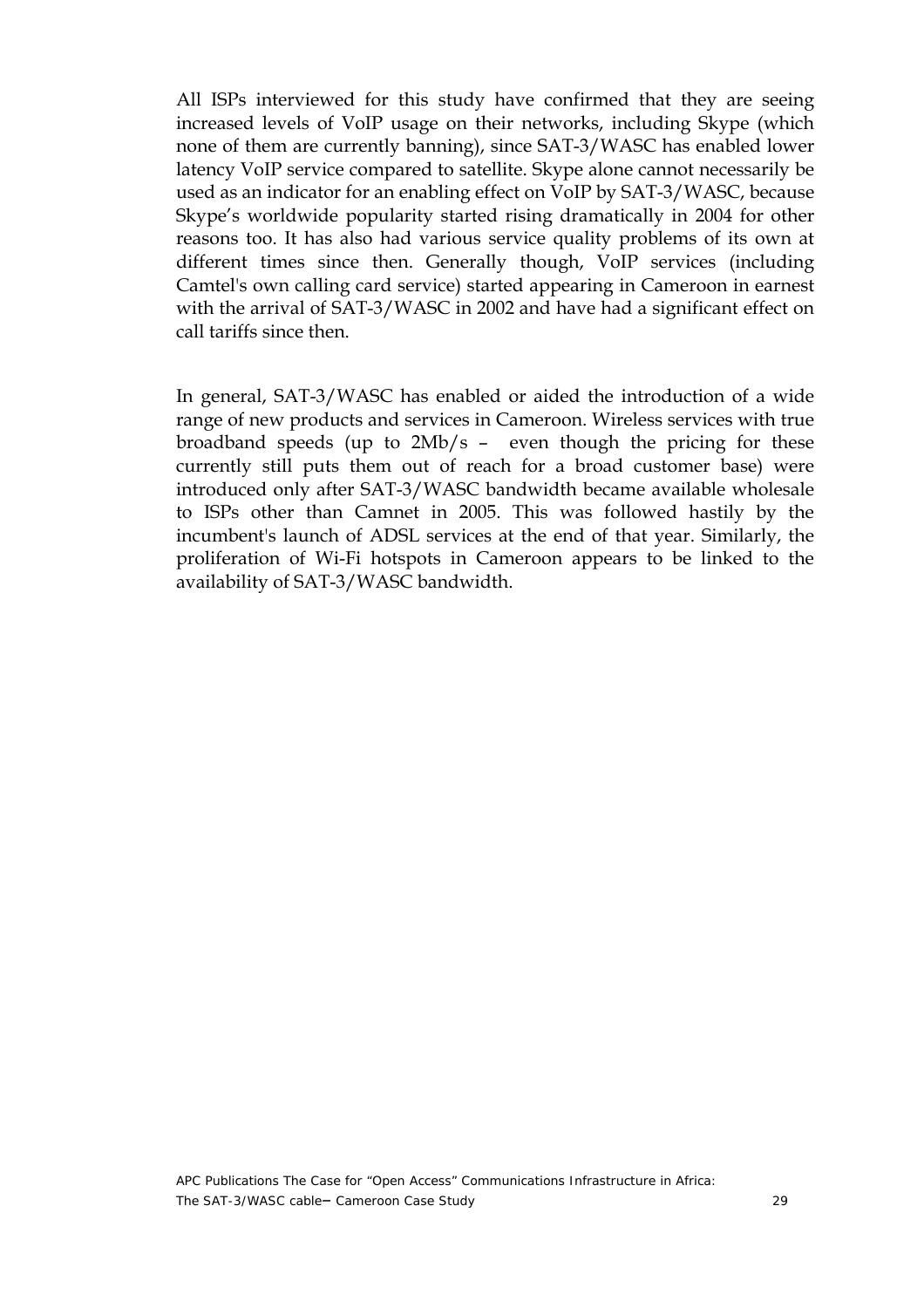## <span id="page-29-0"></span>**4 Analysis of access to SAT-3/WASC**

The telecommunications market in Cameroon is characterised by a dominating incumbent with far-reaching monopoly rights and a lack of clarity of relevant legislation and regulations. In an atmosphere of mistrust towards the authorities, many market players prefer operating 'under the radar', without even attempting to go through the procedure of obtaining licences. As a result, most of them have remained small, local operations only, often operating in a clandestine fashion under consequently nonoptimal conditions in terms of costs and technologies used, including access to international bandwidth.

This situation is probably not unique to the country's telecommunications sector alone, and has its roots in the high level of corruption which has propelled Cameroon into the top ranges of various global corruption rankings. In a typical chicken-and-egg situation, the status quo is fuelling further corruption.

### **4.1 Legislation and regulation**

Current legislation dating back to the formation of Camtel in 1998 gives the incumbent exclusivity on the provision of fixed-line services in Cameroon, including national transmission and international infrastructure, both in the terrestrial and space segment. The country's two mobile operators, MTN and Orange, are both operating their own international gateways under their licence terms and have built extensive national microwave backbone networks. However, they are currently not allowed to sell capacity on those networks freely. Anyone requiring a connection, be it within Cameroon or internationally, must first approach Camtel. A service may be provided by a third party, like one of the mobile networks, only if the incumbent is unable to provide the service. This should, however, also happen through Camtel and not between the other two parties directly. Failing this, the option exists to apply for a licence to set up and operate an independent facility for the required service.

Camtel itself has been leasing capacity on the mobile network operators' microwave transmission networks when it didn't have its own infrastructure in an area, or existing infrastructure was out of order. At least some of these leases have been done 'on credit', without actual money flows – paid for with the provision of 'free' SAT-3/WASC bandwidth to the mobile operator.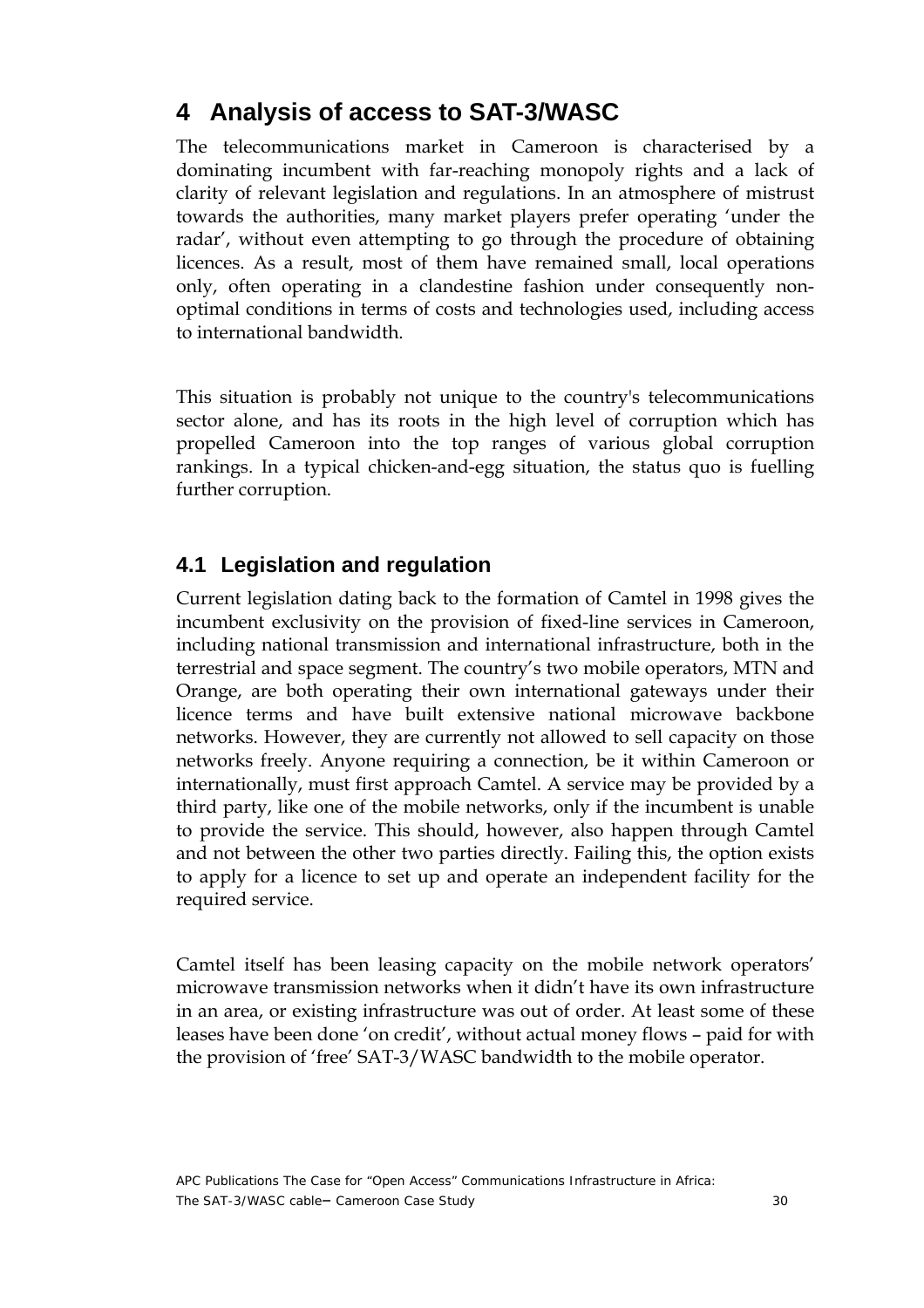<span id="page-30-0"></span>No specific new legislation was passed with regard to the SAT-3/WASC cable; the right to its ownership and exploitation was given to Camtel under the existing monopoly regulations. Neither does any public debate appear to have taken place that could have enabled other Cameroonian companies to become involved in the operation of the cable, despite the fact that the two mobile networks had started operating their own international gateways before the cable was launched. However, the initiation of the SAT-3/WASC project and the start of its construction in 1999 had occurred before MTN and Orange entered the market.

#### **4.1.1 Licensing**

There are three types of telecommunications licences in Cameroon:

- Concessions for voice services:
- Authorisations (e.g. for Internet services, ISPs);
- Declarations (e.g. for equipment vendors, setting up private Local Area Networks (LAN) etc).

An Authorisation involves a one-off licence fee of between FCFA150,000 (US\$277) and FCFA500,000 (US\$925), plus regular monthly fees (e.g. a spectrum fee, if applicable, and 2% to 2.5% of revenue must go towards the Universal Access Fund (UAF)).

VSAT and VoIP are grey areas with conflicting or non-existing regulation, but the consequences appear to be tolerated for the time being. VSAT licenses are granted at a cost of FCFA40,000 (US\$74) per month, even though they open the door for independent carriage of international traffic into and out of the country. This includes voice traffic in the form of VoIP, for which no specific regulations exist at this stage. In view of the trend towards converging technologies and services, ART is considering a unified licensing regime.

Even though the licence fee structure appears to be relatively affordable for an ISP business in Cameroon, considering the pricing structures, there are many small ISPs in the country that prefer operating without a licence. The consensus seems to be that it would at best take "years" for a licence to be issued, but more likely that it would not be issued at all. This view is probably an exaggeration of the reality, but it gives an indication of the deeprooted social and economic problems of the country as a whole, and the telecommunications sector in particular.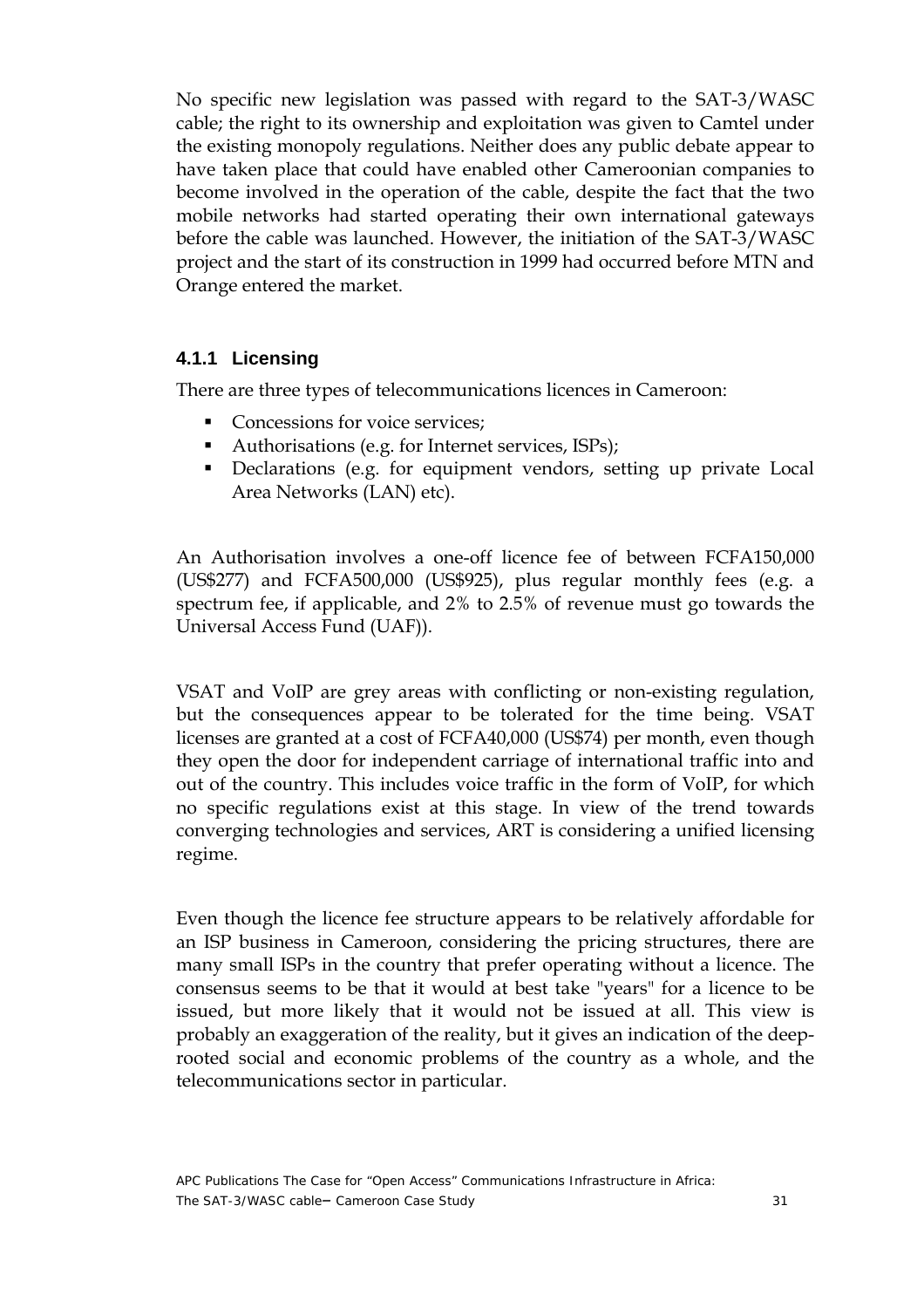<span id="page-31-0"></span>As a result, most ISPs in Cameroon have remained small, local operations only, many of them operating in a clandestine fashion under non-optimal conditions in terms of costs and technologies used. Wi-Fi technology is commonly used for the simplicity of operating in unlicensed spectrum, but with the known consequences of short-range coverage and possibly degraded service quality due to interference. There are also cases of unlicensed use of spectrum that is subject to licensing, which also leads to interference without frequency coordination.

For access to international bandwidth, most of these small ISPs prefer their own independent VSAT rather than 'officially' connecting to Camtel, or to a local major ISP through which they could have access to the higher-quality, more reliable and also more cost-effective SAT-3/WASC bandwidth. It has to be acknowledged, however, that the current regulations are not entirely clear as to whether such wholesale provision of SAT-3/WASC bandwidth by larger ISPs would be legal.

The situation appears to be tolerated at all levels, and many small ISPs have been operating in a clandestine fashion for years without detection, or at least without being confronted about it – despite the fact that their installations are often very visible.



**Figure 16: A typical small wireless ISP in Cameroon**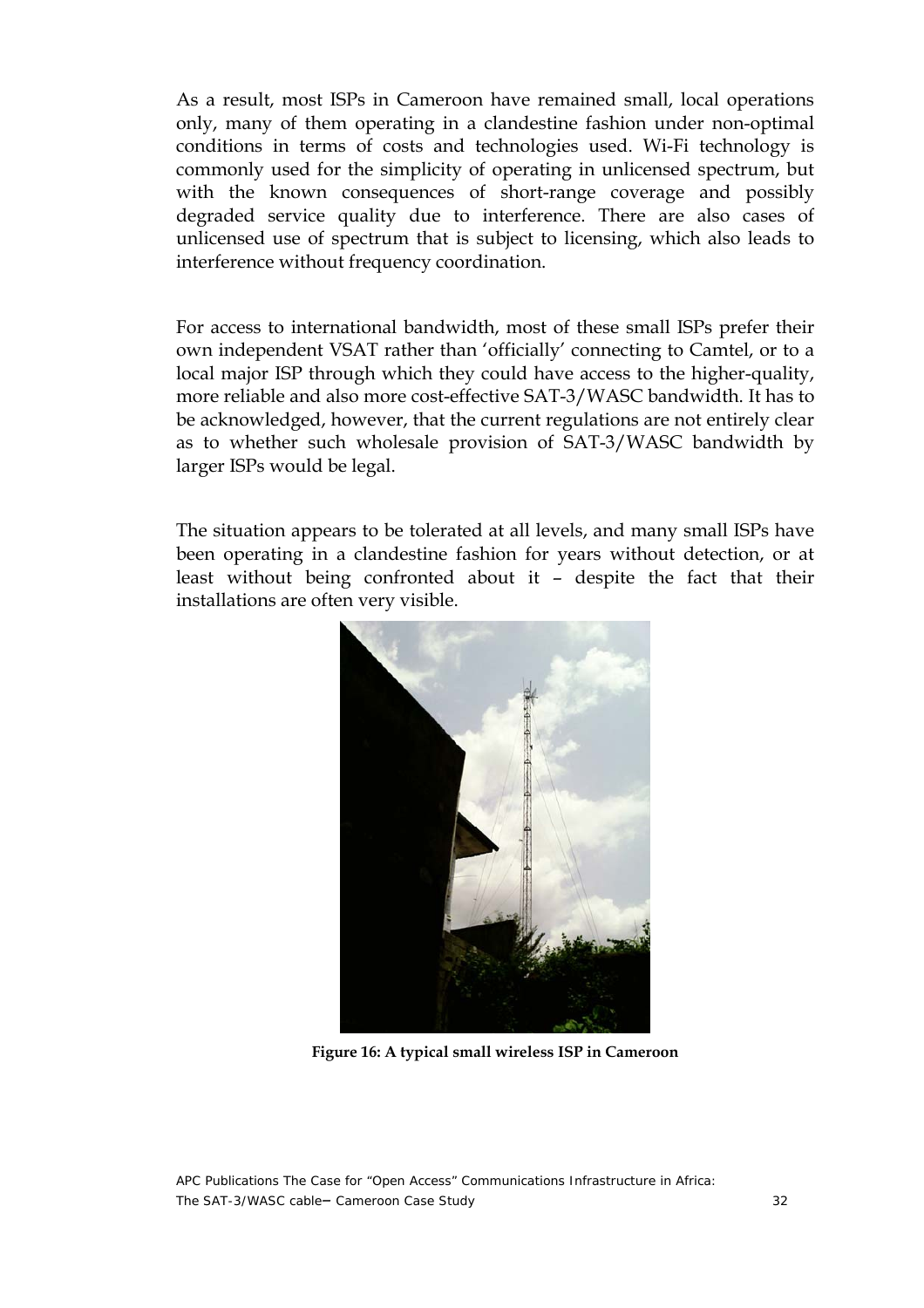<span id="page-32-0"></span>Our interviews unveiled the general expectation among ISPs that if there should be a confrontation one day, there would be a way to make some sort of arrangement that would allow for operations to continue, "because this is Cameroon" – an attitude that reflects the general business environment in the country.

### **4.2 Universal Access Fund**

Licensed operators and service providers pay a percentage of their revenue as a contribution to the UAF, designed to fund infrastructure projects in otherwise economically unattractive or unviable parts of the country. The fund was created in 1998 and was initially managed by ART, but a new law handed over control of it to the government in 2005 (with apparently conflicting interests between the Ministry of Post and Telecommunications and the Ministry of Finance). It is unclear how much money is currently in the fund and what projects it has been used for.

### **4.3 Barriers to access**

The concerns of small service providers, as described in the previous chapter, are not entirely unfounded, though. The process of gaining access to SAT-3/WASC bandwidth has been long and tedious for those larger ISPs who have set out to pursue it. We were given three different accounts of such undertakings during our survey. The time it took from the initial application to finally getting connected varied from six months to two years. This is much longer than the average 37 days it takes to establish a business in Cameroon according to the Index of Economic Freedom published annually by the Heritage Foundation and the Wall Street Journal, which indicates that the telecommunications sector is even more restrictive than other sectors in the country's economy. Regulations appear to be applied unevenly, and our conversation partners could not help feeling that delay tactics had been applied because the ISPs were initially seen more as competitors rather than wholesale customers or partners. When a connection was finally established, it was not with the requested capacity and required further pressure, up to the highest level within Camtel, to be completed as agreed. Once fully operational, however, the experience with the SAT-3/WASC connections has been very positive in terms of quality and reliability.

Apart from the bureaucratic hurdles, the main reason why small service providers do not connect to SAT-3/WASC is that most of them cannot afford the smallest unit of bandwidth sold by Camtel. A wholesale market of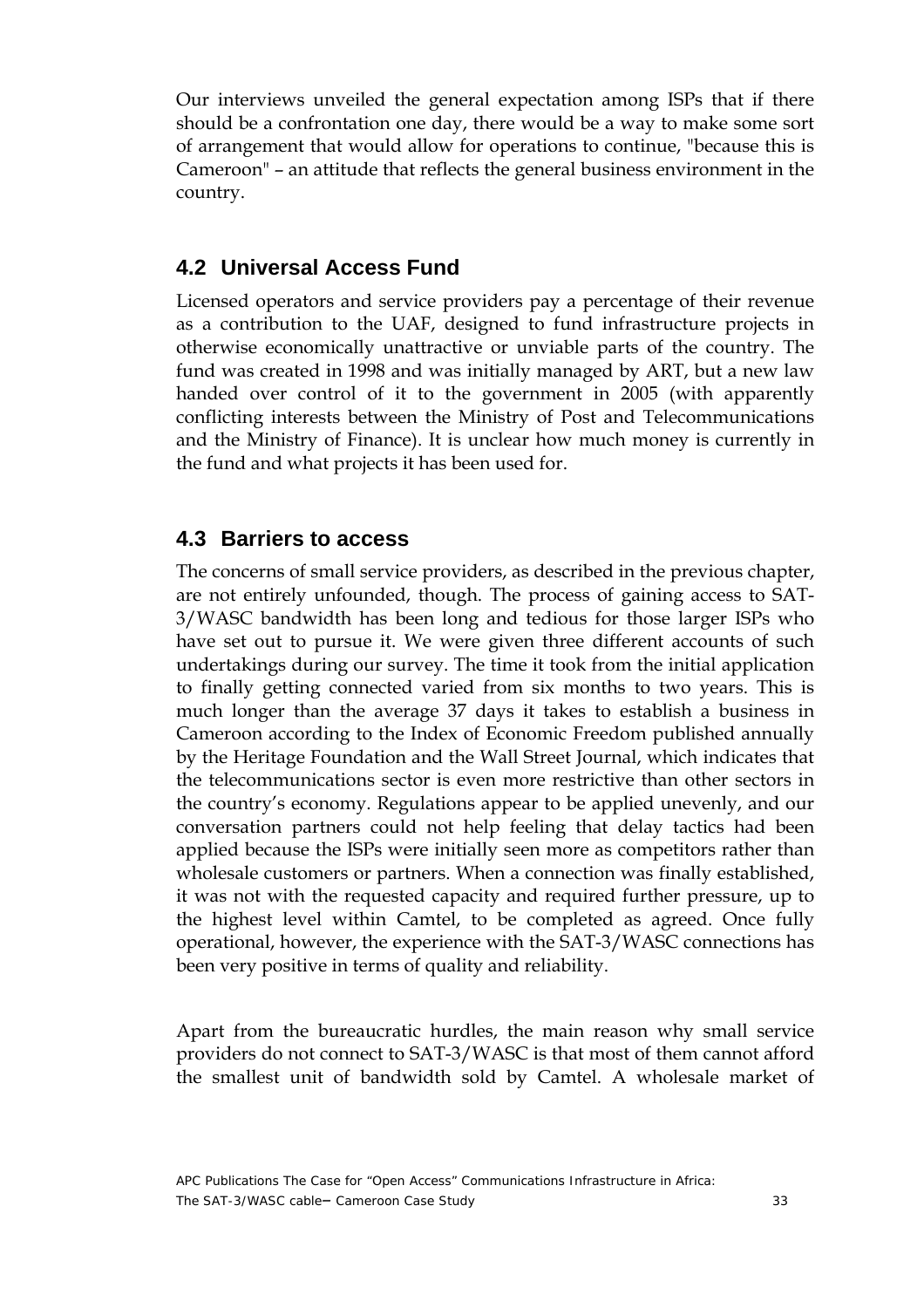<span id="page-33-0"></span>smaller units of SAT-3/WASC bandwidth sold through the major ISPs has not developed.

### **4.4 Dispute resolution mechanisms**

The tasks assigned to the regulator include arbitration and reconciliation in cases of disputes regarding telecommunications, raised by both operators or end-users, before the issues escalate further (e.g. go to court).

#### **4.4.1 Interconnection**

Interconnection, a key issue that often leads to disputes between operators, seems to have gone relatively smoothly for the mobile operators in Cameroon. MTN signed an interconnection agreement with Camtel in early 2000, immediately after its licence was issued and well before the launch of commercial services in September that year. MTN and Orange have been directly interconnected since 2002, and there have been no reports of interconnection disputes.

The story of Pastel on the other hand is a different one. This company applied to ART in 2003 to become Cameroon's second national operator (SNO). According to ART, however, the application was for an authorisation only and not a voice concession. In December 2003, Pastel was licensed to provide VSAT, data and Internet services, and Virtual Private Networks (VPN), but was denied interconnection to the public network as the regulator regarded it as an ISP only. An application by Pastel for the assignment of a numbering plan was turned down on this basis. The company complained that it would be limited to only a small part of the corporate sector without interconnection to other networks. Nevertheless, it launched services with two VSAT links in October 2004, and by early 2007 was providing international VoIP calls through around 300 public 'phone boxes', but had only a handful of Internet subscribers.

Camtel and ART review a Reference Interconnection Offer (RIO) every year. SAT-3/WASC was included in the RIO for the first time in 2006. ART attempts to use a cost-based approach, following the FL-LRIC model (Forward-Looking Long Run Incremental Costs) to determine fair pricing, but the regulator admits that all it can do is accept what Camtel is suggesting since the SAT-3/WASC shareholder agreement is secret and ART has not seen it.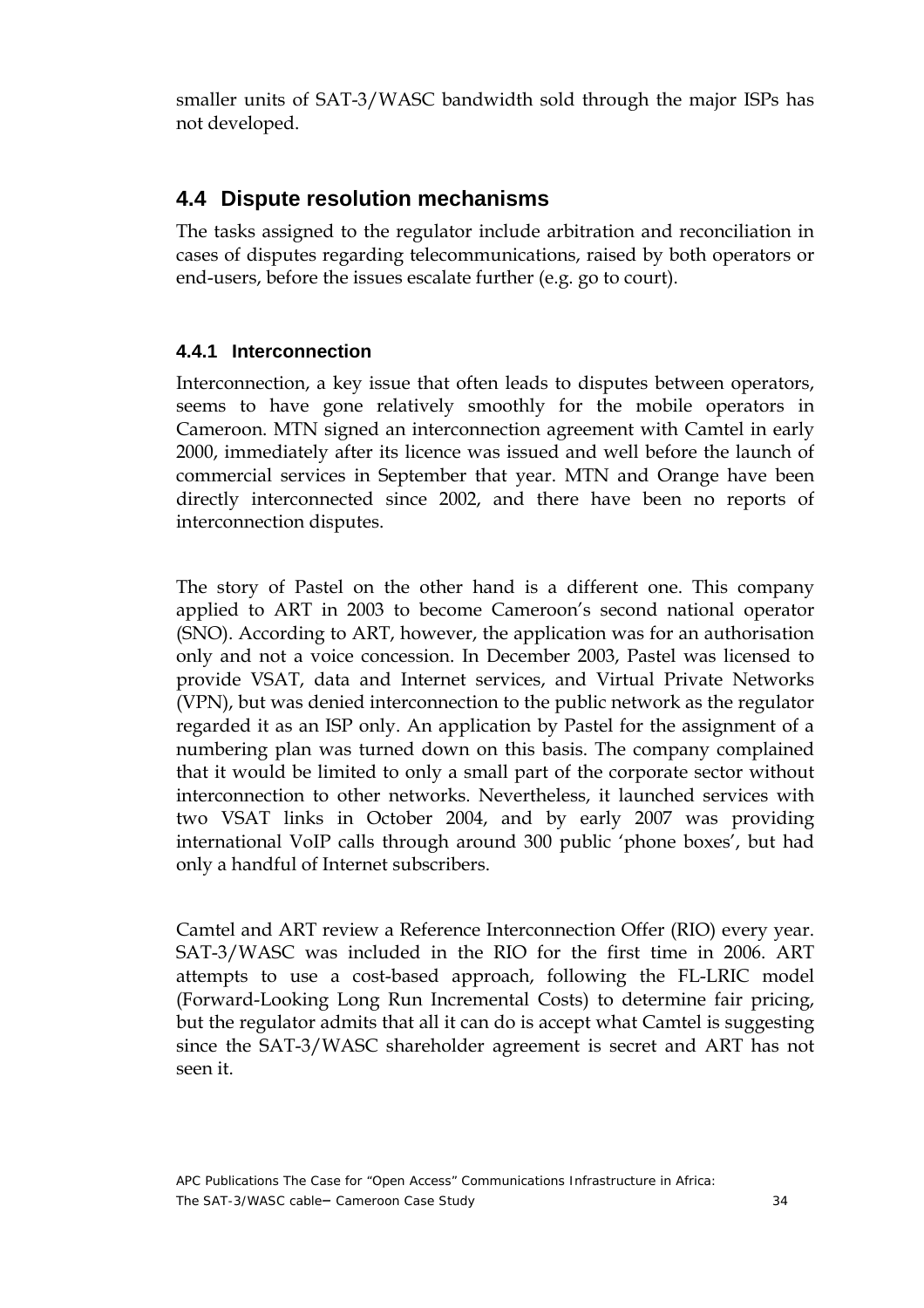### <span id="page-34-0"></span>**4.5 Investment and business environment in Cameroon**

With an average score of 54.4 out of 100, Cameroon ranks relatively poorly in the Index of Economic Freedom, considering the country's relatively high GDP in regional comparison: 117th of a total of 157 ranked countries worldwide, and 22nd of 40 countries in sub-Saharan Africa (where the regional average score is 54.7).

Ongoing problems include bureaucracy, an unreliable legal system, widespread corruption, and the country's inadequate and poorly maintained infrastructure. Government intervention in the economy, including state ownership of utilities and industries, as well as onerous regulation, hinders foreign investment and economic growth, resulting in a relatively small net inflow of foreign direct investment (FDI) which is below 2% of GDP (Heritage Foundation, 2007).

### **4.6 Politicisation of sector**

The telecoms sector in Cameroon is highly political due to the dual position of the government as a) a facilitator of a conducive environment for more widespread and affordable services, and b) the sole shareholder of Camtel with an interest to maximise the company's profits and its value with regard to the planned privatisation. As pointed out, the regulatory authority the government has set up is not regarded as truly independent from the government. The recent award of the country's third mobile licence to Camtel in preparation for privatisation, apparently without a proper tendering process, is a further example of the non-transparency characterising the sector.

The politicisation of the sector includes the SAT-3/WASC cable, possibly more than any other sub-sector. With the high prices it still fetches for bandwidth, it is potentially one of very few money-makers for the ailing incumbent. On the other hand, the government should have an interest in bringing down the cost of international access, particularly with regard to the Internet, which can bring fundamental value to the population, including education and information. It can also make Cameroon's economy more competitive on the international level.

### **4.7 Human resource capacity**

Cameroon's universities and engineering schools started establishing dedicated telecommunications departments with more specialised curricula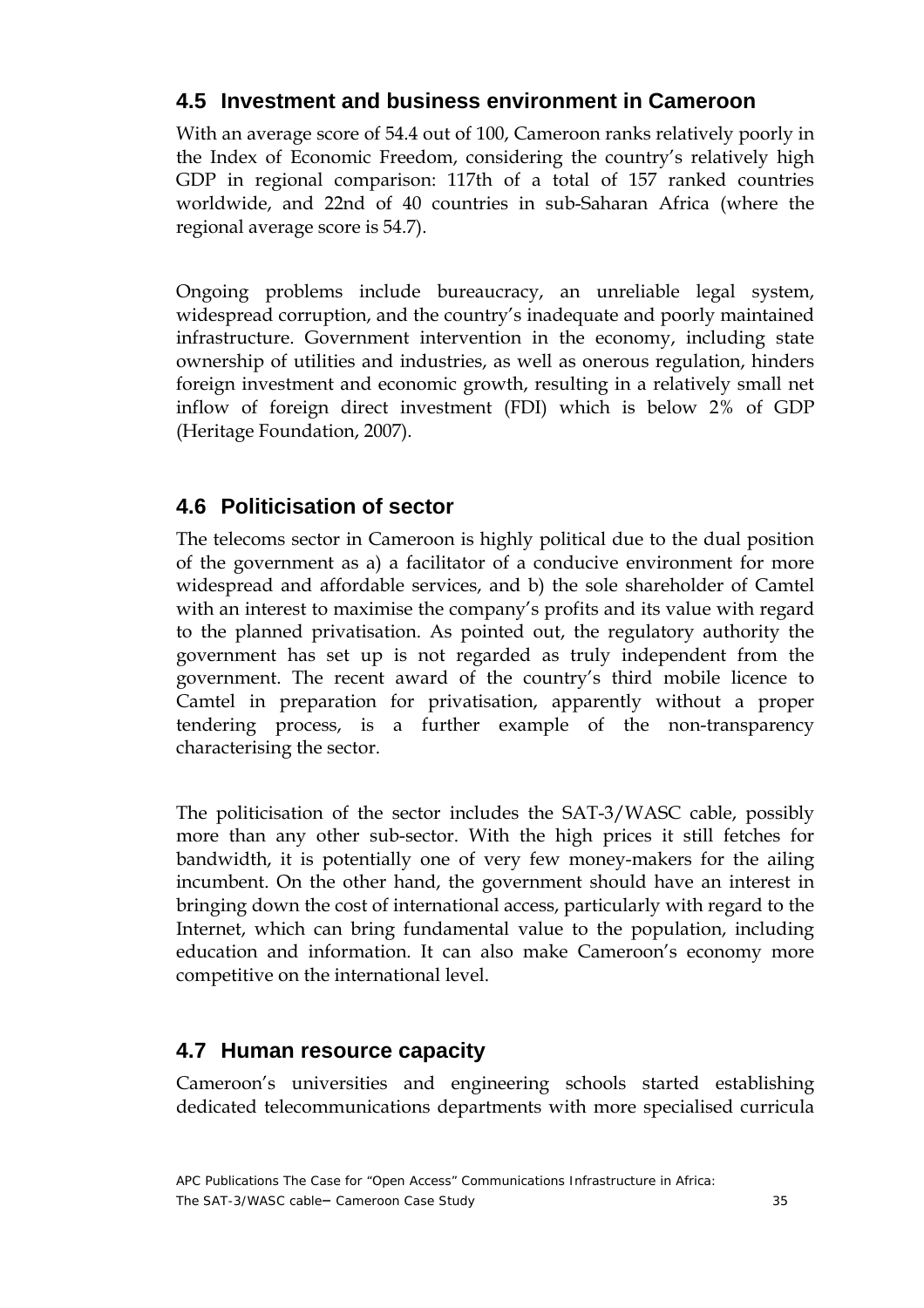<span id="page-35-0"></span>in 2000, the year competition and private investment was introduced into the country's mobile sector. Since then, the mobile networks have played a dominating role in the country's telecommunications market in terms of subscriber growth, innovation and productivity. While Camtel has remained overstaffed with around 2,000 employees serving a mere 100,000 customers, the privatised mobile industry has set new productivity standards with close to 3,000 customers per employee, with the total number of subscribers exceeding three million in early 2007.



**Figure 17: MTN Cameroon staff and productivity development, 2000 – 2006 Source: Company interview and annual reports** 

The number of expats exployed has been decreasing steadily with emphasis being placed on know-how transfer and staff training, including courses taking place abroad. From the start, only a relatively small number of key positions in the mobile companies were filled with expatriates, which indicates that qualified personnel were already available in the country. MTN had the additional advantage of taking over a staff base, with experience in GSM network design and operation, from Camtel Mobile in 2000. This may also explain why the company had been paying significantly higher salaries to engineers than its competitor, Orange, until recently.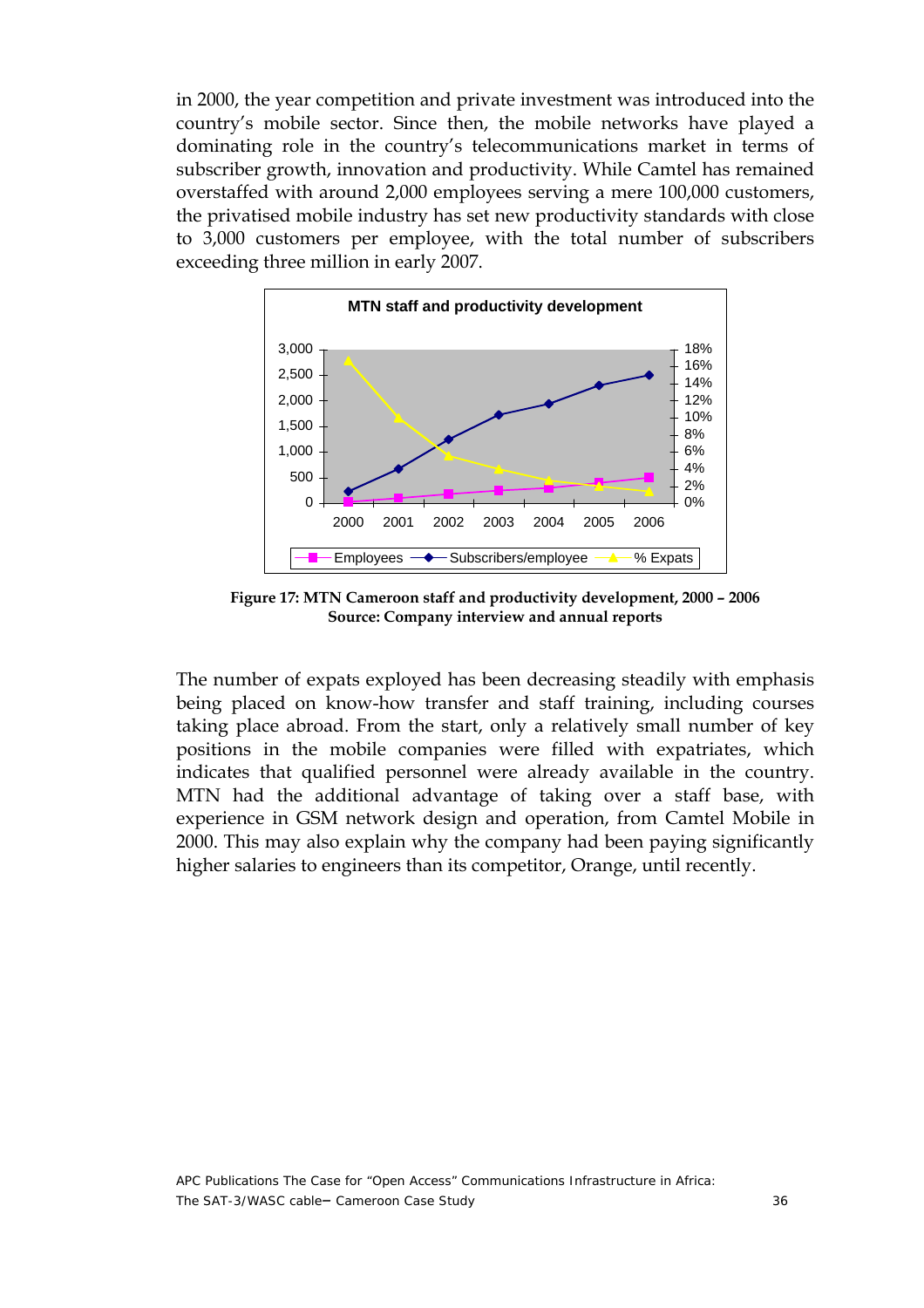<span id="page-36-0"></span>

**Figure 18: MTN/Orange annual junior engineer salaries, 2000 – 2007 Source: Company interviews** 

It seems Orange only started closing the salary gap when new competition appeared on the job market in the form of the third mobile operator, CMT, which began preparing for a national network roll-out. Both of the established mobile operators are making efforts to retain staff as their networks are still growing very fast.

Most ISPs in Cameroon have remained relatively small, with a few tens of employees at this stage, but they are making an important contribution to the development of the human resource capacity and capability of the sector by experimenting with a variety of new wireless technologies, such as TD-CDMA and OFDM/WiMAX, different frequency bands, including Line-of-Sight as well as Non-Line-of-Sight (NLOS) systems, and unlicensed 2.4GHz spectrum (e.g. Wi-Fi).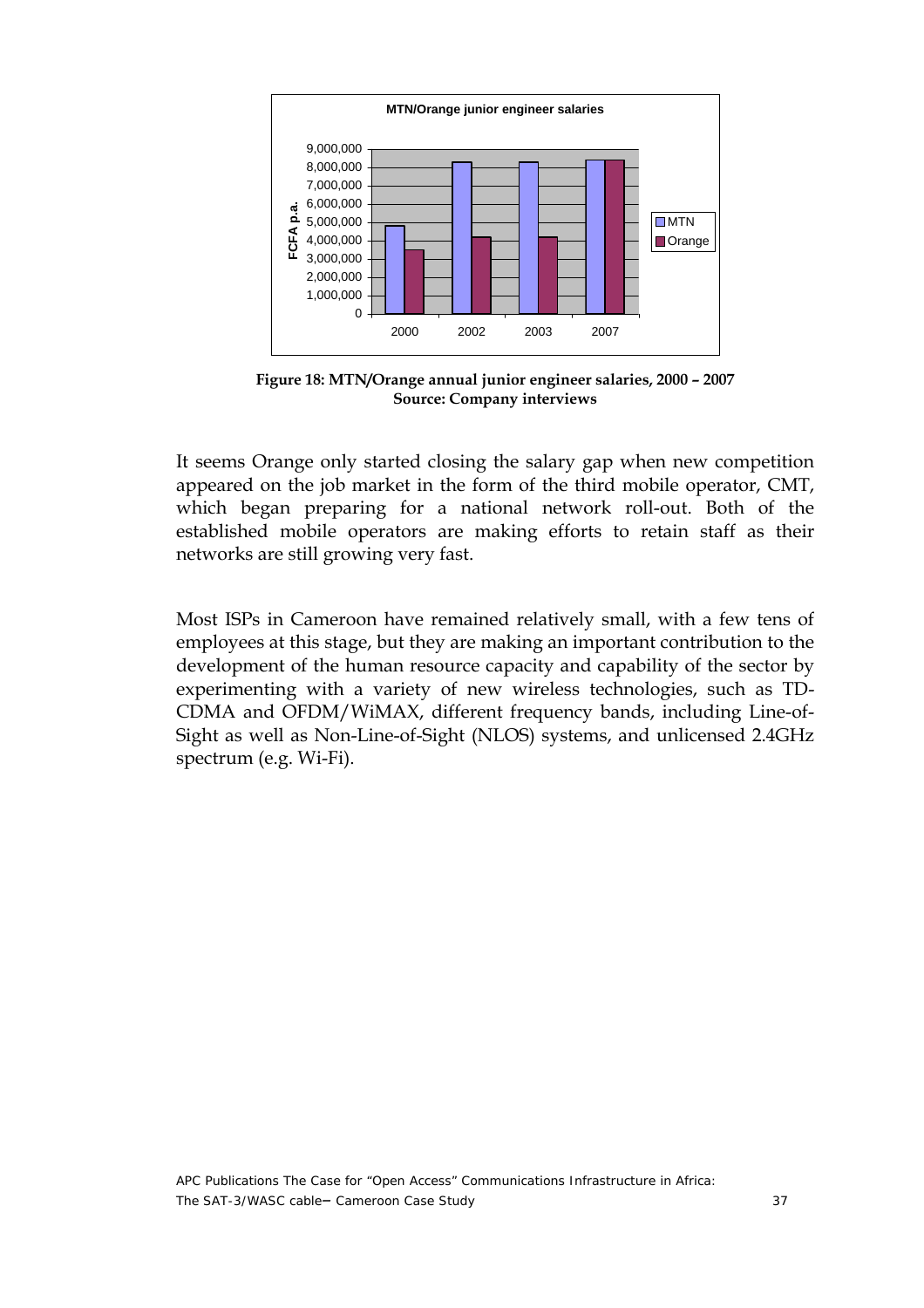## <span id="page-37-0"></span>**5 National backhaul infrastructure**

The SAT-3/WASC landing station is located just outside Douala, Cameroon's largest city and economic capital, with about four million inhabitants. For the first five years of its operation, direct access to the cable was limited to this city, where a fibre ring has been installed, due to the lack of adequate transmission infrastructure for transporting and distributing fibre bandwidth around the country. A major step forward was made in early 2007 when a fibre optic cable was completed between Douala and Yaounde, which has about three million inhabitants. The two cities together account for about 40% of the country's population. Fibre links to other parts of the country, which will also eventually reach the border of neighbouring Chad, are under development.

Fixed-line incumbent Camtel and the two mobile operators, MTN and Orange, have built nationwide microwave transmission backbone networks, but their capacity for additional broadband applications is limited. MTN is also planning to roll out a fibre backbone in cooperation with the national power utility company.

The access network level is dominated by the two mobile networks which provide coverage to more than 80% of the population, and 15% of the land area. Camtel's fixed-line network is at a very low level of development, which has also impeded the development of the Internet sector. Camtel is trying to improve access through a Wireless Local Loop (WLL) system and has embarked on a major expansion program for its ADSL network to extend broadband capabilities to more parts of the country. The mobile networks have also begun to develop broadband access capabilities with the launch of General Packet Radio Service (GPRS) and Enhanced Data Rate for GSM Evolution (EDGE), but plans to introduce Third Generation (3G) mobile technology are still at a preliminary stage.

Other wireless broadband coverage in Cameroon is almost exclusively limited to Douala and Yaounde, and even in these two cities it is patchy at best, with major players in this field only just emerging.

### **5.1 International infrastructure**

Prior to the arrival of SAT-3/WASC, Cameroon's international traffic was handled by the satellite earth station in Zamengoe, near Yaounde. Terrestrial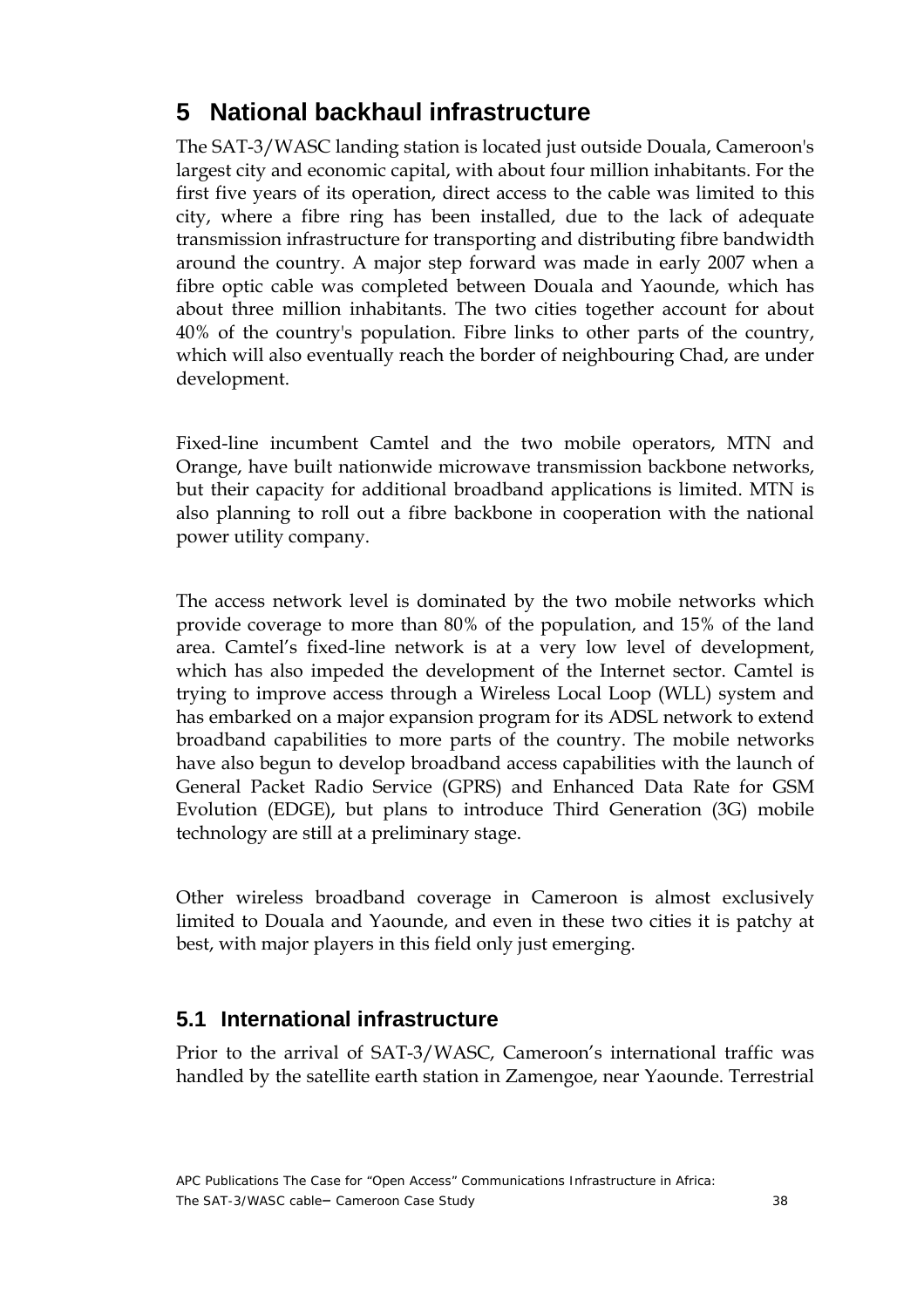<span id="page-38-0"></span>international infrastructure includes a fibre link under construction along an oil pipeline, which will ultimately reach the border of neighbouring Chad.

## **5.2 National fibre projects**

Camtel launched an underground fibre optic cable between Douala and Yaounde (via Kribi and Edea) in January 2007, following the main roads between the cities, and the oil pipeline which runs from Kribi to the border with Chad. It has a capacity of 2Gb/s. 155Mb/s of international SAT-3/WASC Internet bandwidth for Yaounde were to be connected shortly at the time of our survey in March (2007).



**Figure 19: The Douala-Yaounde highway with fibre buried on the left hand side** 

A continuation of the fibre along the oil pipeline is already in place all the way to the Chad border via several towns in central and eastern Cameroon, but transmission equipment has not yet been installed. The link would give landlocked Chad access to SAT-3/WASC bandwidth. Negotiations about this already started in 2004.

Camtel planned to launch another fibre from Douala to Bafoussam via Nkongsamba before the end of 2007. The projects are implemented under an agreement with Cisco Systems.

MTN plans to roll out a fibre link from Yaounde to Douala and on to Nkongsamba, Bafoussam and Bamenda, following the power lines, in cooperation with Sonel, the national power utility. There are also plans to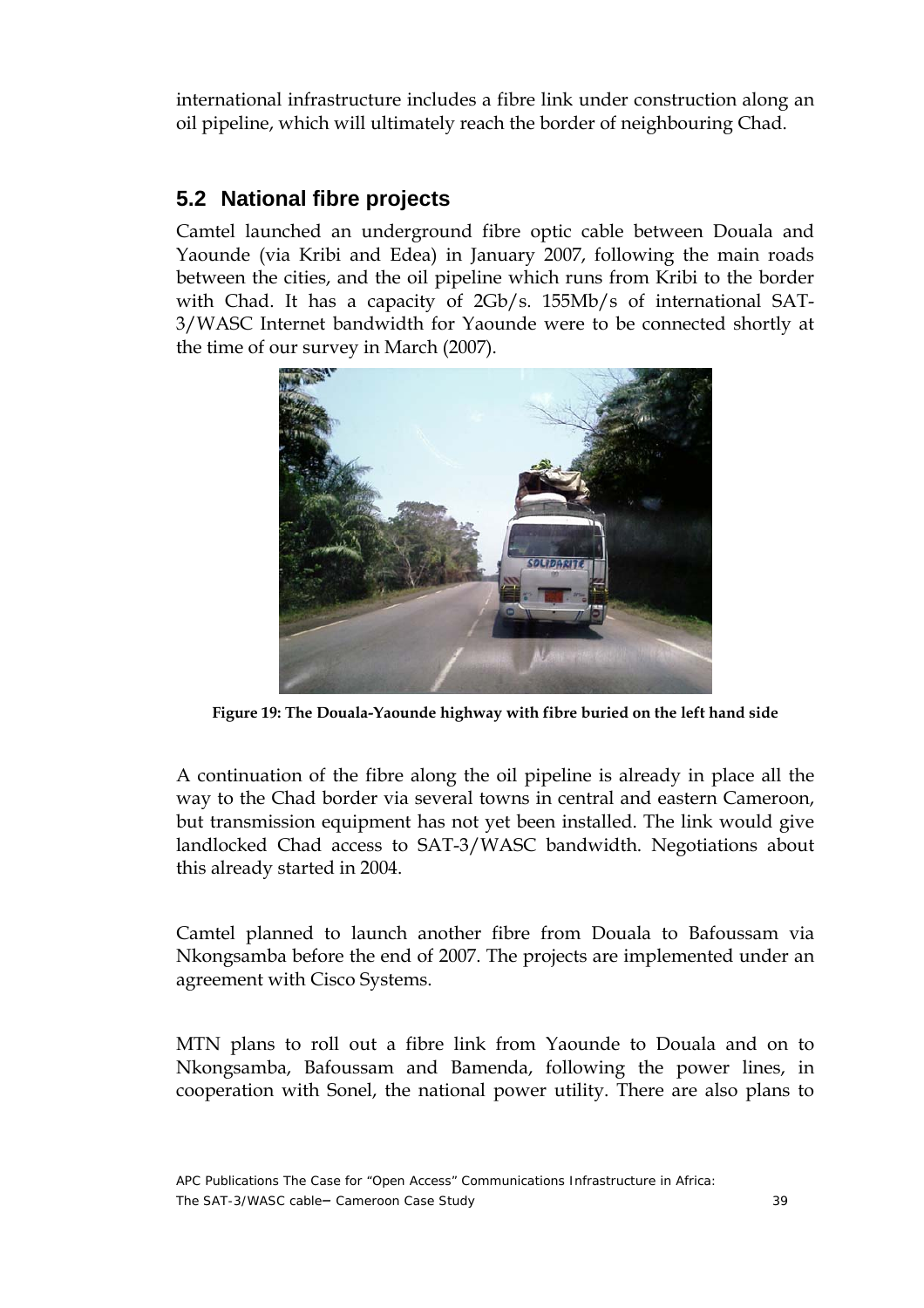<span id="page-39-0"></span>close a fibre ring back to Yaounde from Bafoussam, but there are no suitable power lines along this section.



**Figure 20: Existing and planned fibre projects in Cameroon Note: Red and purple lines are other existing power lines** 

Sonel is already authorised to use the fibre for its internal communication and it is also connected to SAT-3/WASC in Douala with two E1 links. However, the regulatory environment for alternative public infrastructure, independent from Camtel, is currently not entirely clear.

### **5.3 Microwave backbone networks**

#### **5.3.1 Camtel**

Camtel has an extensive national microwave backbone network connecting most parts of the country, comprising 50 transmission centres and 75 relay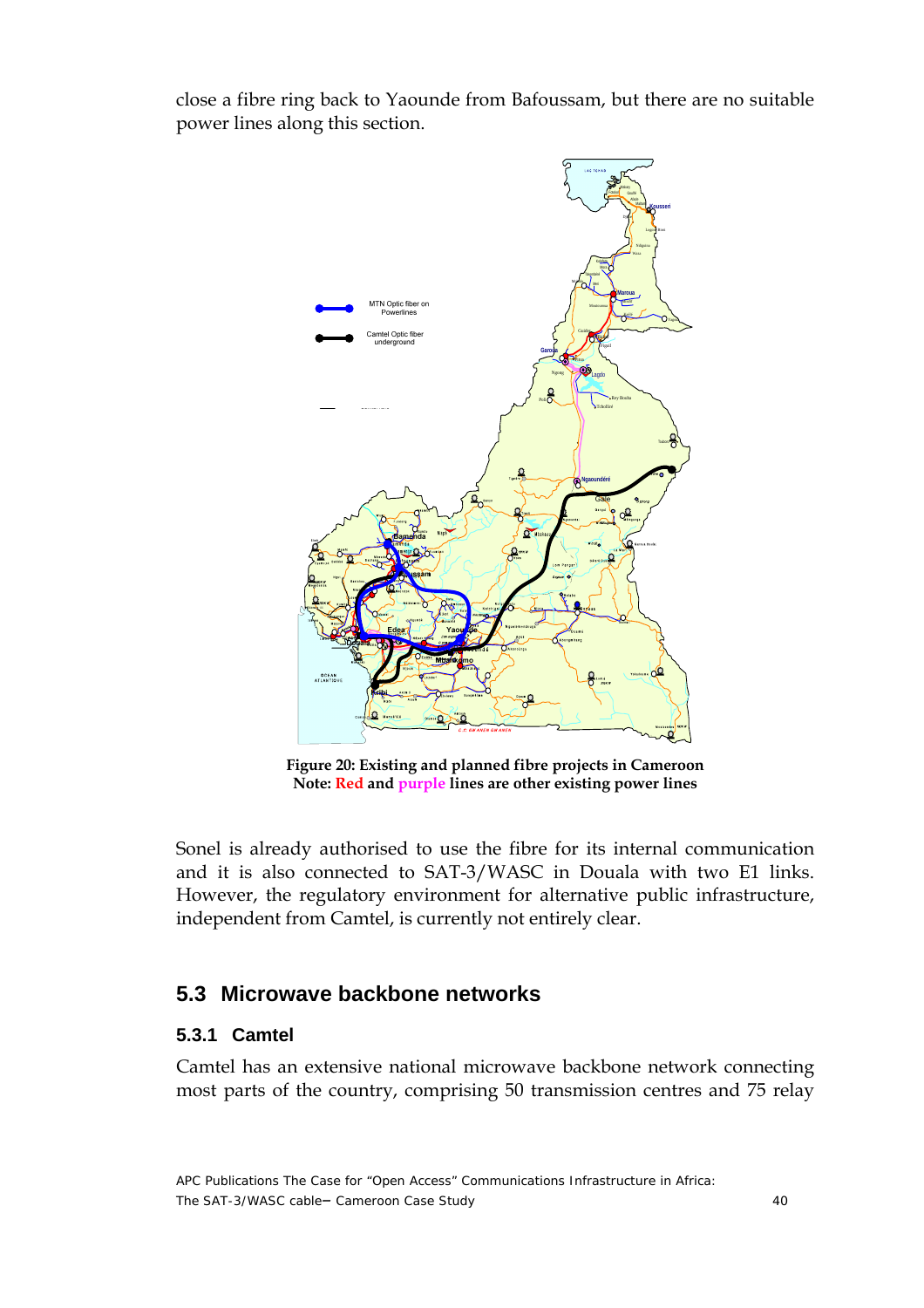<span id="page-40-0"></span>stations. Capacity between Douala and Yaounde is 34Mb/s, which is dwarfed by the 622Mb/s that MTN has between the two cities.

Camtel has introduced Synchronous Digital Hierarchy (SDH) on some of the links in 2005, but most of the network uses Plesiochronous Digital Hierarchy (PDH). SDH offers a number of advantages, such as better scalability and flexibility in terms of interfaces, network topology and management.

VSAT satellite links are used to connect rural and remote villages or individual customers where no other access methods exist, through a hub station in Zamengoe (near Yaounde), using C- and Ku-band space segment and two other satellite telecommunication stations in Bepanda and Garoua. Camtel purchased 200 new VSAT terminals in 2006 and had already installed around 70 of these by early 2007.

#### **5.3.2 Mobile network backbones**

Both mobile operators, MTN and Orange, have built extensive microwave backbone networks throughout the country, using SDH on the main links and PDH on the fringes. The capacity of these backhaul networks is many times higher than Camtel's, given that the number of mobile subscribers in Cameroon (2.854-million in September 2006) is approximately 25 times higher than the number of fixed lines in the country. MTN for example has transmission capacity of 622Mb/s between Douala and Yaounde, compared to Camtel's 34Mb/s. Even when counting in Camtel's 155Mb/s on the new Douala-Yaounde fibre, the mobile networks still have much more transmission capacity. This capacity, however, is largely absorbed by mobile voice traffic and would need to be upgraded to carry additional broadband applications.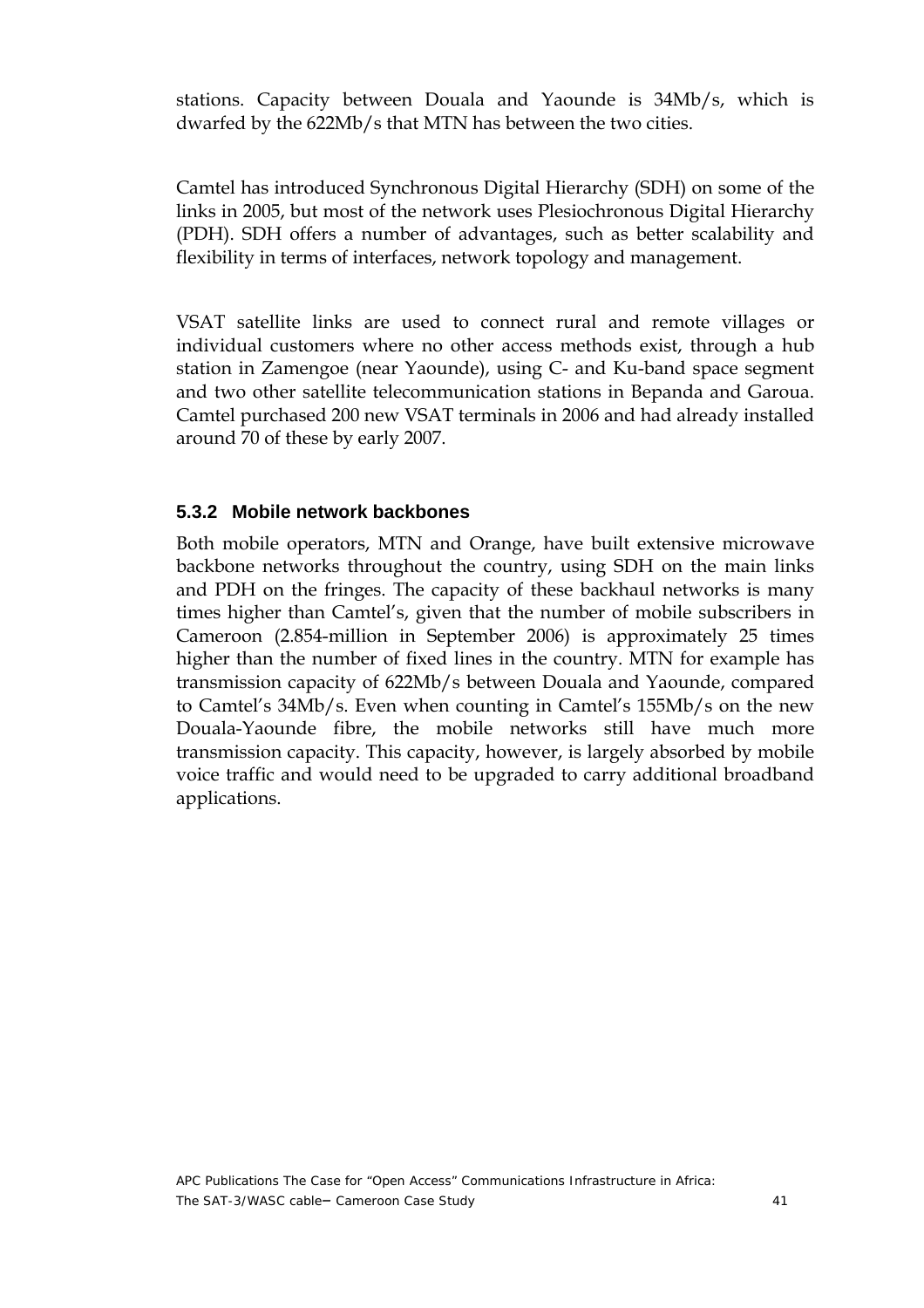<span id="page-41-0"></span>

**Figure 21: Mobile operator microwave transmission network, 2006** 

### **5.4 Access networks**

The access network is the 'last mile'; from the nearest exchange or base station to the subscriber device, finally distributing the bandwidth to the end-user. In Cameroon, as elsewhere in Africa, most end-users are connected through the mobile networks, given the poor state of the fixed network. However, until 3G mobile technology is implemented, the mobile networks do not support true broadband transmission speeds.

#### **5.4.1 Fixed-line access network**

In general, Cameroon's telecom infrastructure is at a low level of development, with long waiting lists for fixed telephone lines, and a very low fixed-line teledensity, which has also impeded the development of the Internet sector.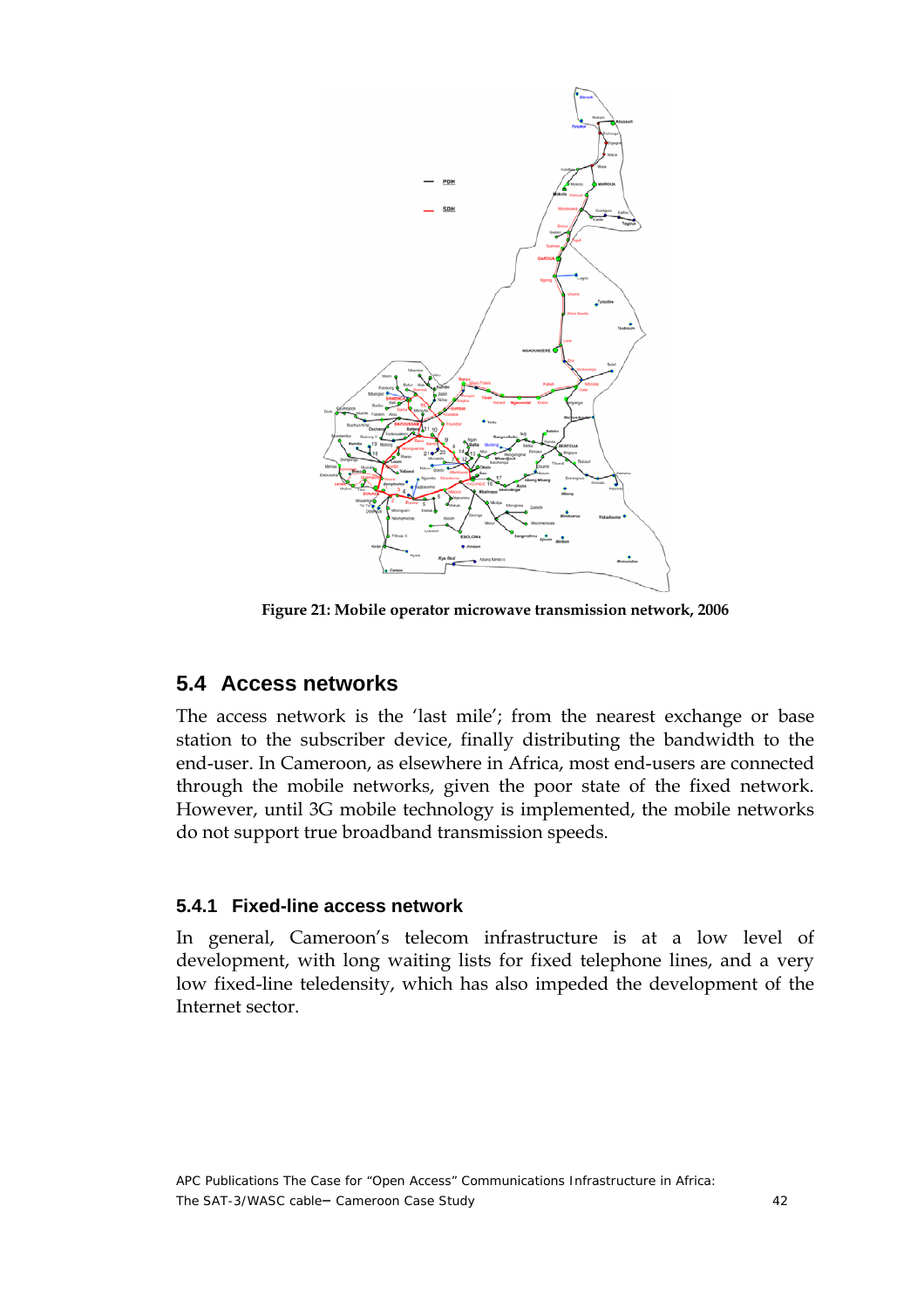<span id="page-42-0"></span>

| Year        | <b>Fixed lines</b> | Teledensity |
|-------------|--------------------|-------------|
| 1995        | 65,600             | 0.49%       |
| 1996        | 70,600             | 0.52%       |
| 1997        | 75,200             | 0.55%       |
| 1998        | 93,900             | 0.67%       |
| 1999        | 94,600             | 0.64%       |
| 2000        | 95,000             | $0.64\%$    |
| 2001        | 106,300            | 0.70%       |
| 2002        | 110,900            | 0.72%       |
| 2003        | 97,400             | $0.60\%$    |
| 2004        | 99,400             | 0.58%       |
| 2005        | 110,000            | 0.62%       |
| 2006 (Sept) | 112,300            | 0.62%       |

| Table 4: Fixed lines in service and teledensity, 1995 – 2006 |
|--------------------------------------------------------------|
| Note: Data do not include CTPhone                            |
| <b>Source: ITU, ART</b>                                      |

Around half of all fixed access lines are in Douala (BuddeComm, 2007). Neither the arrival of SAT-3/WASC in 2002, nor the introduction of ADSL in 2005, have lead to an increase in the number of fixed-line subscribers.

A total of 153,800 fixed lines have been installed, and the switching capacity of the network is 140,900 lines. Camtel has 76 hubs to provide telephone services to rural areas with a capacity of 10,940 lines.

The network in Douala and Yaounde was converted from analogue to digital in 1990 and Integrated Services Digital Network (ISDN or RNIS) services were subsequently introduced. Camtel is continuously upgrading exchanges in other parts of the country as well. By early 2007, 25 of the company's 47 exchanges were digital, including those in Douala, Yaounde, Garoua and parts of the south and southwest of Cameroon. Where old analogue systems remain, reliability is poor and some towns are sometimes impossible to reach by telephone or fax for days at a time.

#### **5.4.1.1 ADSL network**

Camtel launched ADSL at the end of 2005 and had 4,000 ports installed by early 2007, with 1,500 customers connected. A project for the installation of an additional 6,000 ports was launched in March 2007, with a target of a total of 40,000 ports installed by 2008. ADSL equipment will be installed at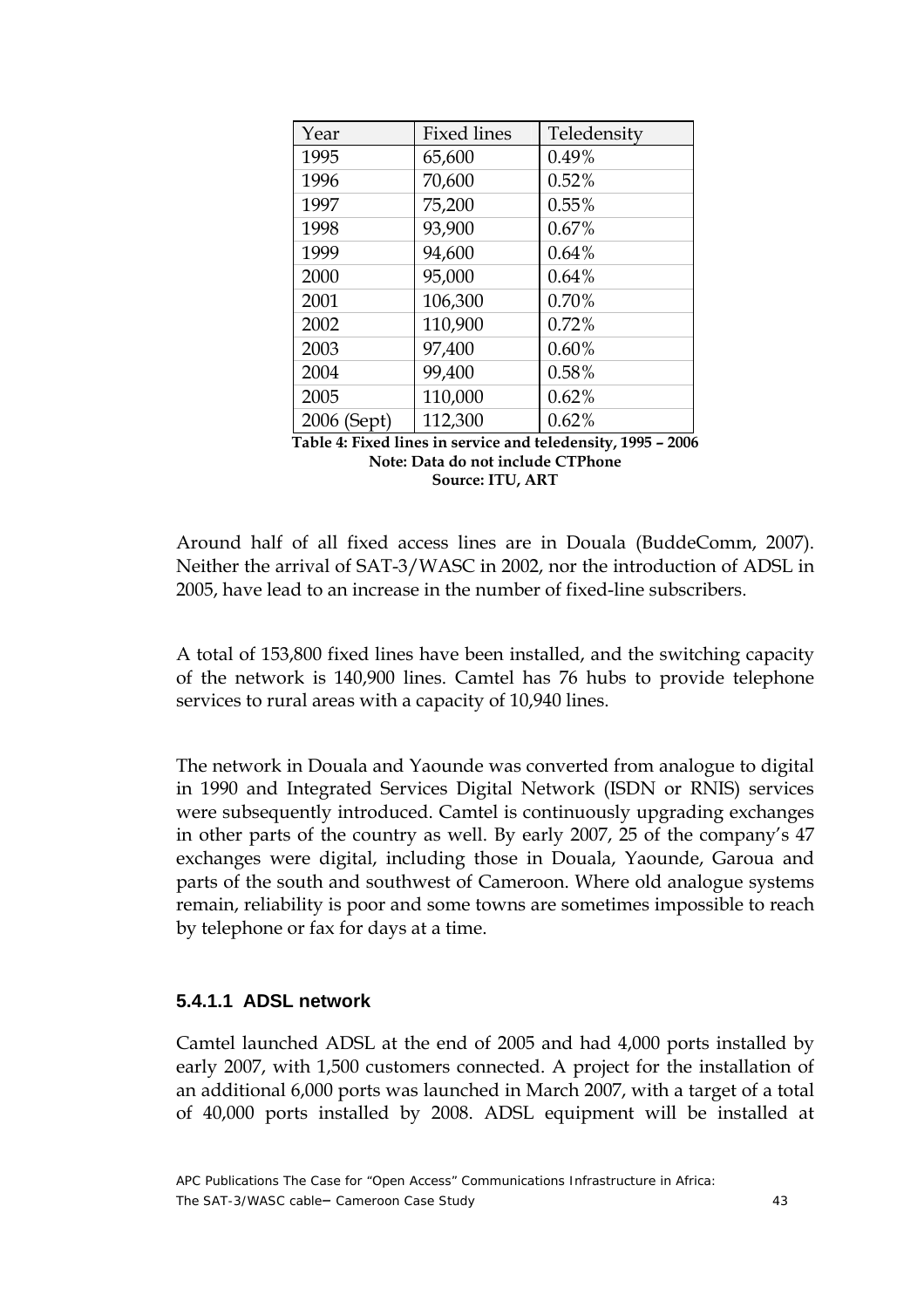<span id="page-43-0"></span>exchanges across Camtel's entire fixed network, including many areas outside Douala and Yaounde.

#### **5.4.2 Wireless Local Loop**

Following trials with 10,000 lines in Yaounde and Douala in 2004, Camtel launched a Code Division Multiple Access (CDMA)-based wireless network in September 2005, under the brand name CTPhone, to complement its fixedline network. Chinese equipment manufacturer Huawei supplied 20,000 lines in a first phase, which was later expanded to cover some other towns in the south and west of the country as well. Uptake has been good, with around 28,000 customers signing up within the first year of operation, already representing 20% of Camtel's total fixed subscriber base.

Since the CDMA network supports mobility, Camtel also plans to use it to compete with MTN and Orange in the mobile sector.

With the current CDMA2000 1x technology, CTPhone supports voice and data rates of up to 230Kb/s. However, an upgrade to EV-DO (Evolution – Data Only) is planned which would enable broadband speeds of up to 2.4Mb/s.

#### **5.4.3 Mobile coverage**

While Camtel's fixed-line network has been unable to cope with demand, the two mobile networks have taken over as the providers of basic telecommunication services. Their degree of coverage - more than 80% of the population - far exceeds that of the fixed network. However, the mobile operators have not yet added true broadband capabilities to their networks. MTN has implemented GPRS throughout its network, which supports dialup-like data rates, and EDGE in Douala, Yaounde, and selected other major towns, supporting up to 384Kb/s (with actual download speeds typically lower than that).

The introduction of 3G technology would take the subscriber data rate up to 2Mb/s (with typical download speeds of several hundred Kb/s), and up to 14Mb/s with a High Speed Download Packet Access (HSDPA) upgrade. However, none of the mobile operators in Cameroon have announced plans yet for the introduction of 3G. The cost of the infrastructure upgrade would be substantial, which typically leads to higher prices for bandwidth compared to other (non-mobile) broadband technologies.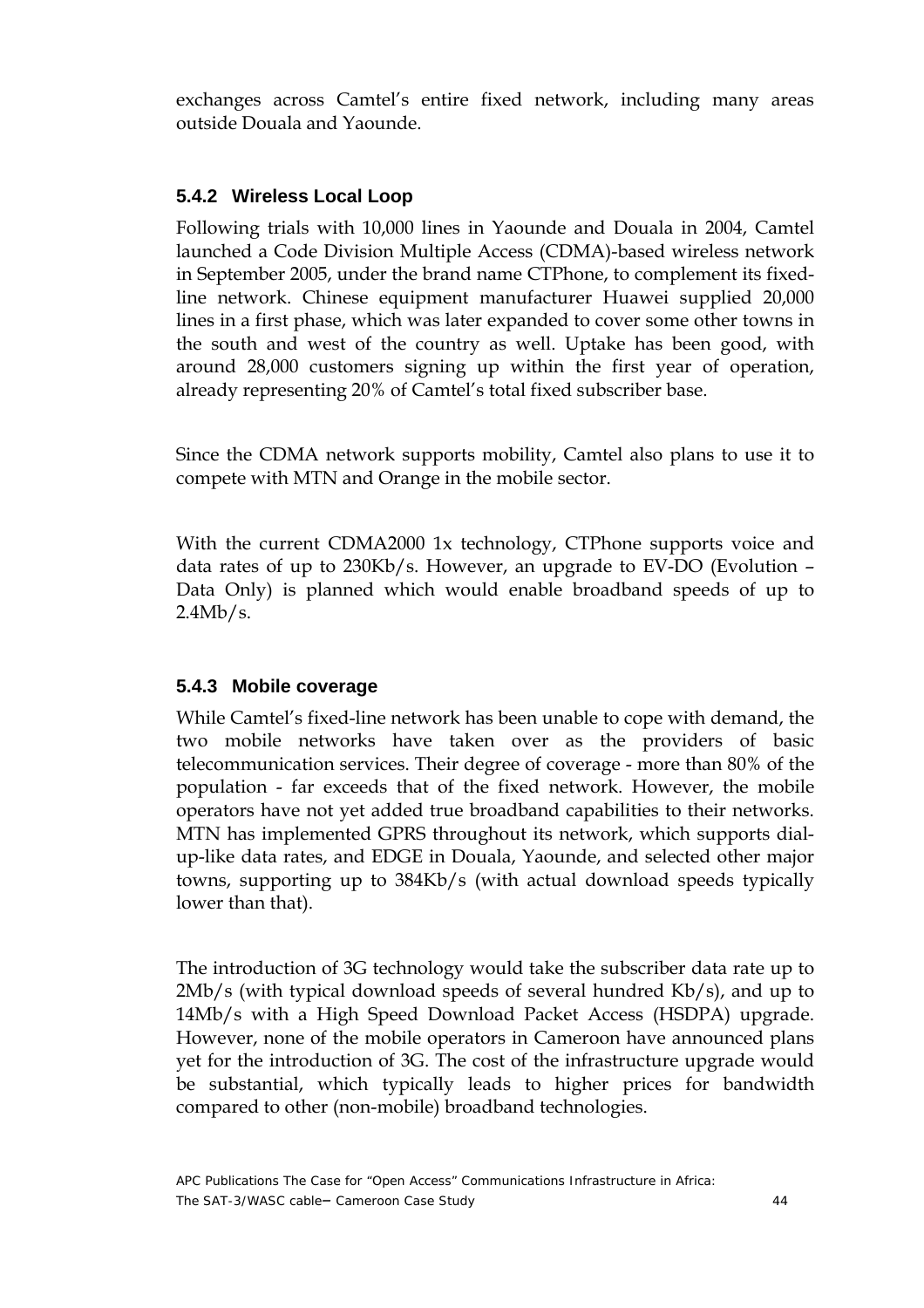## <span id="page-44-0"></span>**6 Conclusion**

Our analysis shows that while the SAT-3/WASC submarine fibre optic cable has had a number of positive effects on the market, it has been drastically under-utilised, especially in its first three years of operation, and has failed to truly transform the market until now.

The benefits of the cable have not been able to unfold fully in Cameroon due to the level of politicization of the telecoms sector, a lack of transparency of regulations and the high level of corruption in the country in general. The monopolisation of access to the cable has resulted in high prices for international bandwidth and, consequently, an under-utilisation of the cable.

Despite this, SAT-3/WASC has had a number of positive effects on competition in the country's telecoms sector as a whole. It has helped to drive down prices in various segments of the market and stimulated the introduction of a range of new products and services.

Nevertheless, prices for most services have remained high by international comparison. True change will only come through competition between multiple fibre carriers in combination with an improved national backhaul infrastructure. In the absence of infrastructure competition, a regulated open access regime may be helpful as an interim solution.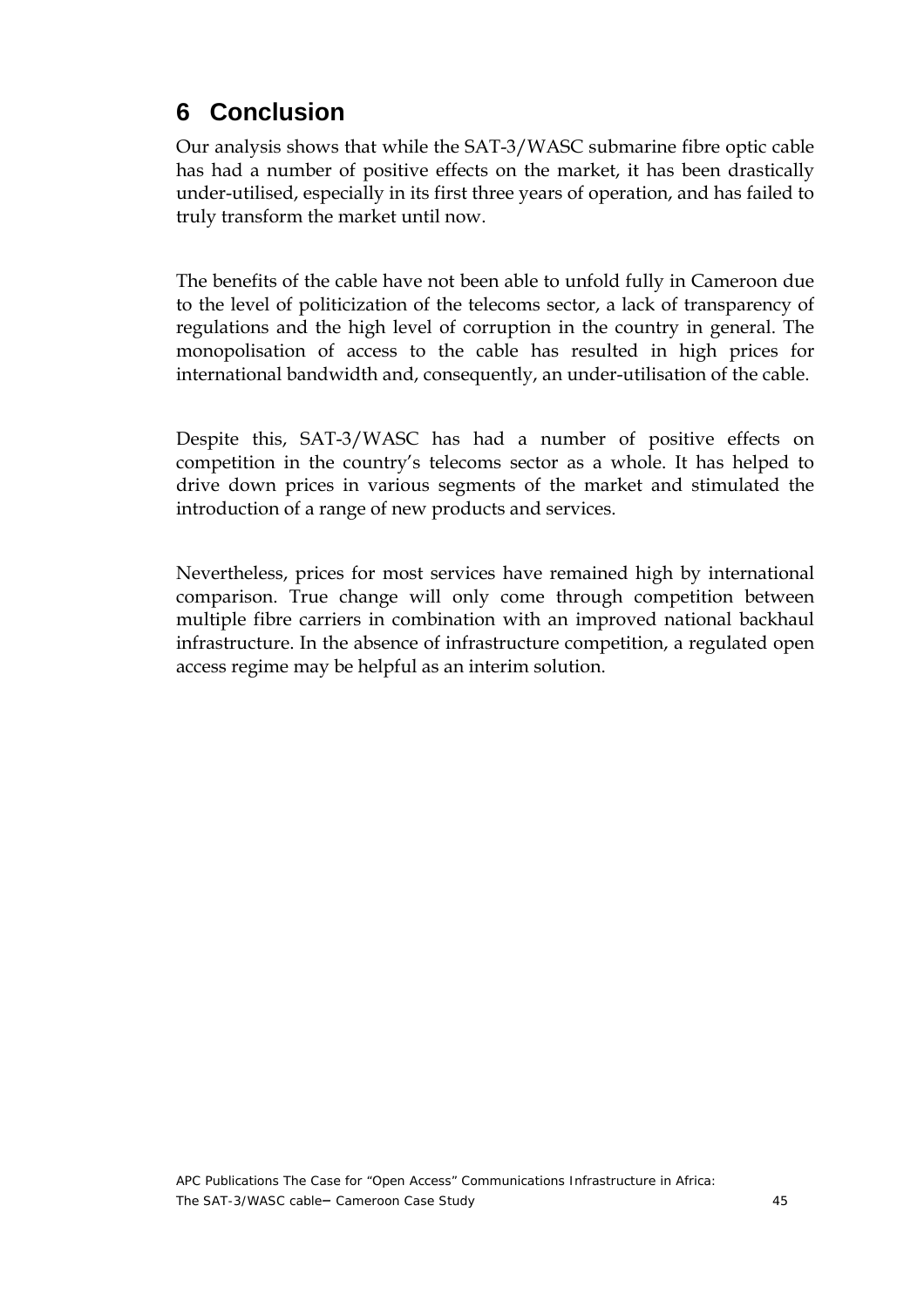## <span id="page-45-0"></span>**7 Glossary**

| 3G           | Third Generation (mobile technology)         |
|--------------|----------------------------------------------|
| <b>ADSL</b>  | Asymmetric Digital Subscriber Line           |
| <b>CDMA</b>  | <b>Code Division Multiple Access</b>         |
| <b>DSL</b>   | Digital Subscriber Line                      |
| E1           | A bi-directional (full duplex) 2Mb/s link    |
| <b>EDGE</b>  | <b>Enhanced Data Rates for GSM Evolution</b> |
| EV-DO        | Evolution - Data Only (CDMA)                 |
| <b>FDI</b>   | Foreign Direct Investment                    |
| FL-LRIC      | Forward-Looking Long Run Incremental Costs   |
| <b>GPRS</b>  | General Packet Radio Service                 |
| <b>GSM</b>   | Global System for Mobile communication       |
| <b>HSDPA</b> | <b>High Speed Download Packet Access</b>     |
| <b>IMF</b>   | <b>International Monetary Fund</b>           |
| <b>ISDN</b>  | <b>Integrated Services Digital Network</b>   |
| <b>ISP</b>   | <b>Internet Service Provider</b>             |
| ITU          | <b>International Telecommunication Union</b> |
| Kb/s         | Kilobits per second                          |
| <b>LAN</b>   | Local Area Network                           |
| Mb/s         | Megabits per second                          |
| MIU km       | Minimum Investment Unit kilometers           |
| <b>NLOS</b>  | Non Line of Sight                            |
| <b>PDH</b>   | Plesiochronous Digital Hierarchy             |
| <b>RIO</b>   | Reference Interconnection Offer              |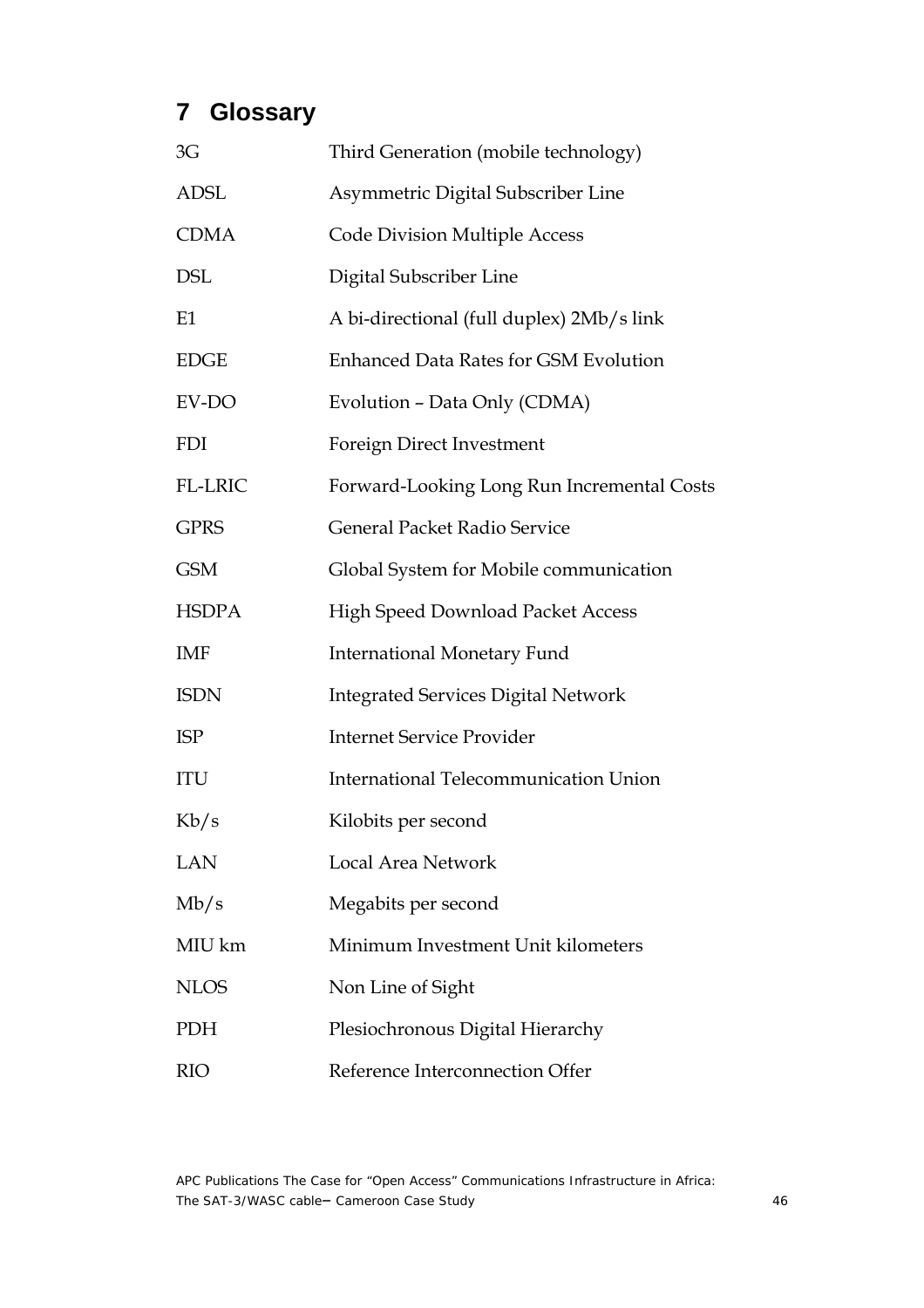| SAT-3/WASC  | South Atlantic 3/West Africa Submarine Cable |
|-------------|----------------------------------------------|
| <b>SDH</b>  | Synchronous Digital Hierarchy                |
| <b>SNO</b>  | Second National Operator                     |
| <b>UAF</b>  | Universal Access Fund                        |
| VoIP        | Voice over Internet Protocol                 |
| <b>VPN</b>  | Virtual Private Network                      |
| <b>VSAT</b> | Very Small Aperture Terminal                 |
| <b>WAFS</b> | West African Festoon System                  |
| Wi-Fi       | Wireless Fidelity                            |
| WLL         | Wireless Local Loop                          |